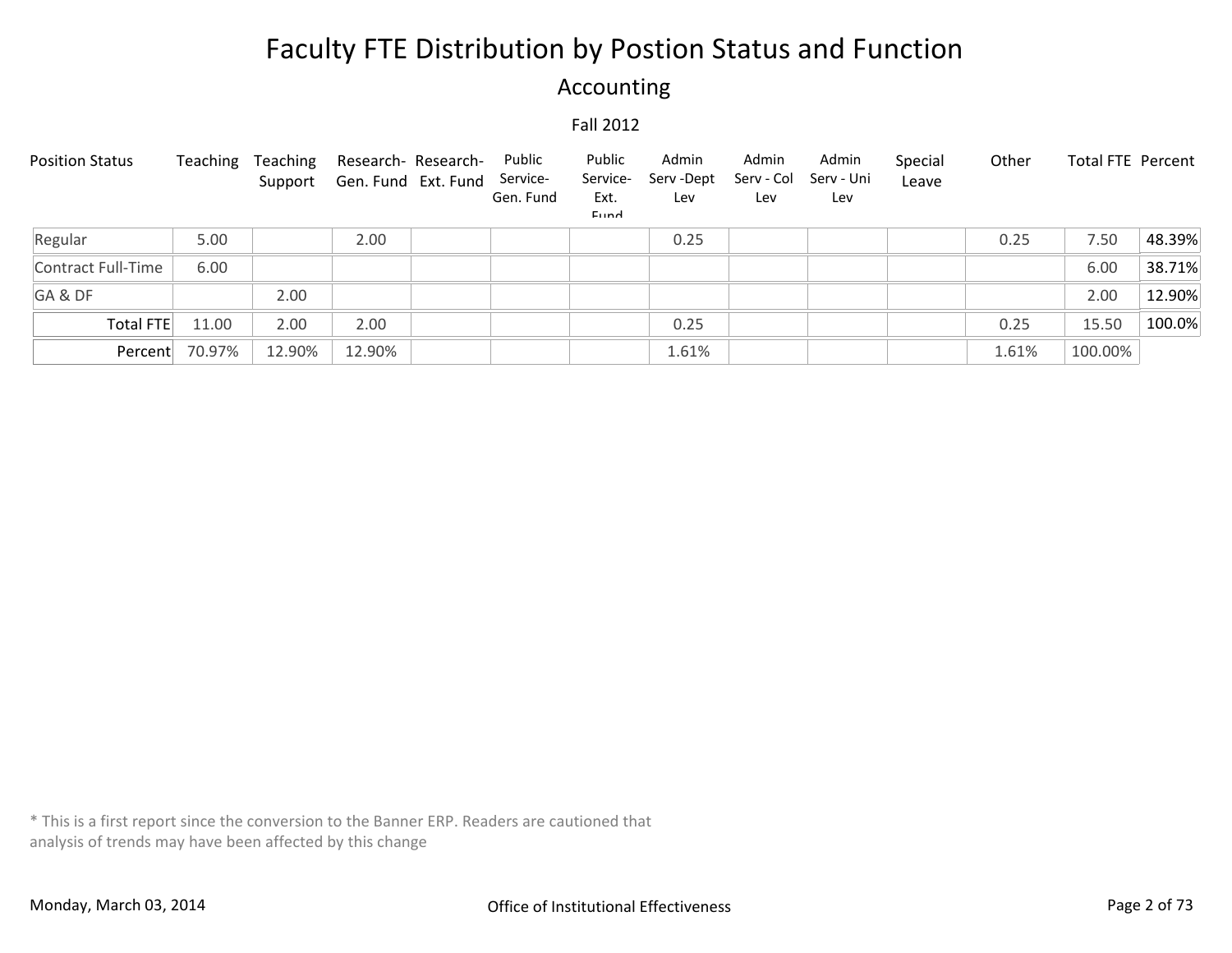### Anthropology

#### Fall 2012

| <b>Position Status</b> | Teaching       | Teaching | Research- Research-<br>Support Gen. Fund Ext. Fund | Public<br>Service-<br>Gen. Fund | Public<br>Service-<br>Ext.<br>Eund | Admin<br>Serv -Dept<br>Lev | Admin<br>Serv - Col<br>Lev | Admin<br>Serv - Uni<br>Lev | Special<br>Leave | Other | Total FTE Percent |        |
|------------------------|----------------|----------|----------------------------------------------------|---------------------------------|------------------------------------|----------------------------|----------------------------|----------------------------|------------------|-------|-------------------|--------|
| Regular                | 5.75           |          | 1.50                                               |                                 |                                    | 1.50                       |                            |                            |                  |       | 8.75              | 74.73% |
| Contract Part-Time     | 1.50           |          |                                                    |                                 |                                    | 0.75                       |                            |                            |                  |       | 2.25              | 19.22% |
| GA&DF                  |                | 0.71     |                                                    |                                 |                                    |                            |                            |                            |                  |       | 0.71              | 6.05%  |
| Total FTE              | 7.25           | 0.71     | 1.50                                               |                                 |                                    | 2.25                       |                            |                            |                  |       | 11.71             | 100.0% |
|                        | Percent 61.92% | 6.05%    | 12.81%                                             |                                 |                                    | 19.22%                     |                            |                            |                  |       | 100.00%           |        |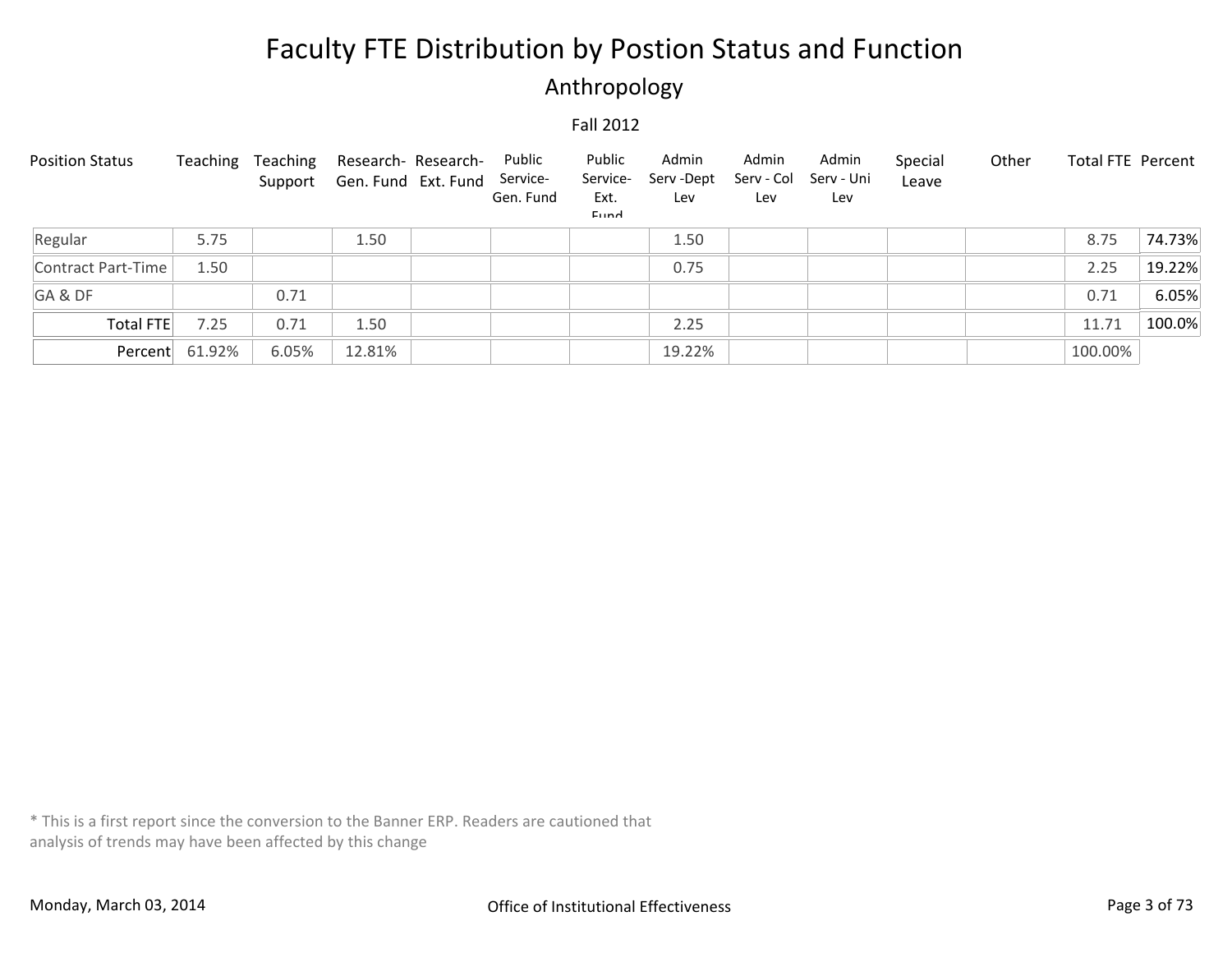### Architecture

#### Fall 2012

| <b>Position Status</b> | Teaching | Teaching<br>Support | Gen. Fund Ext. Fund | Research- Research- | Public<br>Service-<br>Gen. Fund | Public<br>Service-<br>Ext.<br>Eund | Admin<br>Serv-Dept<br>Lev | Admin<br>Serv - Col<br>Lev | Admin<br>Serv - Uni<br>Lev | Special<br>Leave | Other | <b>Total FTE Percent</b> |        |
|------------------------|----------|---------------------|---------------------|---------------------|---------------------------------|------------------------------------|---------------------------|----------------------------|----------------------------|------------------|-------|--------------------------|--------|
| Regular                | 12.25    |                     | 4.25                |                     | 0.50                            |                                    | 2.25                      |                            |                            |                  |       | 19.25                    | 50.83% |
| Contract Full-Time     | 3.25     |                     | 0.50                |                     | 0.25                            |                                    |                           |                            |                            |                  |       | 4.00                     | 10.56% |
| Contract Part-Time     | 3.63     |                     |                     |                     |                                 |                                    |                           |                            |                            |                  |       | 3.63                     | 9.57%  |
| GA&DF                  |          | 11.00               |                     |                     |                                 |                                    |                           |                            |                            |                  |       | 11.00                    | 29.04% |
| Total FTE              | 19.13    | 11.00               | 4.75                |                     | 0.75                            |                                    | 2.25                      |                            |                            |                  |       | 37.88                    | 100.0% |
| Percent                | 50.50%   | 29.04%              | 12.54%              |                     | 1.98%                           |                                    | 5.94%                     |                            |                            |                  |       | 100.00%                  |        |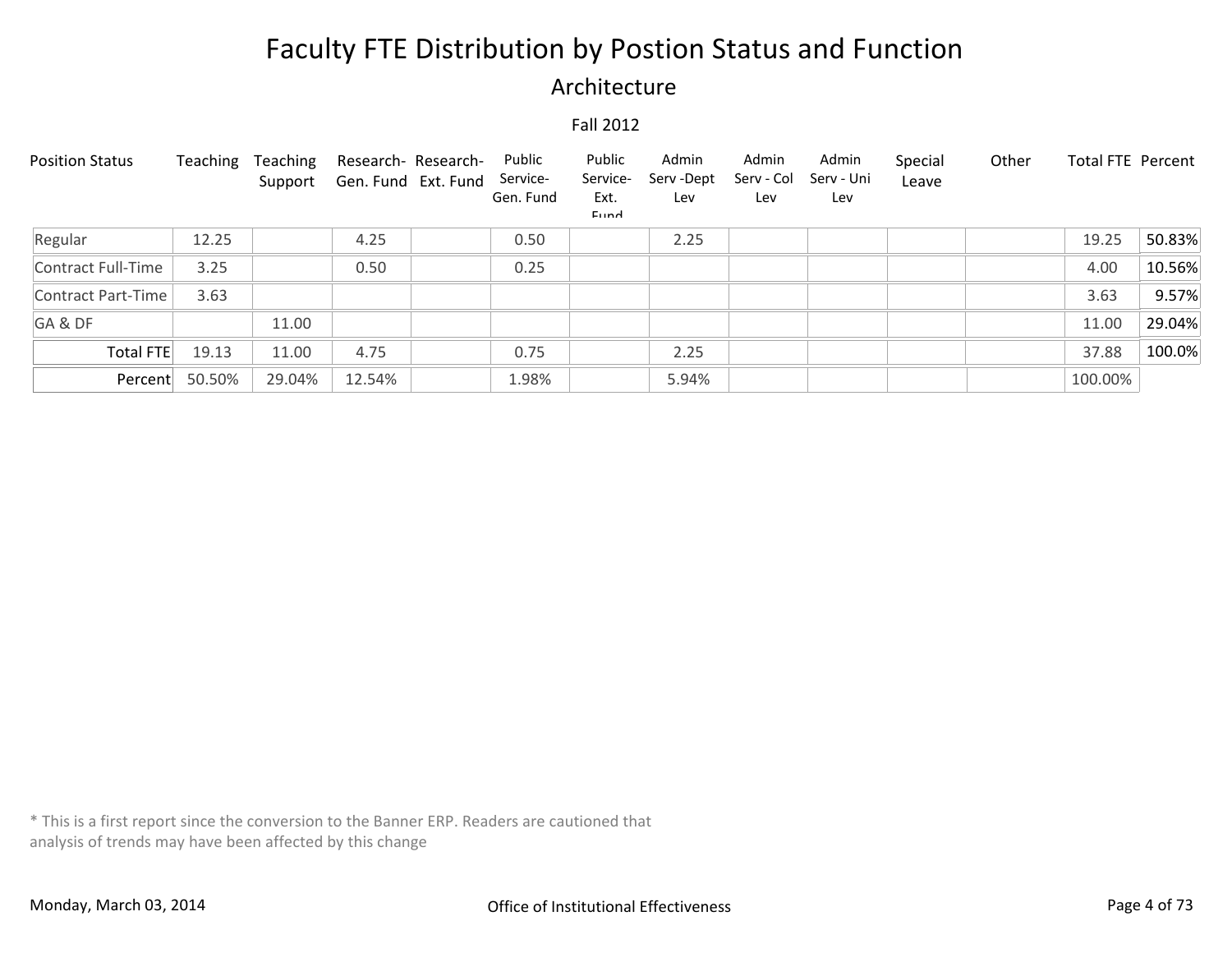Art

Fall 2012

| <b>Position Status</b> | Teaching        | Teaching | Research- Research-<br>Support Gen. Fund Ext. Fund | Public<br>Service-<br>Gen. Fund | Public<br>Service-<br>Ext.<br>Eund | Admin<br>Serv -Dept<br>Lev | Admin<br>Serv - Col<br>Lev | Admin<br>Serv - Uni<br>Lev | Special<br>Leave | Other | Total FTE Percent |        |
|------------------------|-----------------|----------|----------------------------------------------------|---------------------------------|------------------------------------|----------------------------|----------------------------|----------------------------|------------------|-------|-------------------|--------|
| Regular                | 24.08           |          |                                                    |                                 |                                    |                            |                            |                            |                  |       | 24.08             | 79.40% |
| Contract Full-Time     | 4.50            |          |                                                    |                                 |                                    |                            |                            |                            |                  |       | 4.50              | 14.84% |
| Contract Part-Time     | 1.75            |          |                                                    |                                 |                                    |                            |                            |                            |                  |       | 1.75              | 5.77%  |
| Total FTE              | 30.33           |          |                                                    |                                 |                                    |                            |                            |                            |                  |       | 30.33             | 100.0% |
|                        | Percent 100.00% |          |                                                    |                                 |                                    |                            |                            |                            |                  |       | 100.00%           |        |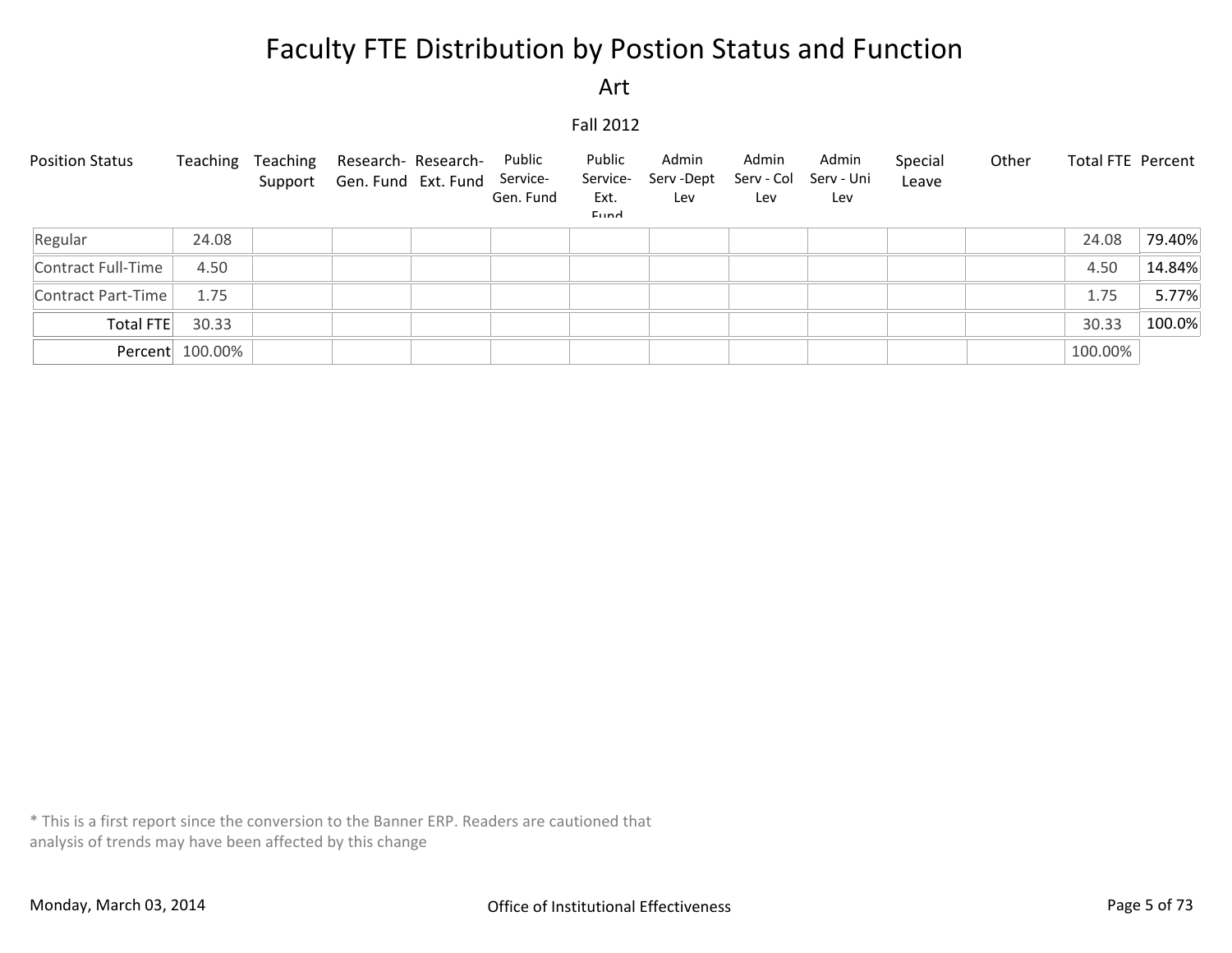Biology

Fall 2012

| <b>Position Status</b> | Teaching | Teaching<br>Support | Research- Research-<br>Gen. Fund Ext. Fund | Public<br>Service-<br>Gen. Fund | Public<br>Service-<br>Ext.<br>Eund | Admin<br>Serv-Dept<br>Lev | Admin<br>Serv - Col<br>Lev | Admin<br>Serv - Uni<br>Lev | Special<br>Leave | Other | <b>Total FTE Percent</b> |        |
|------------------------|----------|---------------------|--------------------------------------------|---------------------------------|------------------------------------|---------------------------|----------------------------|----------------------------|------------------|-------|--------------------------|--------|
| Regular                | 16.63    | 0.25                | 4.78                                       |                                 |                                    |                           | 0.50                       |                            |                  | 0.80  | 24.77                    | 85.36% |
| Contract Full-Time     | 2.00     |                     |                                            |                                 |                                    |                           |                            |                            |                  |       | 2.00                     | 6.90%  |
| Contract Part-Time     | 0.75     |                     |                                            |                                 |                                    |                           |                            |                            |                  |       | 0.75                     | 2.58%  |
| GA&DF                  | 1.50     |                     |                                            |                                 |                                    |                           |                            |                            |                  |       | 1.50                     | 5.16%  |
| Total FTE              | 20.88    | 0.25                | 4.78                                       |                                 |                                    |                           | 0.50                       |                            |                  | 0.80  | 29.02                    | 100.0% |
| Percent                | 71.95%   | 0.86%               | 16.48%                                     |                                 |                                    |                           | 1.72%                      |                            |                  | 2.76% | 100.00%                  |        |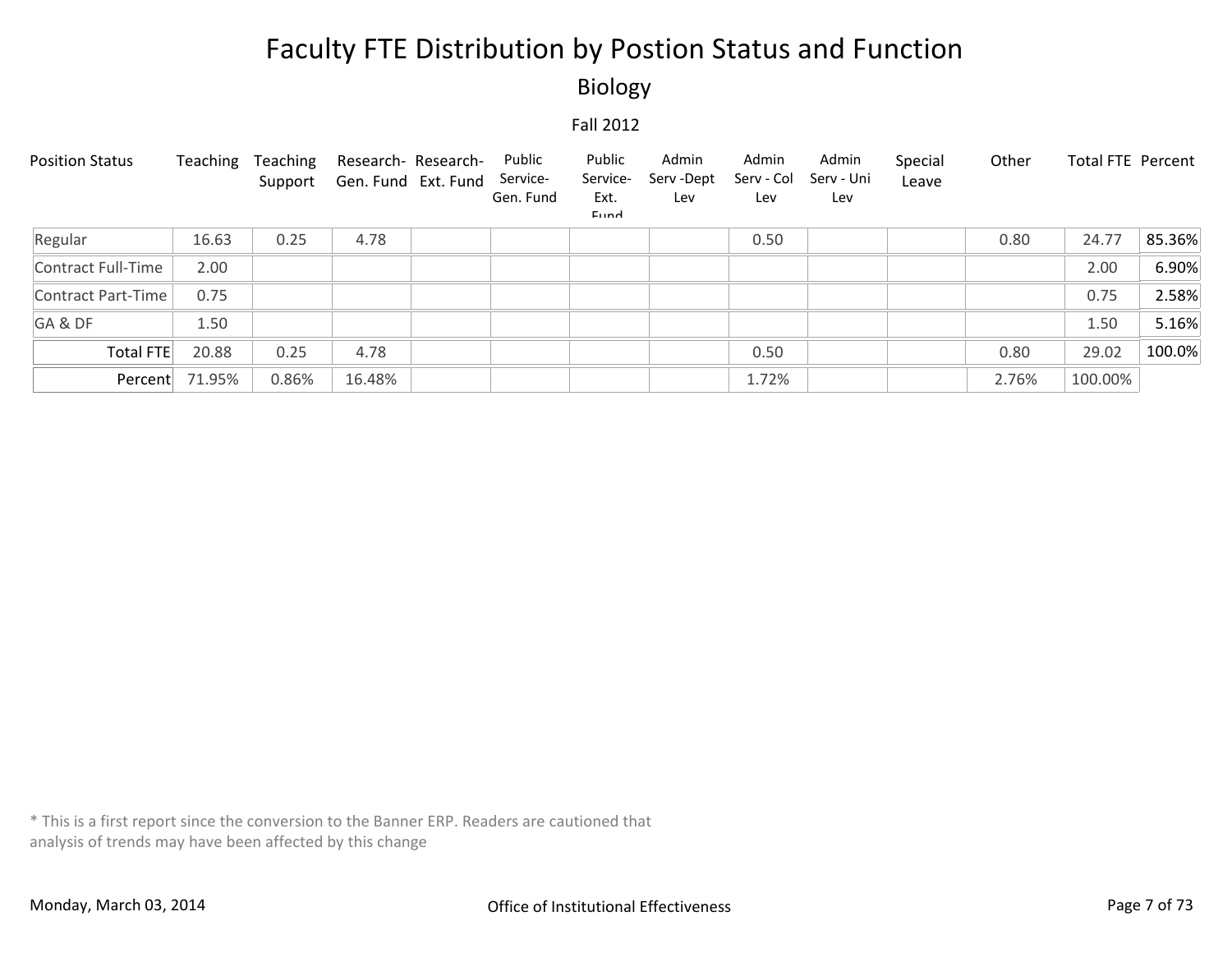### **Chemistry**

#### Fall 2012

| <b>Position Status</b> | Teaching | Teaching<br>Support | Research- Research-<br>Gen. Fund Ext. Fund | Public<br>Service-<br>Gen. Fund | Public<br>Service-<br>Ext.<br>$E$ <sub>IIM</sub> | Admin<br>Serv -Dept<br>Lev | Admin<br>Serv - Col<br>Lev | Admin<br>Serv - Uni<br>Lev | Special<br>Leave | Other | Total FTE Percent |        |
|------------------------|----------|---------------------|--------------------------------------------|---------------------------------|--------------------------------------------------|----------------------------|----------------------------|----------------------------|------------------|-------|-------------------|--------|
| Regular                | 11.69    |                     | 3.30                                       |                                 |                                                  | 0.75                       | 0.25                       |                            |                  |       | 16.20             | 57.03% |
| Contract Full-Time     | 7.51     |                     |                                            |                                 |                                                  |                            |                            |                            |                  |       | 7.51              | 26.43% |
| Contract Part-Time     | 0.70     |                     |                                            |                                 |                                                  |                            |                            |                            |                  |       | 0.70              | 2.46%  |
| GA&DF                  | 0.00     | 4.00                |                                            |                                 |                                                  |                            |                            |                            |                  |       | 4.00              | 14.08% |
| Total FTE              | 19.90    | 4.00                | 3.30                                       |                                 |                                                  | 0.75                       | 0.25                       |                            |                  |       | 28.40             | 100.0% |
| Percent                | 70.06%   | 14.08%              | 11.62%                                     |                                 |                                                  | 2.64%                      | 0.88%                      |                            |                  |       | 100.00%           |        |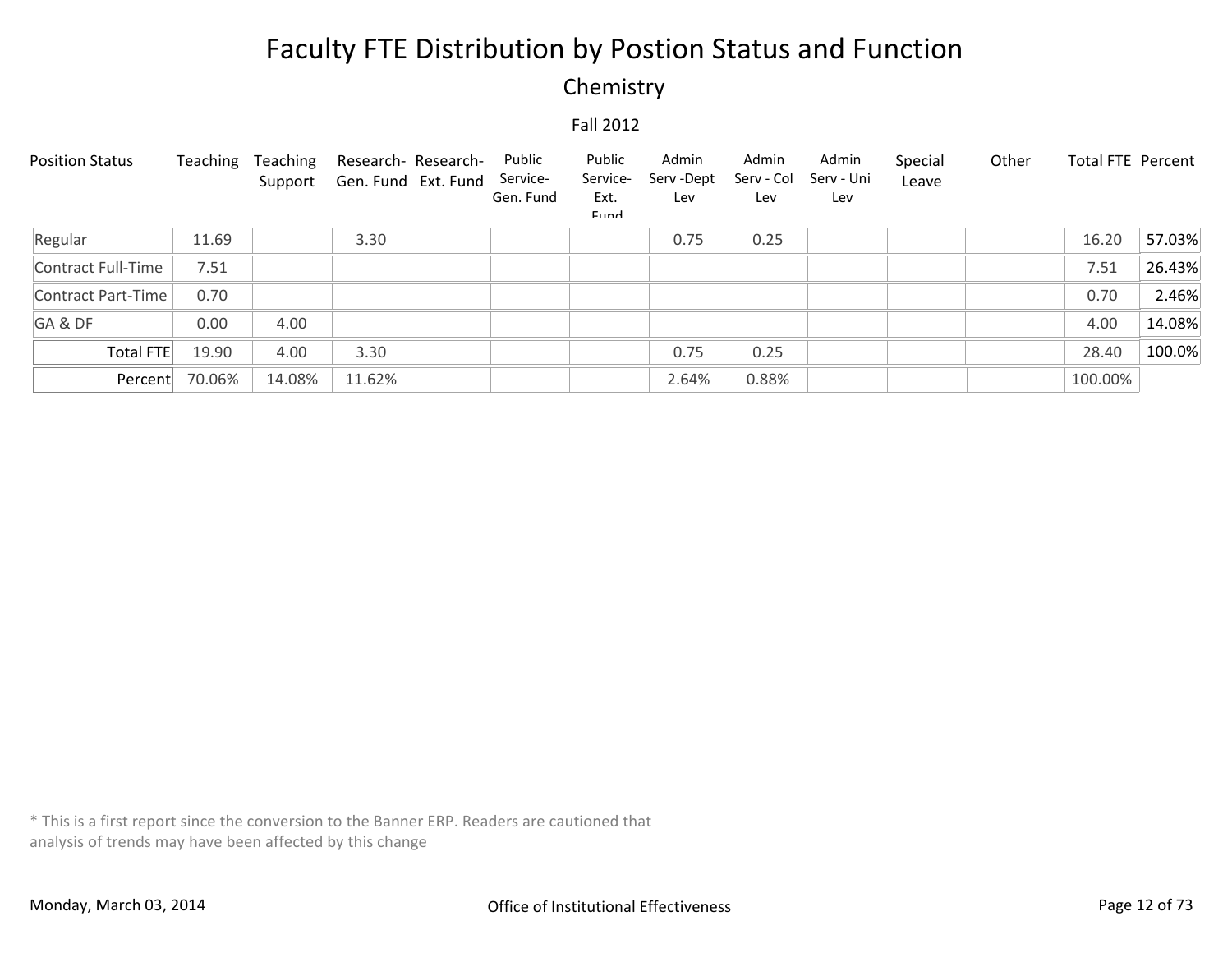### Communication Studies

#### Fall 2012

| <b>Position Status</b> | Teaching | Teaching<br>Support | Research- Research-<br>Gen. Fund Ext. Fund | Public<br>Service-<br>Gen. Fund | Public<br>Service-<br>Ext.<br>Eund | Admin<br>Serv-Dept<br>Lev | Admin<br>Serv - Col<br>Lev | Admin<br>Serv - Uni<br>Lev | Special<br>Leave | Other | Total FTE Percent |        |
|------------------------|----------|---------------------|--------------------------------------------|---------------------------------|------------------------------------|---------------------------|----------------------------|----------------------------|------------------|-------|-------------------|--------|
| Regular                | 4.83     |                     | 2.00                                       | 0.25                            |                                    | 0.75                      |                            |                            |                  | 0.25  | 8.08              | 25.16% |
| Contract Full-Time     | 6.00     |                     |                                            | 0.50                            |                                    | 1.25                      |                            | 0.25                       |                  |       | 8.25              | 25.68% |
| Contract Part-Time     | 5.75     |                     |                                            |                                 |                                    |                           |                            |                            |                  |       | 5.75              | 17.90% |
| GA&DF                  | 7.85     | 2.19                |                                            |                                 |                                    |                           |                            |                            |                  |       | 10.04             | 31.26% |
| <b>Total FTE</b>       | 24.43    | 2.19                | 2.00                                       | 0.75                            |                                    | 2.00                      |                            | 0.25                       |                  | 0.25  | 32.13             | 100.0% |
| Percent                | 76.05%   | 6.83%               | 6.23%                                      | 2.33%                           |                                    | 6.23%                     |                            | 0.78%                      |                  | 0.78% | 100.00%           |        |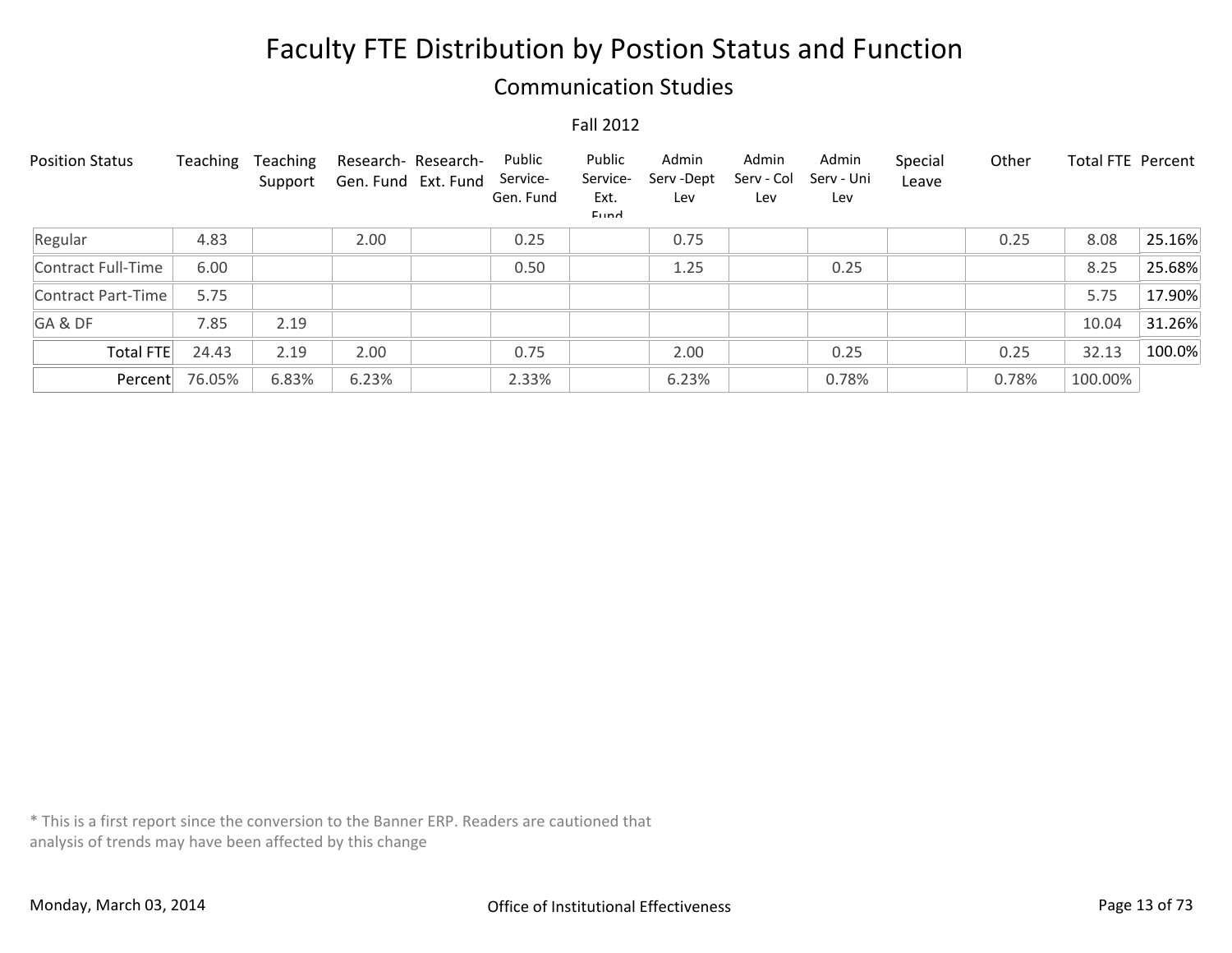### Computer Science

#### Fall 2012

| <b>Position Status</b> | Teaching | Teaching<br>Support | Research- Research-<br>Gen. Fund Ext. Fund |        | Public<br>Service-<br>Gen. Fund | Public<br>Service-<br>Ext.<br>Eund | Admin<br>Serv -Dept<br>Lev | Admin<br>Serv - Col<br>Lev | Admin<br>Serv - Uni<br>Lev | Special<br>Leave | Other | Total FTE Percent |        |
|------------------------|----------|---------------------|--------------------------------------------|--------|---------------------------------|------------------------------------|----------------------------|----------------------------|----------------------------|------------------|-------|-------------------|--------|
| Regular                | 4.25     |                     | 2.25                                       | 1.25   |                                 |                                    |                            |                            |                            |                  | 1.00  | 8.75              | 47.30% |
| Contract Full-Time     | 4.75     |                     |                                            |        |                                 |                                    |                            |                            |                            |                  | 0.50  | 5.25              | 28.38% |
| GA&DF                  |          | 3.00                | 0.50                                       | 1.00   |                                 |                                    |                            |                            |                            |                  |       | 4.50              | 24.32% |
| Total FTE              | 9.00     | 3.00                | 2.75                                       | 2.25   |                                 |                                    |                            |                            |                            |                  | 1.50  | 18.50             | 100.0% |
| Percent                | 48.65%   | 16.22%              | 14.86%                                     | 12.16% |                                 |                                    |                            |                            |                            |                  | 8.11% | 100.00%           |        |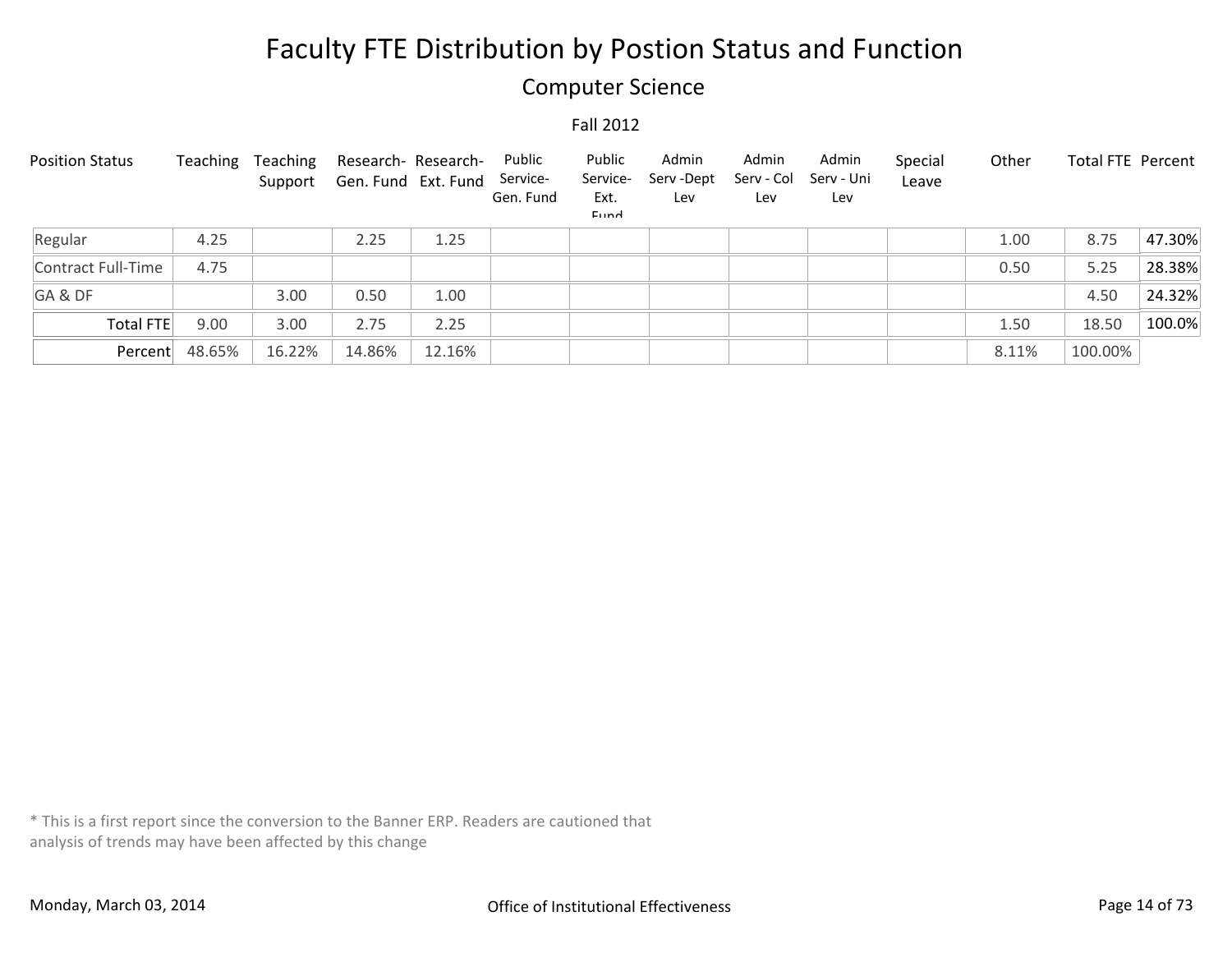### Counseling Psychology & Guide Svs

Fall 2012

| <b>Position Status</b> | Teaching | <b>Teaching</b><br>Support |        | Research- Research-<br>Gen. Fund Ext. Fund | Public<br>Service-<br>Gen. Fund | Public<br>Service-<br>Ext.<br>Eund | Admin<br>Serv-Dept<br>Lev | Admin<br>Serv - Col<br>Lev | Admin<br>Serv - Uni<br>Lev | Special<br>Leave | Other | <b>Total FTE Percent</b> |        |
|------------------------|----------|----------------------------|--------|--------------------------------------------|---------------------------------|------------------------------------|---------------------------|----------------------------|----------------------------|------------------|-------|--------------------------|--------|
| Regular                | 4.25     | 0.75                       | 2.25   |                                            |                                 |                                    | 1.50                      | 0.25                       | 0.25                       | 1.00             |       | 10.25                    | 37.61% |
| Contract Part-Time     | 3.00     |                            |        |                                            |                                 |                                    |                           |                            |                            |                  |       | 3.00                     | 11.01% |
| GA&DF                  | 3.50     | 1.75                       | 3.75   |                                            | 3.75                            |                                    |                           |                            |                            |                  | 1.25  | 14.00                    | 51.38% |
| Total FTE              | 10.75    | 2.50                       | 6.00   |                                            | 3.75                            |                                    | 1.50                      | 0.25                       | 0.25                       | 1.00             | 1.25  | 27.25                    | 100.0% |
| Percent                | 39.45%   | 9.17%                      | 22.02% |                                            | 13.76%                          |                                    | 5.50%                     | 0.92%                      | 0.92%                      | 3.67%            | 4.59% | 100.00%                  |        |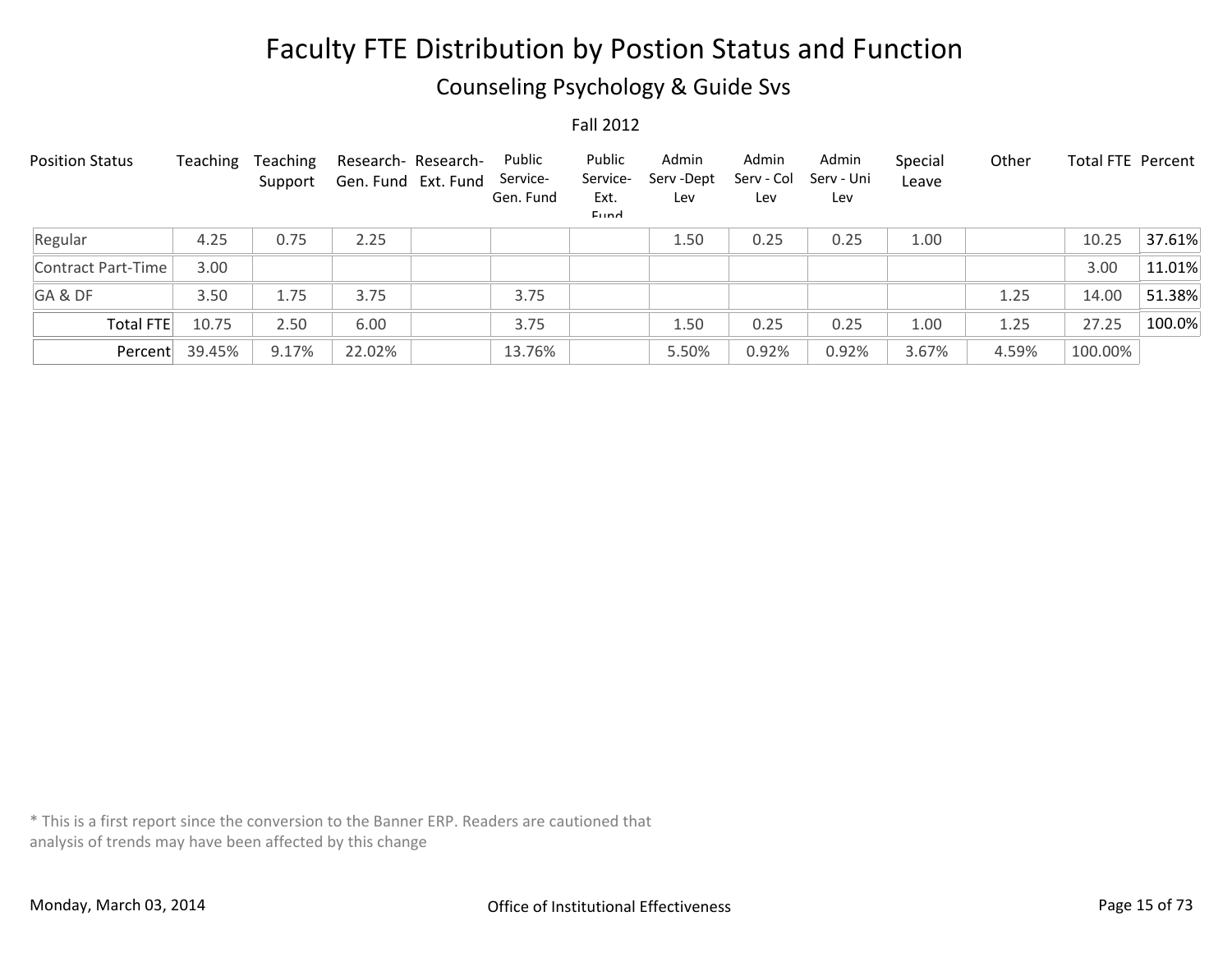### Criminal Justice & Criminology

Fall 2012

| <b>Position Status</b> | Teaching | Teaching | Support Gen. Fund Ext. Fund | Research- Research- | Public<br>Service-<br>Gen. Fund | Public<br>Service-<br>Ext.<br>Eund | Admin<br>Serv-Dept<br>Lev | Admin<br>Serv - Col<br>Lev | Admin<br>Serv - Uni<br>Lev | Special<br>Leave | Other | Total FTE Percent |        |
|------------------------|----------|----------|-----------------------------|---------------------|---------------------------------|------------------------------------|---------------------------|----------------------------|----------------------------|------------------|-------|-------------------|--------|
| Regular                | 5.52     |          | 2.00                        |                     |                                 |                                    | 0.50                      |                            |                            |                  |       | 8.02              | 57.55% |
| Contract Full-Time     | 4.42     |          |                             |                     |                                 |                                    |                           |                            |                            |                  | 0.00  | 4.42              | 31.69% |
| GA&DF                  |          | 1.50     |                             |                     |                                 |                                    |                           |                            |                            |                  |       | 1.50              | 10.76% |
| Total FTE              | 9.94     | 1.50     | 2.00                        |                     |                                 |                                    | 0.50                      |                            |                            |                  | 0.00  | 13.94             | 100.0% |
| Percent                | 71.30%   | 10.76%   | 14.35%                      |                     |                                 |                                    | 3.59%                     |                            |                            |                  | 0.00% | 100.00%           |        |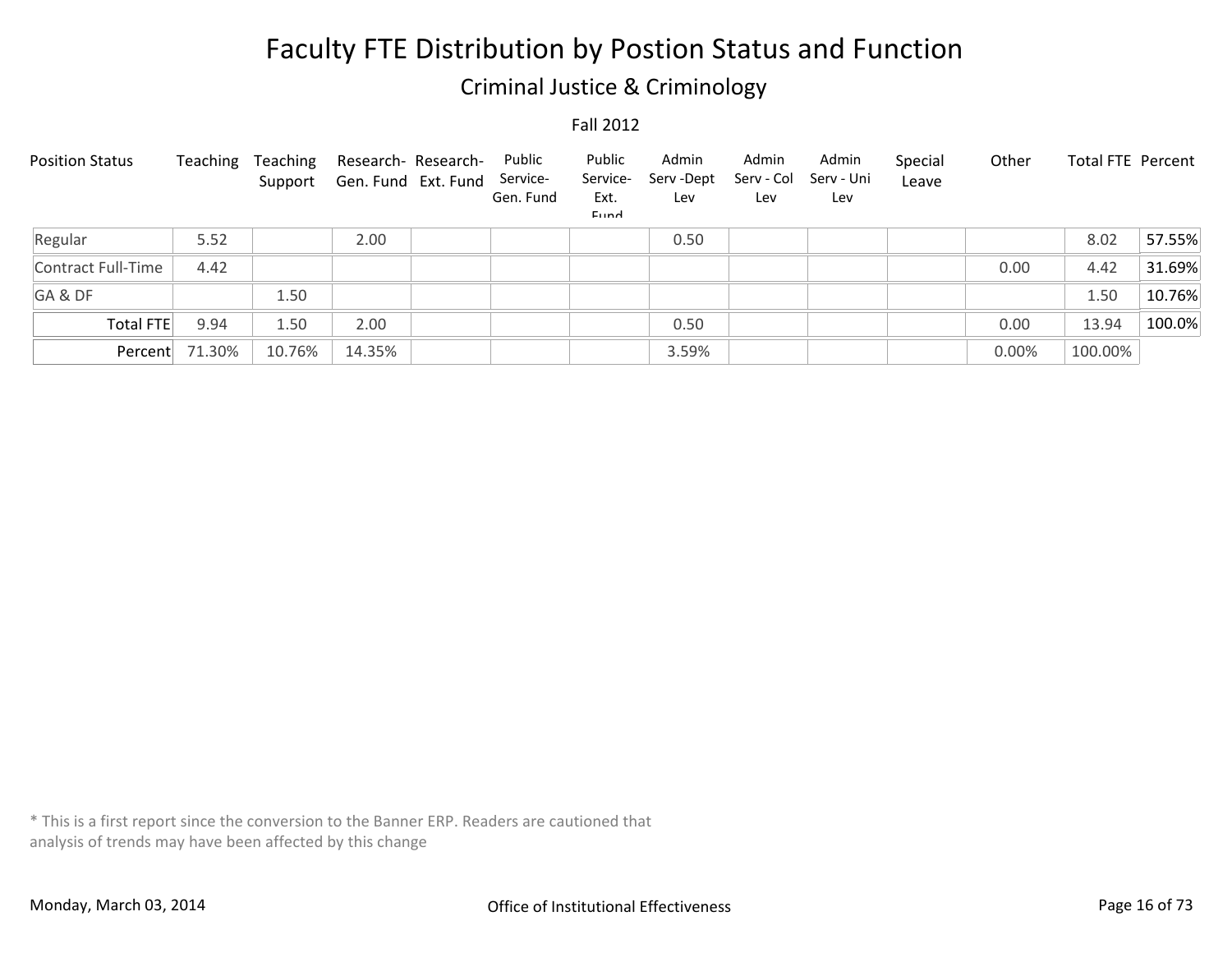### Ctr Info & Communication Sciences

Fall 2012

| <b>Position Status</b> |           | Teaching | Teaching<br>Support | Research- Research-<br>Gen. Fund Ext. Fund |       | Public<br>Service-<br>Gen. Fund | Public<br>Service-<br>Ext.<br>Eund | Admin<br>Serv -Dept<br>Lev | Admin<br>Serv - Col<br>Lev | Admin<br>Serv - Uni<br>Lev | Special<br>Leave | Other | Total FTE Percent |        |
|------------------------|-----------|----------|---------------------|--------------------------------------------|-------|---------------------------------|------------------------------------|----------------------------|----------------------------|----------------------------|------------------|-------|-------------------|--------|
| Regular                |           | 2.50     | 0.83                | 1.13                                       | 0.38  |                                 |                                    | 0.25                       | 0.25                       | 1.08                       |                  | 0.58  | 7.00              | 45.16% |
| GA&DF                  |           |          | 4.50                | 4.00                                       |       |                                 |                                    |                            |                            |                            |                  |       | 8.50              | 54.84% |
|                        | Total FTE | 2.50     | 5.33                | 5.13                                       | 0.38  |                                 |                                    | 0.25                       | 0.25                       | 1.08                       |                  | 0.58  | 15.50             | 100.0% |
|                        | Percent   | 16.13%   | 34.41%              | 33.06%                                     | 2.42% |                                 |                                    | 1.61%                      | 1.61%                      | 6.99%                      |                  | 3.76% | 100.00%           |        |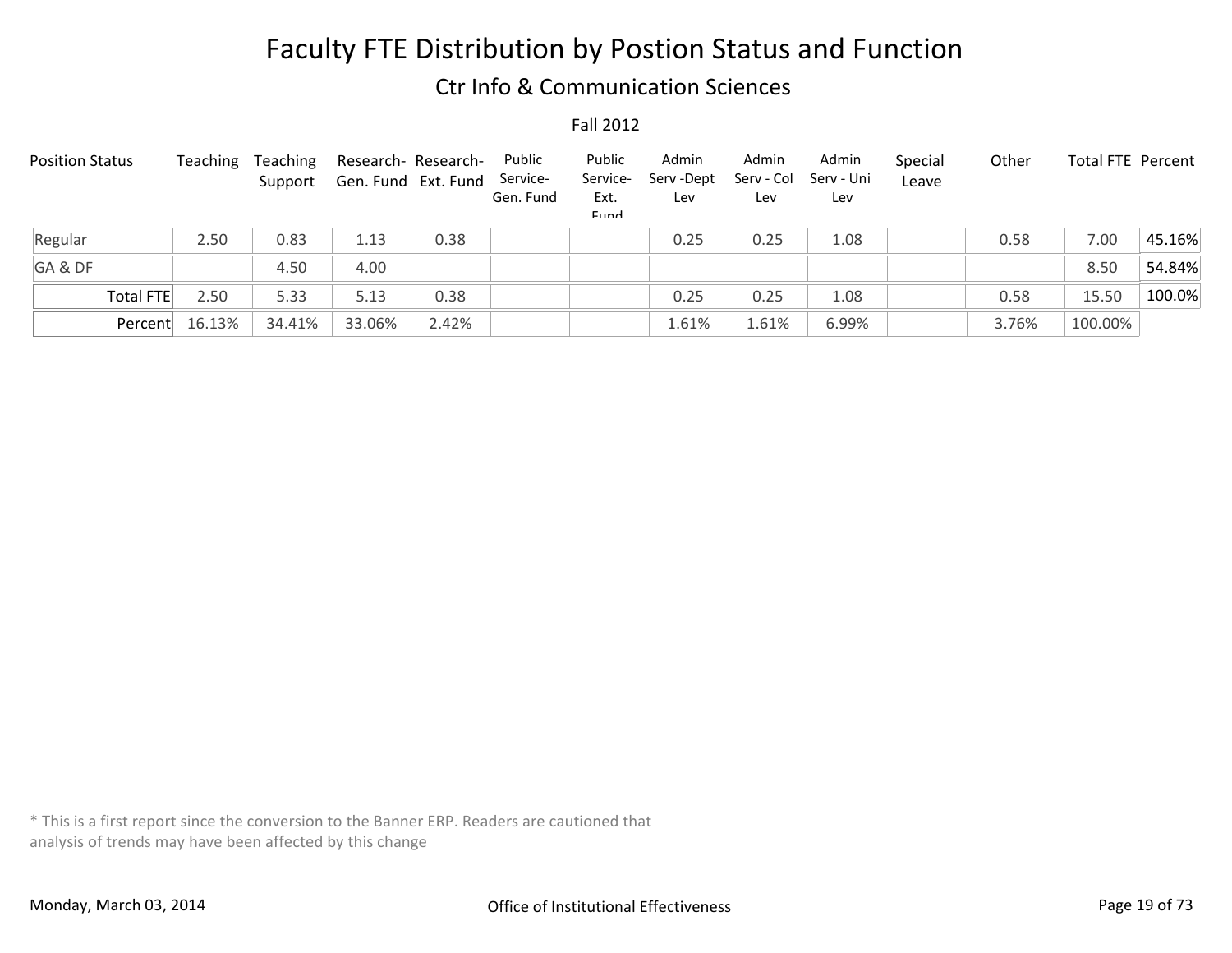### Economics

#### Fall 2012

| <b>Position Status</b> | Teaching | Teaching<br>Support | Research- Research-<br>Gen. Fund Ext. Fund | Public<br>Service-<br>Gen. Fund | Public<br>Service-<br>Ext.<br>$E$ <sub>IIM</sub> | Admin<br>Serv -Dept<br>Lev | Admin<br>Serv - Col<br>Lev | Admin<br>Serv - Uni<br>Lev | Special<br>Leave | Other | Total FTE Percent |        |
|------------------------|----------|---------------------|--------------------------------------------|---------------------------------|--------------------------------------------------|----------------------------|----------------------------|----------------------------|------------------|-------|-------------------|--------|
| Regular                | 9.75     |                     | 3.50                                       |                                 |                                                  |                            | 0.25                       |                            |                  | 0.25  | 13.75             | 71.43% |
| Contract Full-Time     | 1.25     |                     |                                            |                                 |                                                  |                            |                            |                            |                  |       | 1.25              | 6.49%  |
| Contract Part-Time     | 0.25     |                     |                                            |                                 |                                                  |                            |                            |                            |                  |       | 0.25              | 1.30%  |
| GA&DF                  |          | 4.00                |                                            |                                 |                                                  |                            |                            |                            |                  |       | 4.00              | 20.78% |
| Total FTE              | 11.25    | 4.00                | 3.50                                       |                                 |                                                  |                            | 0.25                       |                            |                  | 0.25  | 19.25             | 100.0% |
| Percent                | 58.44%   | 20.78%              | 18.18%                                     |                                 |                                                  |                            | 1.30%                      |                            |                  | 1.30% | 100.00%           |        |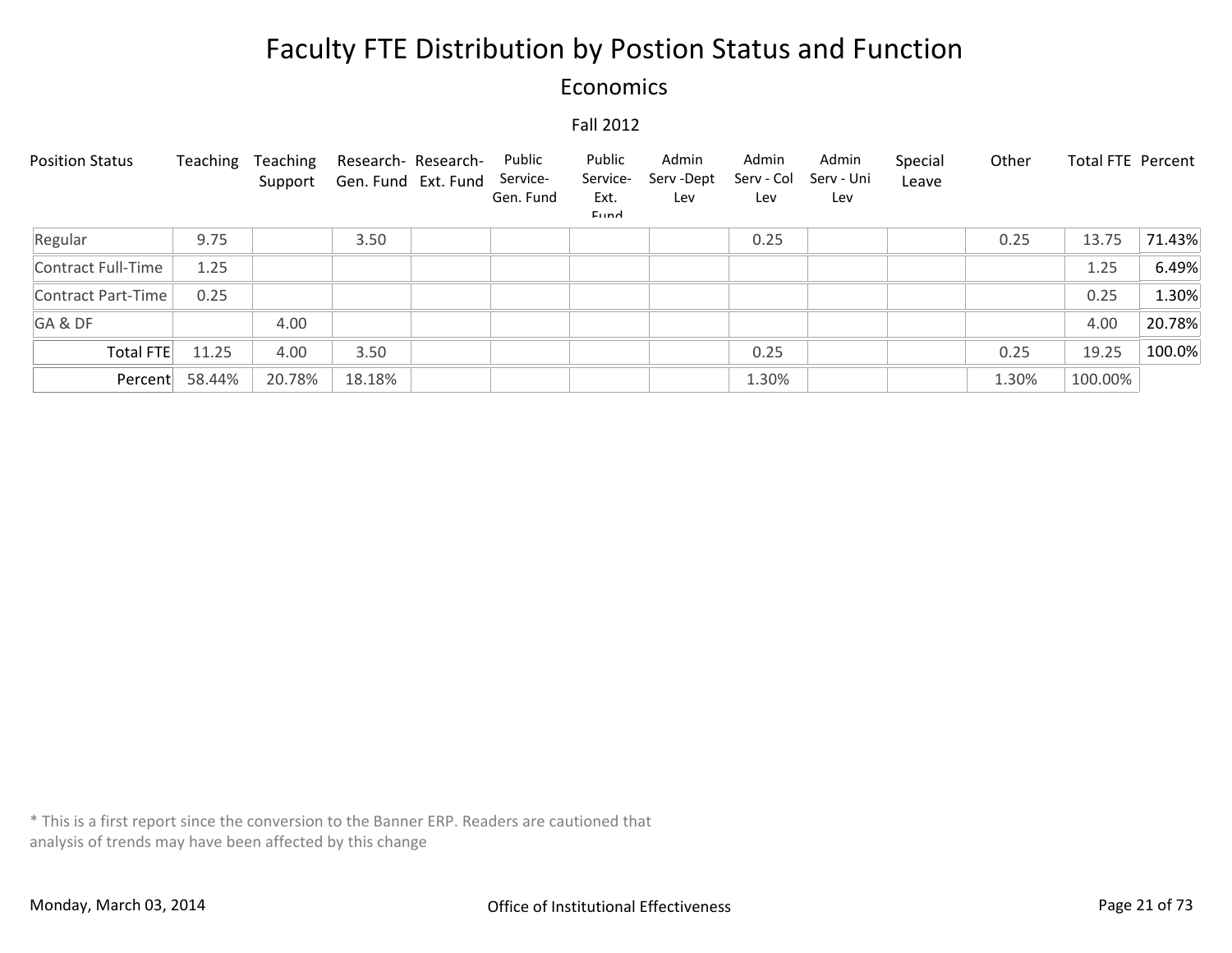### Educational Leadership

#### Fall 2012

| <b>Position Status</b> | Teaching       | Teaching | Research- Research-<br>Support Gen. Fund Ext. Fund | Public<br>Service-<br>Gen. Fund | Public<br>Service-<br>Ext.<br>$E$ <sub>IIM</sub> | Admin<br>Serv -Dept<br>Lev | Admin<br>Serv - Col<br>Lev | Admin<br>Serv - Uni<br>Lev | Special<br>Leave | Other  | Total FTE Percent |        |
|------------------------|----------------|----------|----------------------------------------------------|---------------------------------|--------------------------------------------------|----------------------------|----------------------------|----------------------------|------------------|--------|-------------------|--------|
| Regular                | 3.83           |          | 0.50                                               |                                 |                                                  | 0.25                       |                            |                            |                  | 0.50   | 5.33              | 27.71% |
| Contract Part-Time     | 7.25           |          |                                                    |                                 |                                                  |                            |                            |                            |                  |        | 7.25              | 37.66% |
| GA&DF                  |                |          |                                                    |                                 |                                                  |                            |                            |                            |                  | 6.67   | 6.67              | 34.63% |
| Total FTE              | 11.08          |          | 0.50                                               |                                 |                                                  | 0.25                       |                            |                            |                  | 7.17   | 19.25             | 100.0% |
|                        | Percent 57.58% |          | 2.60%                                              |                                 |                                                  | 1.30%                      |                            |                            |                  | 37.23% | 100.00%           |        |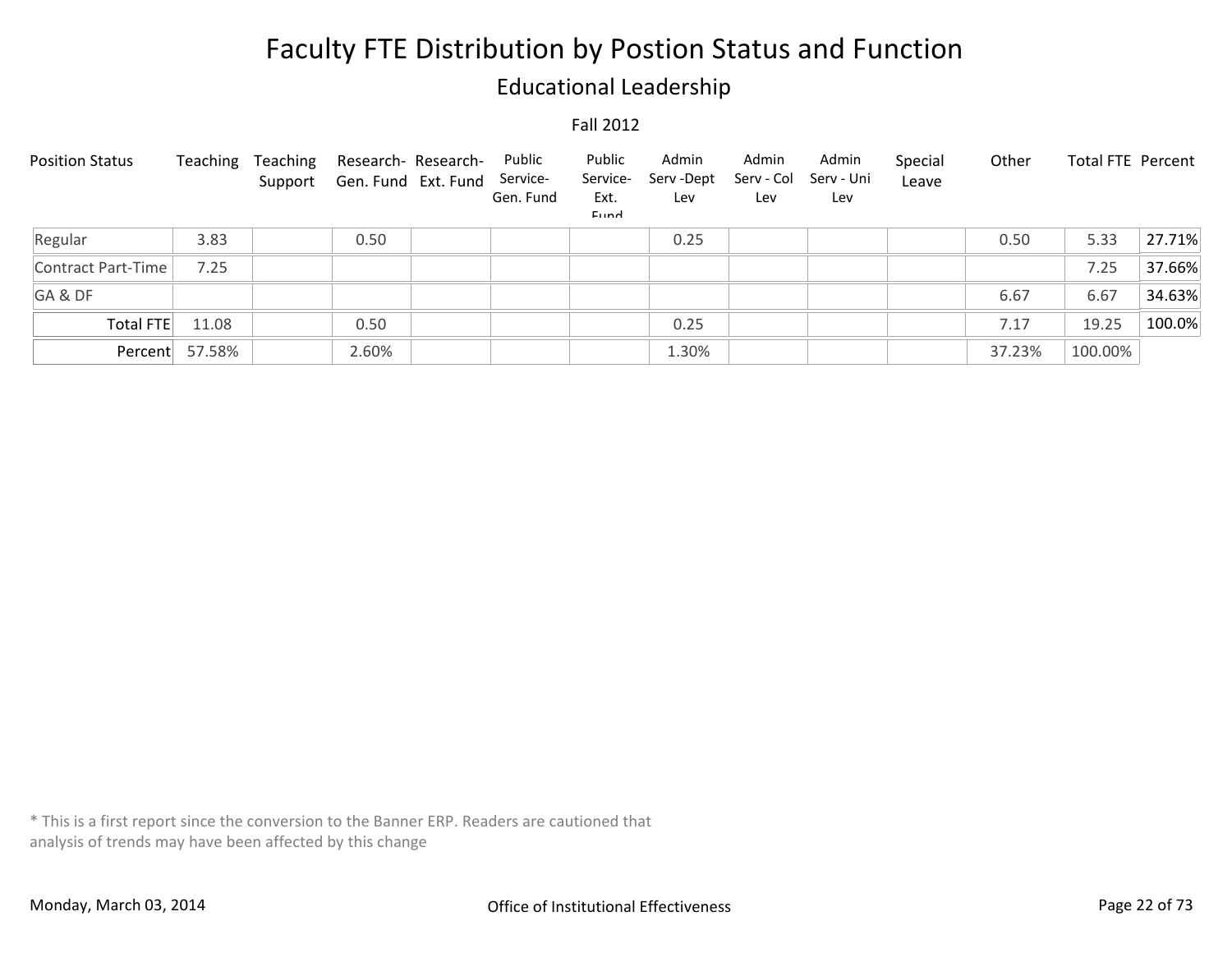### Educational Psychology

#### Fall 2012

| <b>Position Status</b> | Teaching | Teaching<br>Support | Research- Research-<br>Gen. Fund Ext. Fund | Public<br>Service-<br>Gen. Fund | Public<br>Service-<br>Ext.<br>$E$ <sub>IIM</sub> | Admin<br>Serv -Dept<br>Lev | Admin<br>Serv - Col<br>Lev | Admin<br>Serv - Uni<br>Lev | Special<br>Leave | Other | <b>Total FTE Percent</b> |        |
|------------------------|----------|---------------------|--------------------------------------------|---------------------------------|--------------------------------------------------|----------------------------|----------------------------|----------------------------|------------------|-------|--------------------------|--------|
| Regular                | 10.00    | 0.50                | 4.25                                       | 0.50                            |                                                  | 1.50                       | 0.50                       |                            | 2.00             |       | 19.25                    | 45.12% |
| Contract Full-Time     | 4.25     | 0.75                |                                            |                                 |                                                  |                            |                            |                            |                  |       | 5.00                     | 11.72% |
| Contract Part-Time     | 2.75     |                     |                                            |                                 |                                                  |                            | 0.25                       |                            |                  |       | 3.00                     | 7.03%  |
| GA&DF                  | 1.50     | 1.00                | 10.42                                      | 2.50                            |                                                  |                            |                            |                            |                  |       | 15.42                    | 36.13% |
| Total FTE              | 18.50    | 2.25                | 14.67                                      | 3.00                            |                                                  | 1.50                       | 0.75                       |                            | 2.00             |       | 42.67                    | 100.0% |
| Percent                | 43.36%   | 5.27%               | 34.38%                                     | 7.03%                           |                                                  | 3.52%                      | 1.76%                      |                            | 4.69%            |       | 100.00%                  |        |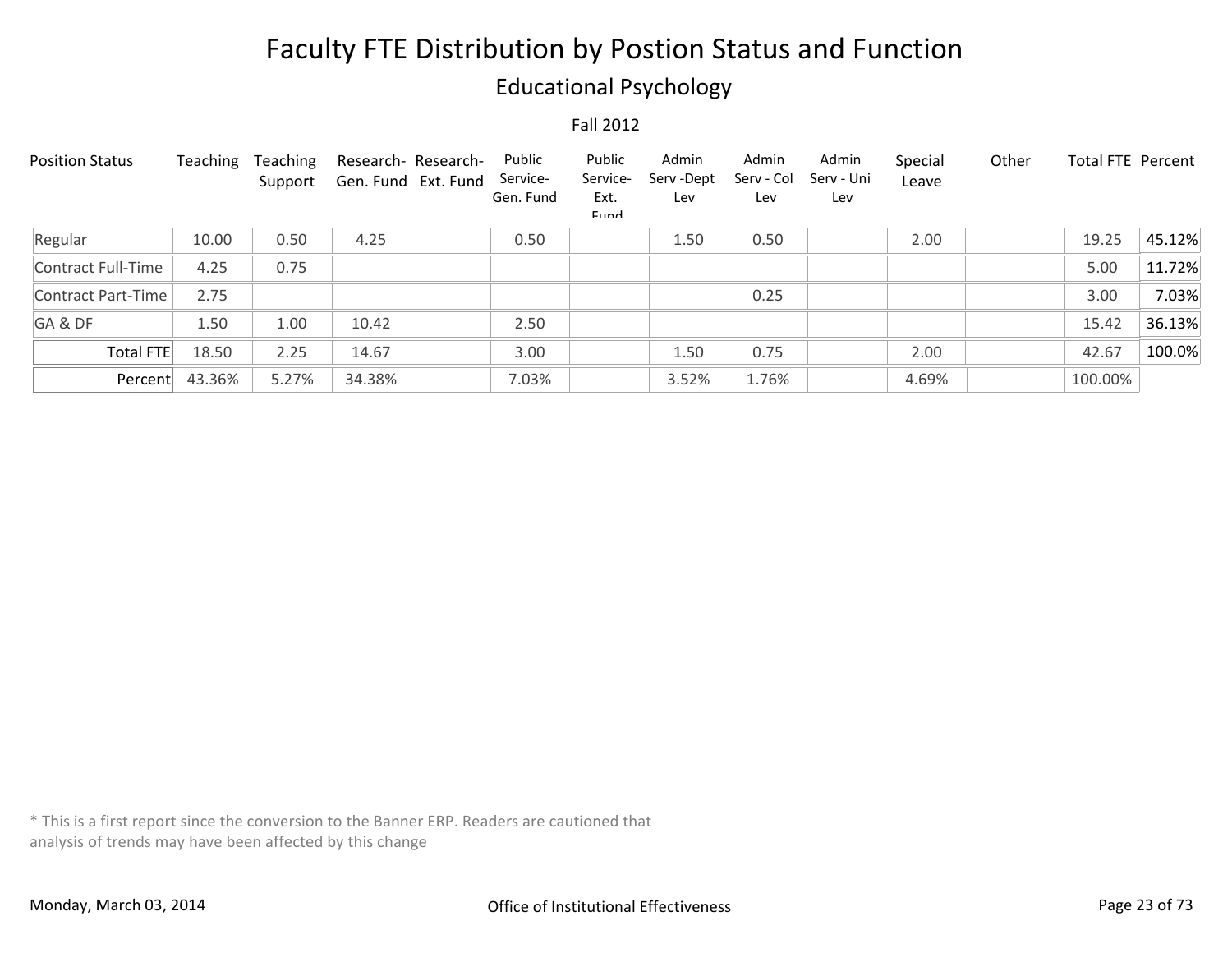### Educational Studies

#### Fall 2012

| <b>Position Status</b> | Teaching | Teaching<br>Support | Gen. Fund Ext. Fund | Research- Research- | Public<br>Service-<br>Gen. Fund | Public<br>Service-<br>Ext.<br>$E$ <sub>IIM</sub> | Admin<br>Serv -Dept<br>Lev | Admin<br>Serv - Col<br>Lev | Admin<br>Serv - Uni<br>Lev | Special<br>Leave | Other | <b>Total FTE Percent</b> |        |
|------------------------|----------|---------------------|---------------------|---------------------|---------------------------------|--------------------------------------------------|----------------------------|----------------------------|----------------------------|------------------|-------|--------------------------|--------|
| Regular                | 15.44    | 0.08                | 5.00                |                     |                                 |                                                  | 1.67                       |                            |                            | 1.00             |       | 23.19                    | 60.92% |
| Contract Full-Time     | 3.00     | 0.83                |                     |                     |                                 |                                                  |                            |                            |                            |                  | 1.58  | 5.42                     | 14.24% |
| Contract Part-Time     | 2.62     |                     |                     |                     |                                 |                                                  |                            |                            |                            |                  |       | 2.62                     | 6.89%  |
| GA&DF                  | 1.83     | 5.00                |                     |                     |                                 |                                                  |                            |                            |                            |                  |       | 6.83                     | 17.96% |
| Total FTE              | 22.89    | 5.92                | 5.00                |                     |                                 |                                                  | 1.67                       |                            |                            | 1.00             | 1.58  | 38.06                    | 100.0% |
| Percent                | 60.15%   | 15.55%              | 13.14%              |                     |                                 |                                                  | 4.38%                      |                            |                            | 2.63%            | 4.16% | 100.00%                  |        |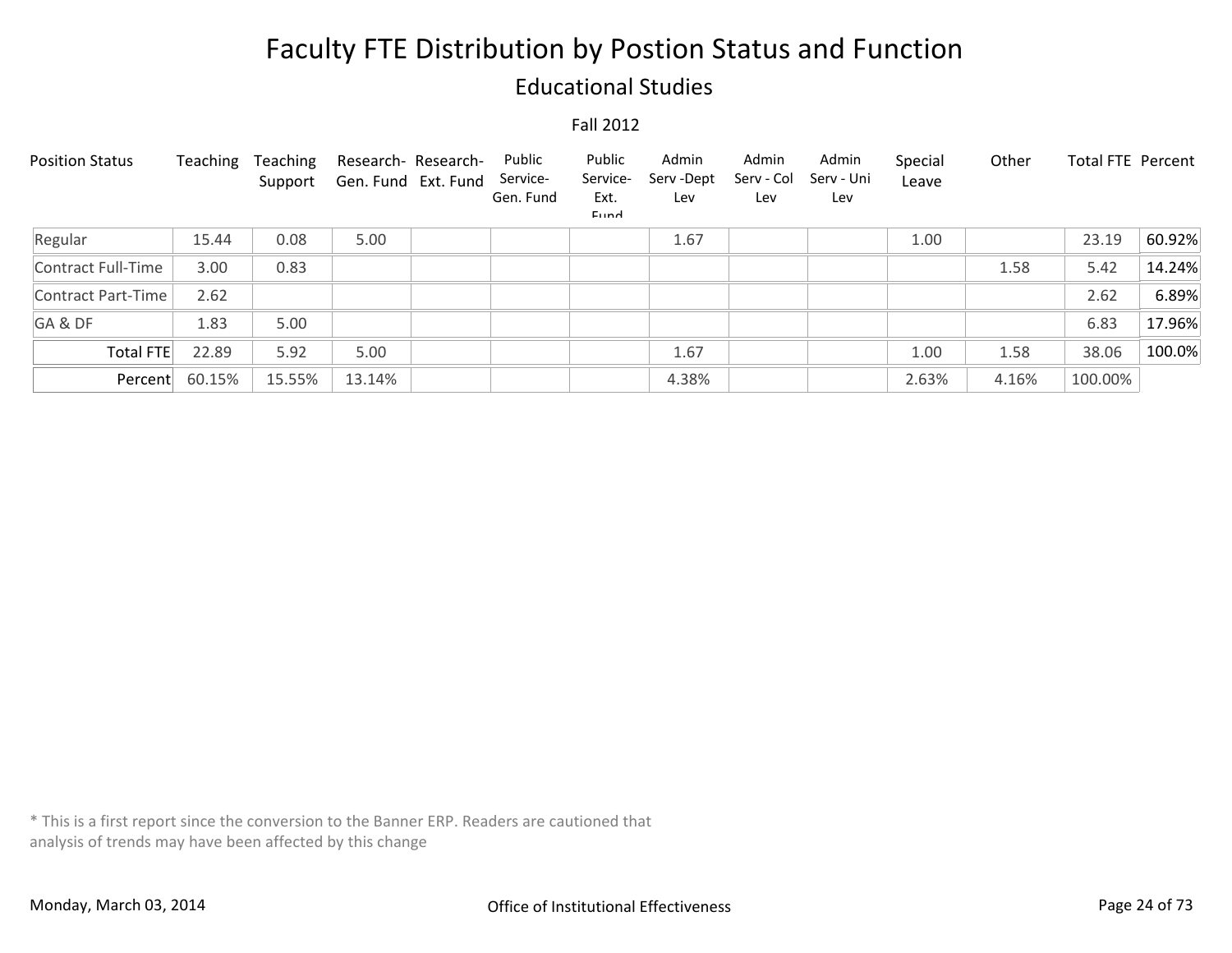### Elementary Education

#### Fall 2012

| <b>Position Status</b> | Teaching | Teaching<br>Support | Research- Research-<br>Gen. Fund Ext. Fund |       | Public<br>Service-<br>Gen. Fund | Public<br>Service-<br>Ext.<br>Eund | Admin<br>Serv-Dept<br>Lev | Admin<br>Serv - Col<br>Lev | Admin<br>Serv - Uni<br>Lev | Special<br>Leave | Other | <b>Total FTE Percent</b> |        |
|------------------------|----------|---------------------|--------------------------------------------|-------|---------------------------------|------------------------------------|---------------------------|----------------------------|----------------------------|------------------|-------|--------------------------|--------|
| Regular                | 10.31    | 1.83                | 2.75                                       | 0.75  | 0.50                            |                                    |                           |                            |                            |                  |       | 16.23                    | 37.61% |
| Contract Full-Time     | 13.47    | 0.67                |                                            |       |                                 |                                    | 0.25                      |                            |                            |                  | 1.83  | 16.22                    | 37.61% |
| Contract Part-Time     | 3.35     |                     |                                            |       | 1.00                            | 1.00                               |                           |                            |                            | 0.08             |       | 5.44                     | 12.61% |
| GA&DF                  | 0.75     | 2.50                | 0.50                                       | 0.50  |                                 |                                    |                           |                            |                            |                  |       | 5.25                     | 12.17% |
| Total FTE              | 27.89    | 5.00                | 3.25                                       | 1.25  | 1.50                            | 1.00                               | 0.25                      |                            |                            | 0.08             | 1.83  | 43.14                    | 100.0% |
| Percent                | 64.65%   | 11.59%              | 7.53%                                      | 2.90% | 3.48%                           | 2.32%                              | 0.58%                     |                            |                            | 0.19%            | 4.25% | 100.00%                  |        |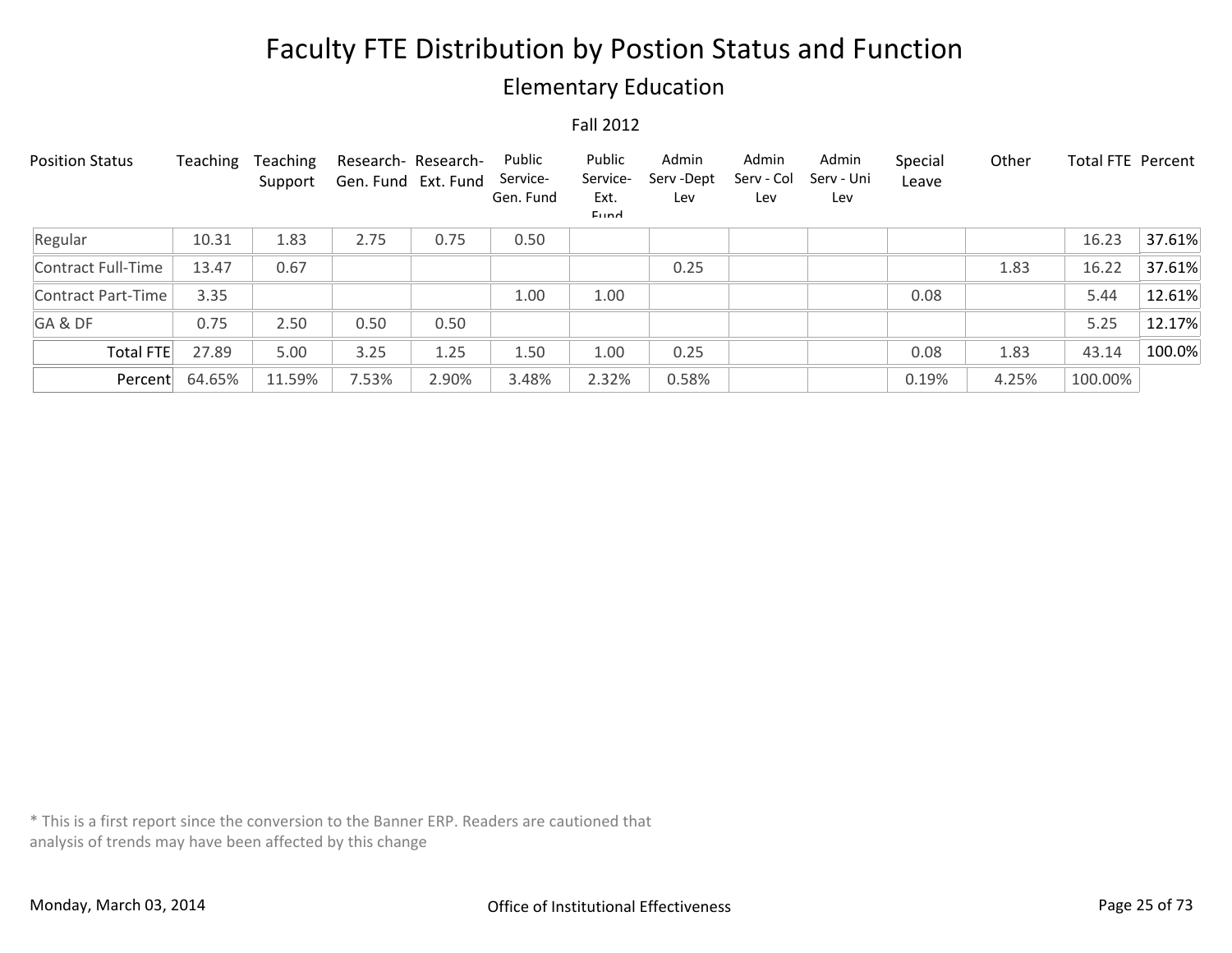English

Fall 2012

| <b>Position Status</b> | Teaching | Teaching<br>Support | Research- Research-<br>Gen. Fund Ext. Fund |       | Public<br>Service-<br>Gen. Fund | Public<br>Service-<br>Ext.<br>$E$ <sub>IIM</sub> | Admin<br>Serv -Dept<br>Lev | Admin<br>Serv - Col<br>Lev | Admin<br>Serv - Uni<br>Lev | Special<br>Leave | Other | Total FTE Percent |        |
|------------------------|----------|---------------------|--------------------------------------------|-------|---------------------------------|--------------------------------------------------|----------------------------|----------------------------|----------------------------|------------------|-------|-------------------|--------|
| Regular                | 14.58    | 0.25                | 6.67                                       | 1.25  |                                 |                                                  | 2.75                       |                            |                            |                  |       | 25.50             | 28.43% |
| Contract Full-Time     | 39.71    |                     |                                            |       |                                 |                                                  | 0.75                       | 0.50                       |                            |                  |       | 40.96             | 45.66% |
| Contract Part-Time     | 8.75     | 0.25                |                                            |       |                                 |                                                  |                            |                            |                            |                  |       | 9.00              | 10.03% |
| GA&DF                  | 11.25    | 1.00                | 1.00                                       |       |                                 |                                                  | 1.00                       |                            |                            |                  |       | 14.25             | 15.88% |
| <b>Total FTE</b>       | 74.29    | 1.50                | 7.67                                       | 1.25  |                                 |                                                  | 4.50                       | 0.50                       |                            |                  |       | 89.71             | 100.0% |
| Percent                | 82.81%   | 1.67%               | 8.55%                                      | 1.39% |                                 |                                                  | 5.02%                      | 0.56%                      |                            |                  |       | 100.00%           |        |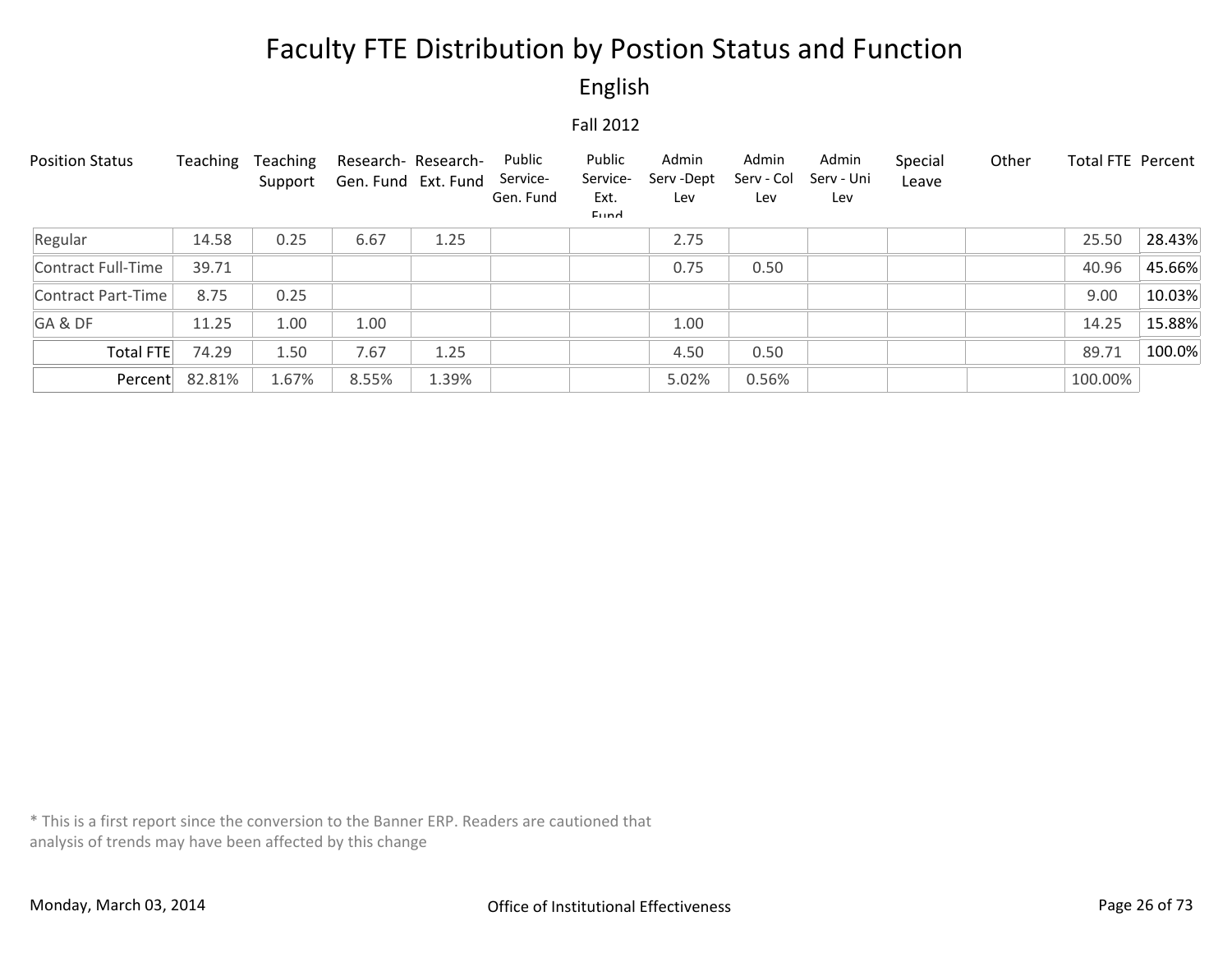### Family & Consumer Sciences

#### Fall 2012

| <b>Position Status</b> | Teaching | Teaching<br>Support | Gen. Fund Ext. Fund | Research- Research- | Public<br>Service-<br>Gen. Fund | Public<br>Service-<br>Ext.<br>$E$ <sub>IIM</sub> | Admin<br>Serv -Dept<br>Lev | Admin<br>Serv - Col<br>Lev | Admin<br>Serv - Uni<br>Lev | Special<br>Leave | Other | <b>Total FTE Percent</b> |        |
|------------------------|----------|---------------------|---------------------|---------------------|---------------------------------|--------------------------------------------------|----------------------------|----------------------------|----------------------------|------------------|-------|--------------------------|--------|
| Regular                | 8.85     |                     | 3.00                |                     |                                 |                                                  | 0.75                       | 0.25                       |                            |                  | 0.25  | 13.10                    | 49.72% |
| Contract Full-Time     | 8.19     | 0.25                |                     |                     |                                 |                                                  | 1.77                       |                            |                            |                  | 0.00  | 10.21                    | 38.74% |
| Contract Part-Time     | 2.29     |                     |                     |                     |                                 |                                                  |                            |                            |                            |                  | 0.00  | 2.29                     | 8.70%  |
| GA&DF                  | 0.75     |                     |                     |                     |                                 |                                                  |                            |                            |                            |                  |       | 0.75                     | 2.85%  |
| Total FTE              | 20.08    | 0.25                | 3.00                |                     |                                 |                                                  | 2.52                       | 0.25                       |                            |                  | 0.25  | 26.36                    | 100.0% |
| Percent                | 76.21%   | 0.95%               | 11.38%              |                     |                                 |                                                  | 9.56%                      | 0.95%                      |                            |                  | 0.95% | 100.00%                  |        |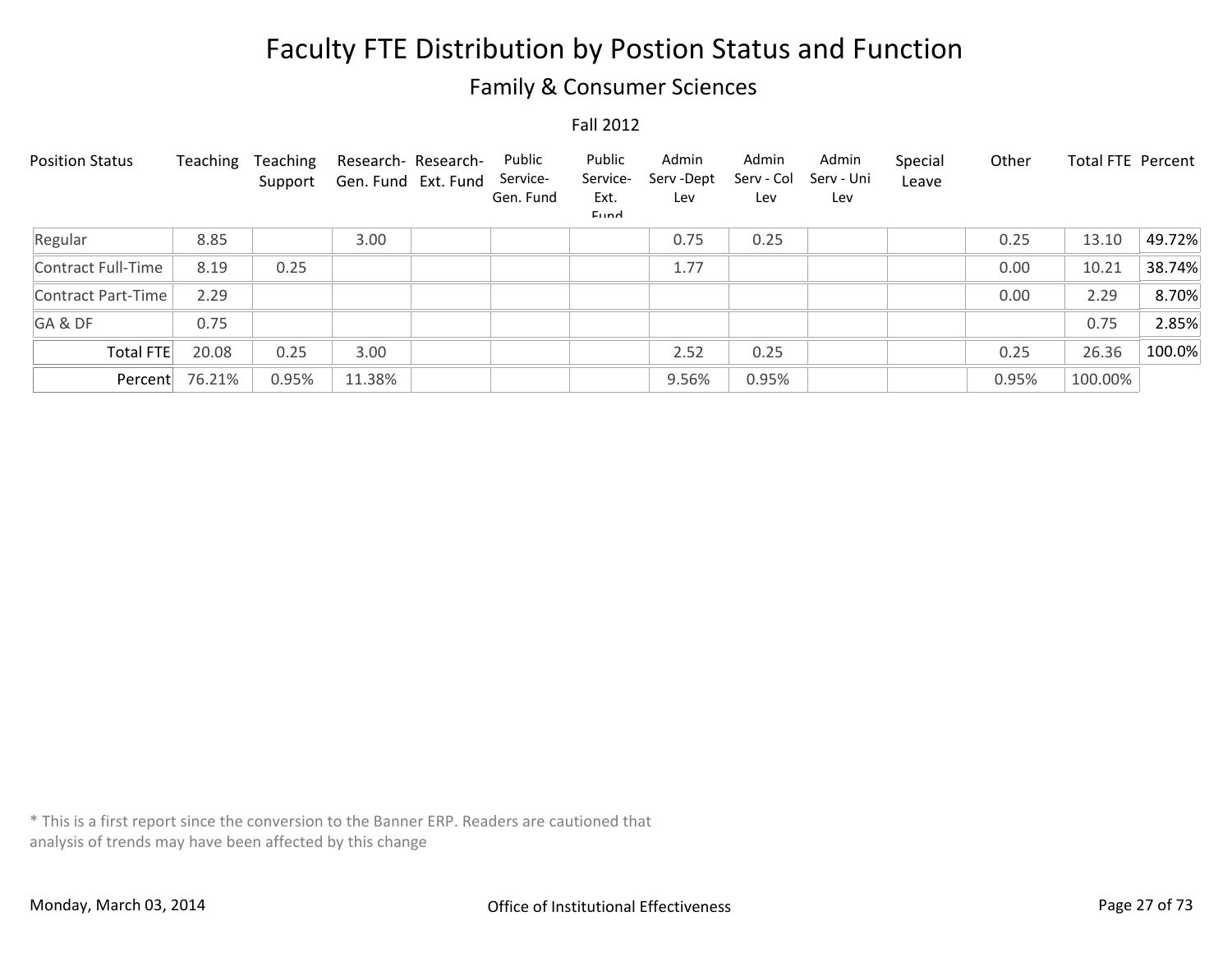### Finance & Insurance

#### Fall 2012

| <b>Position Status</b> | Teaching | Teaching<br>Support | Research- Research-<br>Gen. Fund Ext. Fund | Public<br>Service-<br>Gen. Fund | Public<br>Service-<br>Ext.<br>Eund | Admin<br>Serv-Dept<br>Lev | Admin<br>Serv - Col<br>Lev | Admin<br>Serv - Uni<br>Lev | Special<br>Leave | Other | <b>Total FTE Percent</b> |        |
|------------------------|----------|---------------------|--------------------------------------------|---------------------------------|------------------------------------|---------------------------|----------------------------|----------------------------|------------------|-------|--------------------------|--------|
| Regular                | 9.00     |                     | 2.75                                       |                                 |                                    | 0.50                      |                            |                            |                  |       | 12.50                    | 79.37% |
| Contract Full-Time     | 1.00     |                     |                                            |                                 |                                    |                           |                            |                            |                  |       | 1.00                     | 6.35%  |
| Contract Part-Time     | 0.25     |                     |                                            |                                 |                                    |                           |                            |                            |                  |       | 0.25                     | 1.59%  |
| GA&DF                  |          | 2.00                |                                            |                                 |                                    |                           |                            |                            |                  |       | 2.00                     | 12.70% |
| <b>Total FTE</b>       | 10.25    | 2.00                | 2.75                                       |                                 |                                    | 0.50                      |                            |                            |                  |       | 15.75                    | 100.0% |
| Percent                | 65.08%   | 12.70%              | 17.46%                                     |                                 |                                    | 3.17%                     |                            |                            |                  |       | 100.00%                  |        |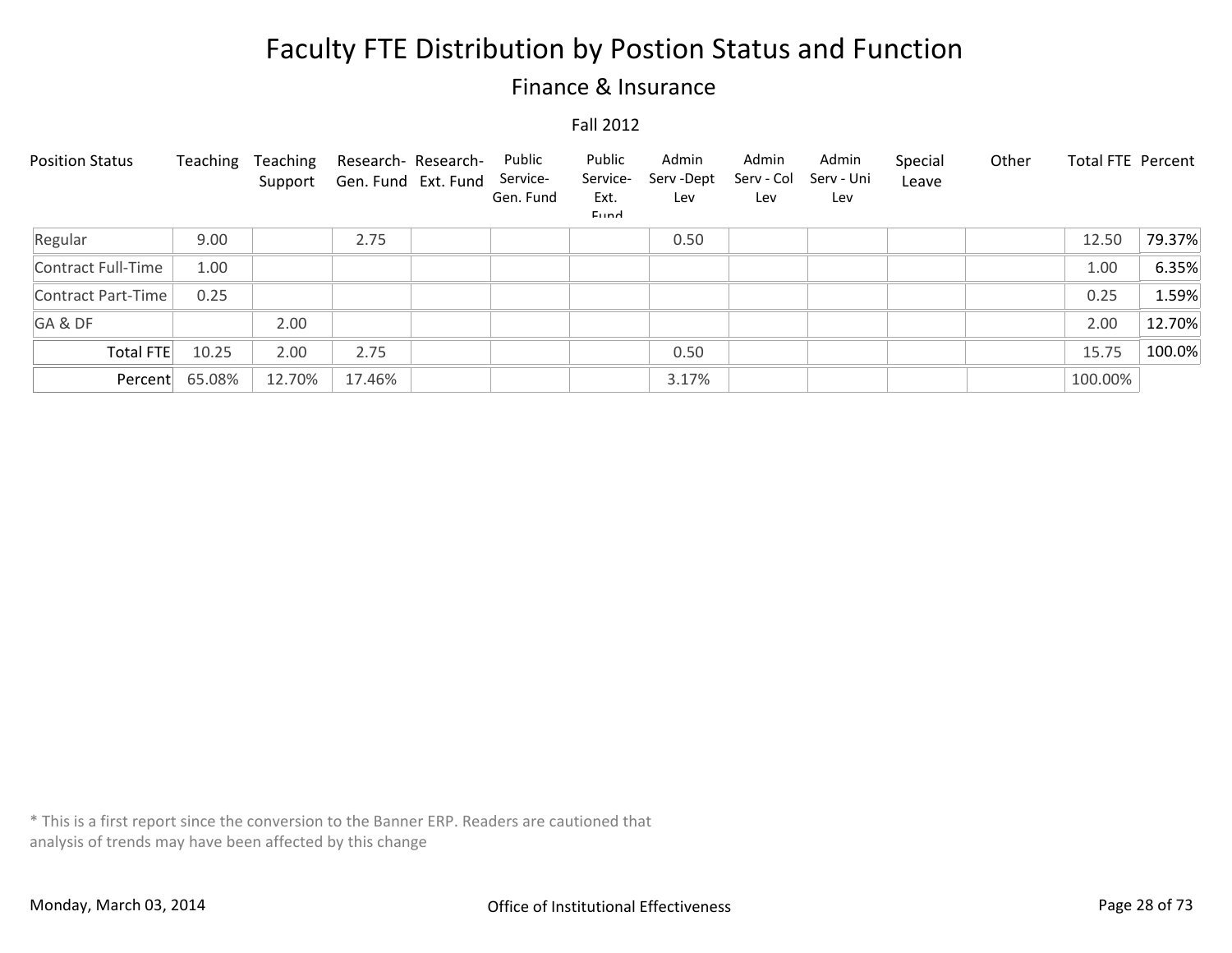### Geography

#### Fall 2012

| <b>Position Status</b> | Teaching | Teaching<br>Support | Research- Research-<br>Gen. Fund Ext. Fund |       | Public<br>Service-<br>Gen. Fund | Public<br>Service-<br>Ext.<br>$E$ <sub>IIM</sub> | Admin<br>Serv -Dept<br>Lev | Admin<br>Serv - Col<br>Lev | Admin<br>Serv - Uni<br>Lev | Special<br>Leave | Other | Total FTE Percent |        |
|------------------------|----------|---------------------|--------------------------------------------|-------|---------------------------------|--------------------------------------------------|----------------------------|----------------------------|----------------------------|------------------|-------|-------------------|--------|
| Regular                | 7.95     |                     | 1.80                                       | 0.25  |                                 |                                                  | 0.75                       |                            |                            | 1.00             |       | 11.75             | 71.03% |
| Contract Full-Time     | 2.00     |                     |                                            |       |                                 |                                                  |                            |                            |                            |                  |       | 2.00              | 12.09% |
| Contract Part-Time     | 0.25     |                     |                                            |       |                                 |                                                  |                            |                            |                            |                  |       | 0.25              | 1.51%  |
| GA&DF                  | 0.00     | 2.50                | 0.04                                       |       |                                 |                                                  |                            |                            |                            |                  |       | 2.54              | 15.37% |
| Total FTE              | 10.20    | 2.50                | 1.84                                       | 0.25  |                                 |                                                  | 0.75                       |                            |                            | 1.00             |       | 16.54             | 100.0% |
| Percent                | 61.68%   | 15.11%              | 11.12%                                     | 1.51% |                                 |                                                  | 4.53%                      |                            |                            | 6.05%            |       | 100.00%           |        |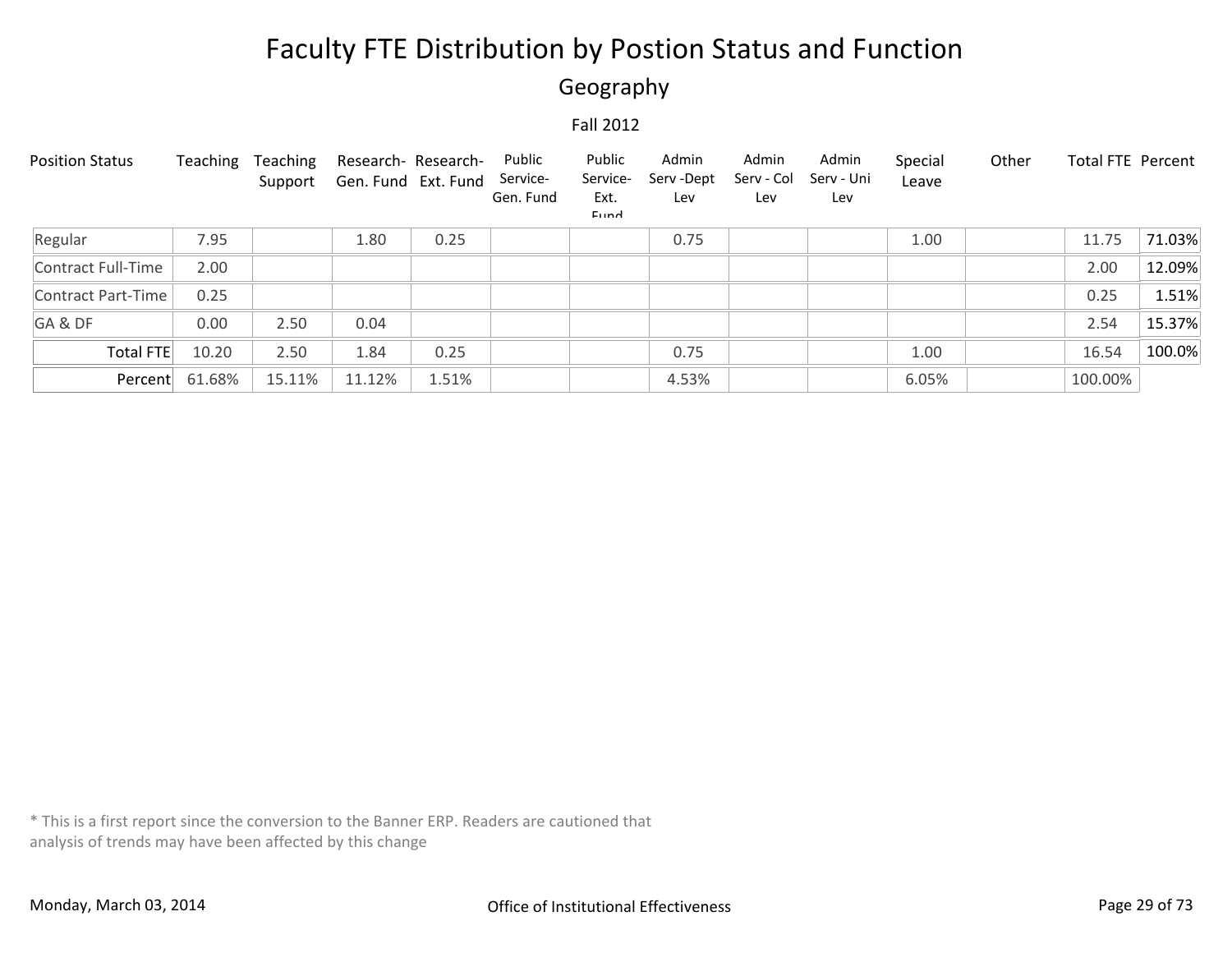### Geological Sciences

#### Fall 2012

| <b>Position Status</b> | Teaching       | Teaching | Research- Research-<br>Support Gen. Fund Ext. Fund | Public<br>Service-<br>Gen. Fund | Public<br>Service-<br>Ext.<br>Eund | Admin<br>Serv -Dept<br>Lev | Admin<br>Serv - Col<br>Lev | Admin<br>Serv - Uni<br>Lev | Special<br>Leave | Other  | Total FTE Percent |        |
|------------------------|----------------|----------|----------------------------------------------------|---------------------------------|------------------------------------|----------------------------|----------------------------|----------------------------|------------------|--------|-------------------|--------|
| Regular                | 2.72           |          | 0.41                                               |                                 |                                    |                            |                            |                            |                  | 2.33   | 5.46              | 90.97% |
| Contract Part-Time     | 0.33           |          |                                                    |                                 |                                    |                            |                            |                            |                  |        | 0.33              | 5.56%  |
| GA&DF                  |                |          |                                                    |                                 |                                    |                            |                            |                            |                  | 0.21   | 0.21              | 3.47%  |
| <b>Total FTE</b>       | 3.05           |          | 0.41                                               |                                 |                                    |                            |                            |                            |                  | 2.54   | 6.00              | 100.0% |
|                        | Percent 50.83% |          | 6.81%                                              |                                 |                                    |                            |                            |                            |                  | 42.36% | 100.00%           |        |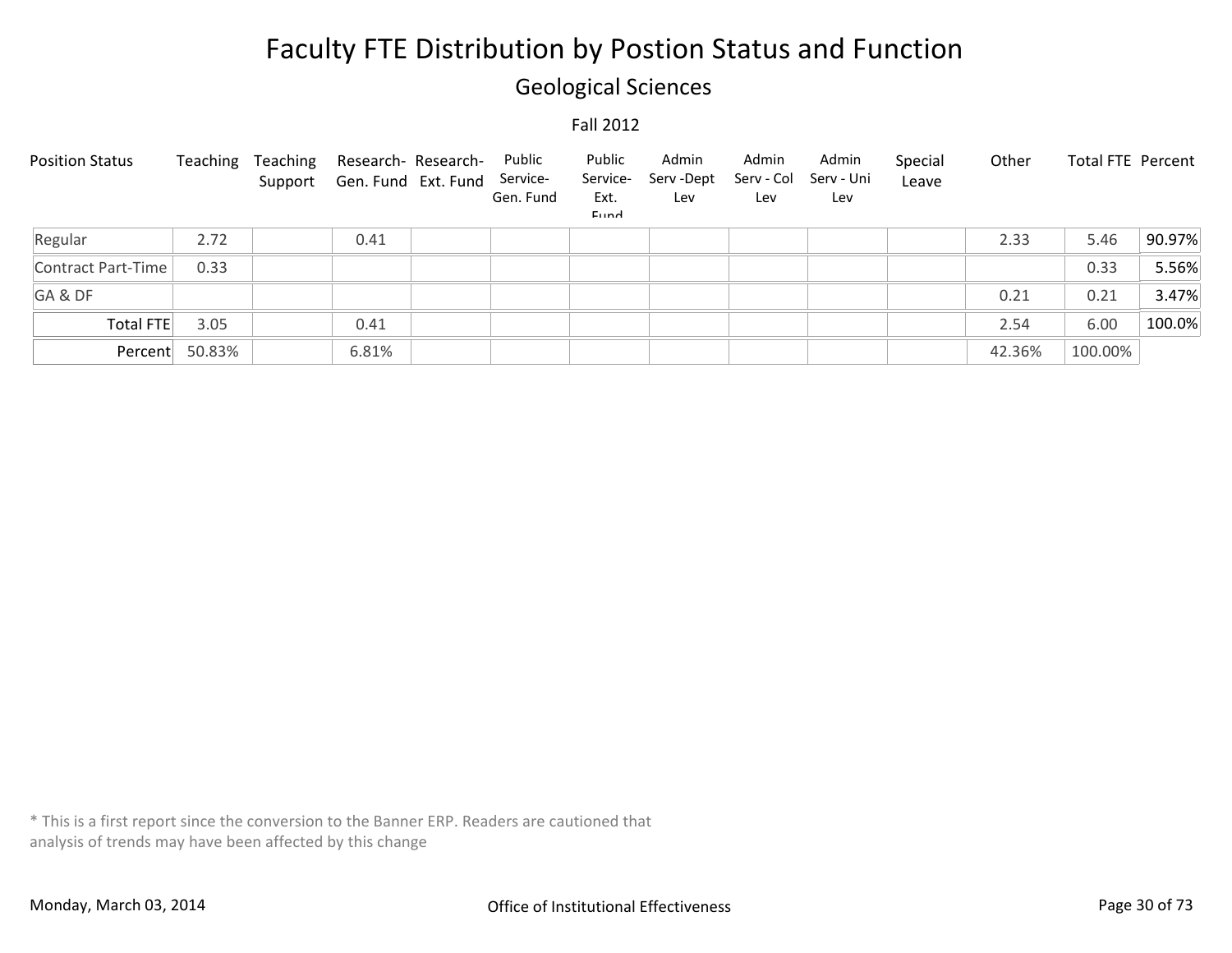#### History

#### Fall 2012

| <b>Position Status</b> | Teaching | Teaching | Support Gen. Fund Ext. Fund | Research- Research- | Public<br>Service-<br>Gen. Fund | Public<br>Service-<br>Ext.<br>Eund | Admin<br>Serv -Dept<br>Lev | Admin<br>Serv - Col<br>Lev | Admin<br>Serv - Uni<br>Lev | Special<br>Leave | Other | Total FTE Percent |        |
|------------------------|----------|----------|-----------------------------|---------------------|---------------------------------|------------------------------------|----------------------------|----------------------------|----------------------------|------------------|-------|-------------------|--------|
| Regular                | 13.30    |          | 4.24                        |                     | 0.25                            |                                    | 1.49                       |                            |                            |                  |       | 20.28             | 66.28% |
| Contract Full-Time     | 4.32     |          |                             |                     |                                 |                                    |                            |                            |                            |                  |       | 4.32              | 14.11% |
| Contract Part-Time     | 3.00     |          |                             |                     |                                 |                                    |                            |                            |                            |                  |       | 3.00              | 9.80%  |
| GA&DF                  |          | 3.00     |                             |                     |                                 |                                    |                            |                            |                            |                  |       | 3.00              | 9.80%  |
| Total FTE              | 20.61    | 3.00     | 4.24                        |                     | 0.25                            |                                    | 1.49                       |                            |                            |                  |       | 30.60             | 100.0% |
| Percent                | 67.37%   | 9.80%    | 13.86%                      |                     | 0.82%                           |                                    | 4.88%                      |                            |                            |                  |       | 100.00%           |        |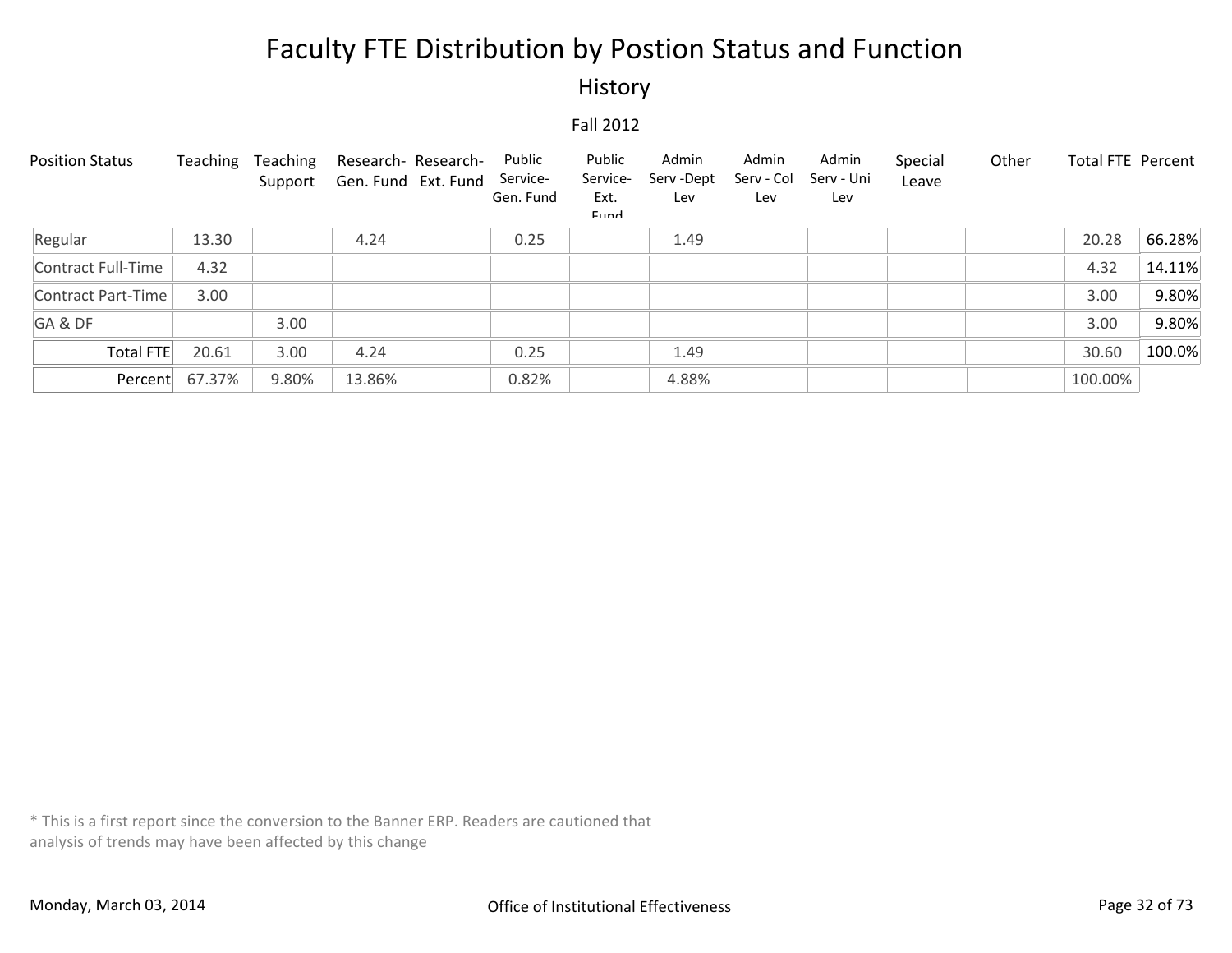### Honors College

#### Fall 2012

| <b>Position Status</b> |                 | Teaching Teaching Research-Research-<br>Support Gen. Fund Ext. Fund Service- | Public<br>Gen. Fund | Public<br>Service-<br>Ext.<br>Eund | Admin<br>Serv -Dept<br>Lev | Admin<br>Serv - Col<br>Lev | Admin<br>Serv - Uni<br>Lev | Special<br>Leave | Other | Total FTE Percent |        |
|------------------------|-----------------|------------------------------------------------------------------------------|---------------------|------------------------------------|----------------------------|----------------------------|----------------------------|------------------|-------|-------------------|--------|
| Regular                | 4.57            |                                                                              |                     |                                    |                            |                            |                            |                  |       | 4.57              | 47.81% |
| Contract Full-Time     | 2.33            |                                                                              |                     |                                    |                            |                            |                            |                  |       | 2.33              | 24.40% |
| Contract Part-Time     | 2.66            |                                                                              |                     |                                    |                            |                            |                            |                  |       | 2.66              | 27.80% |
| Total FTE              | 9.56            |                                                                              |                     |                                    |                            |                            |                            |                  |       | 9.56              | 100.0% |
|                        | Percent 100.00% |                                                                              |                     |                                    |                            |                            |                            |                  |       | 100.00%           |        |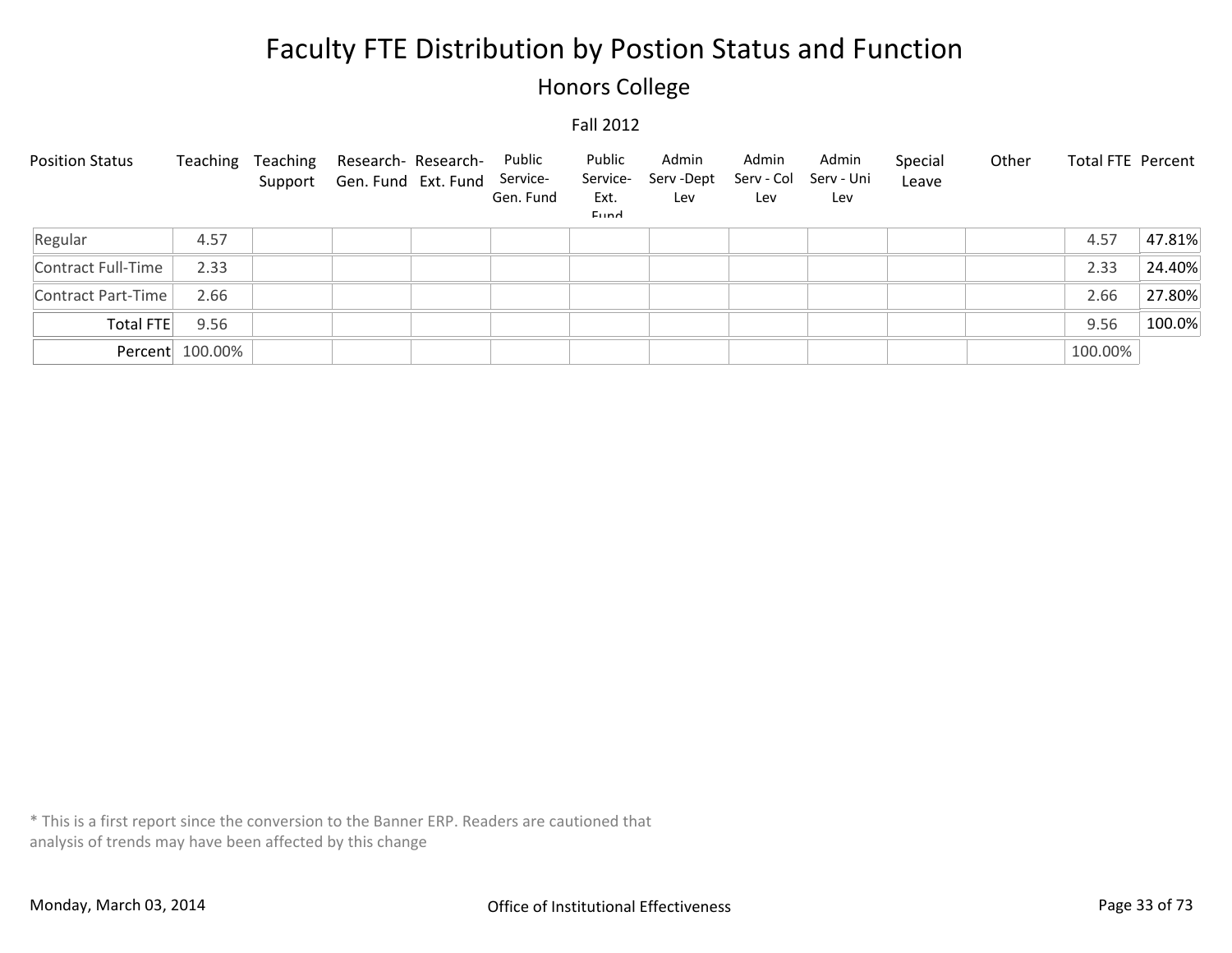### Human Performance Lab

#### Fall 2012

| <b>Position Status</b> | Teaching | Teaching<br>Support | Research- Research-<br>Gen. Fund Ext. Fund | Public<br>Service-<br>Gen. Fund | Public<br>Service-<br>Ext.<br>Eund | Admin<br>Serv -Dept<br>Lev | Admin<br>Lev | Admin<br>Serv - Col Serv - Uni<br>Lev | Special<br>Leave | Other | Total FTE Percent |         |
|------------------------|----------|---------------------|--------------------------------------------|---------------------------------|------------------------------------|----------------------------|--------------|---------------------------------------|------------------|-------|-------------------|---------|
| GA&DF                  |          | 0.26                |                                            |                                 |                                    |                            |              |                                       |                  |       | 0.26              | ####### |
| Total FTE              |          | 0.26                |                                            |                                 |                                    |                            |              |                                       |                  |       | 0.26              | 100.0%  |
| Percent                |          | 100.00%             |                                            |                                 |                                    |                            |              |                                       |                  |       | 100.00%           |         |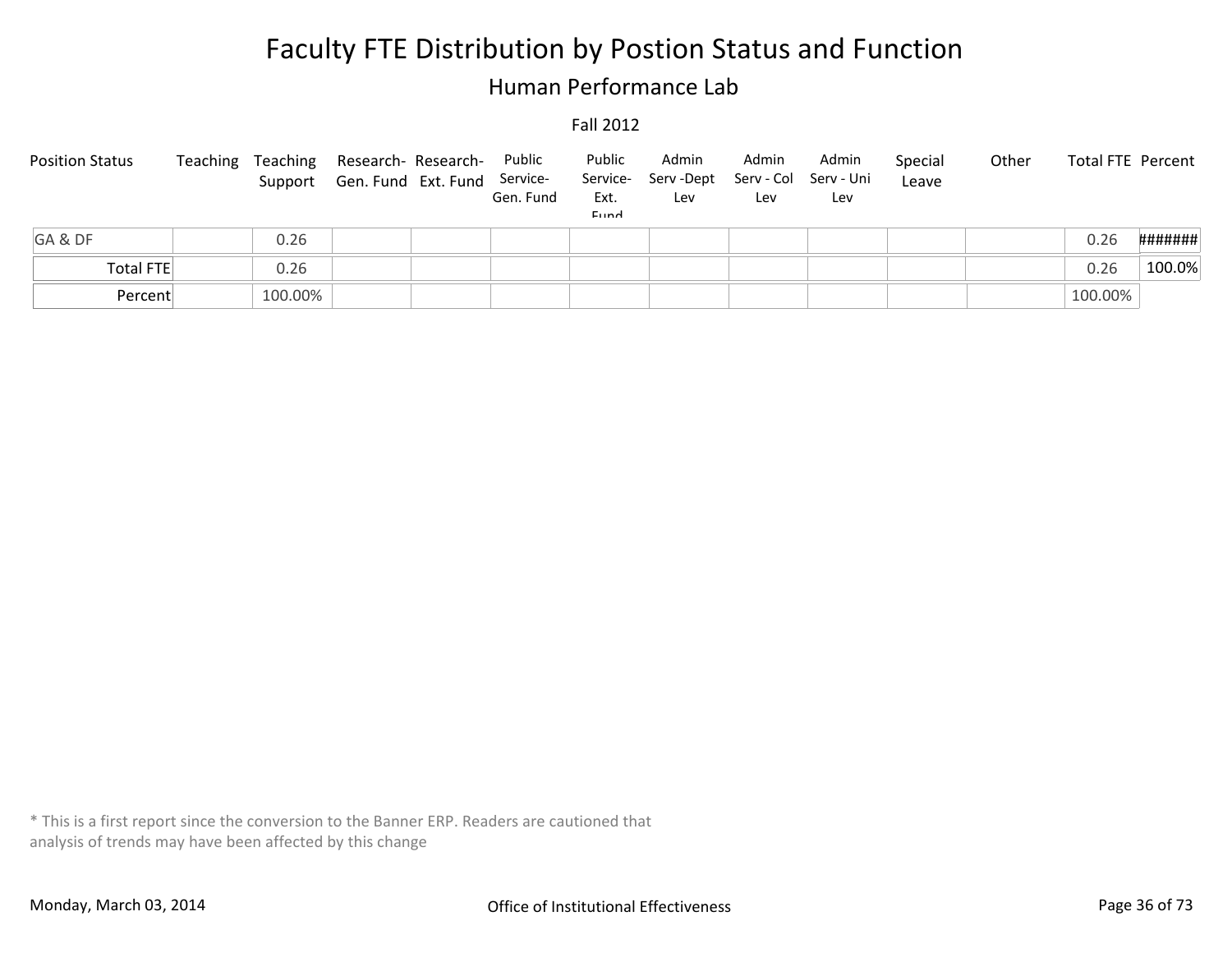### Info Systems & Operations Mgt

Fall 2012

| <b>Position Status</b> | Teaching | Teaching<br>Support | Gen. Fund Ext. Fund | Research- Research- | Public<br>Service-<br>Gen. Fund | Public<br>Service-<br>Ext.<br>Eund | Admin<br>Serv-Dept<br>Lev | Admin<br>Serv - Col<br>Lev | Admin<br>Serv - Uni<br>Lev | Special<br>Leave | Other | <b>Total FTE Percent</b> |        |
|------------------------|----------|---------------------|---------------------|---------------------|---------------------------------|------------------------------------|---------------------------|----------------------------|----------------------------|------------------|-------|--------------------------|--------|
| Regular                | 8.00     |                     | 2.38                |                     |                                 |                                    | 0.13                      | 0.13                       |                            |                  | 0.63  | 11.50                    | 63.01% |
| Contract Full-Time     | 2.25     |                     |                     |                     |                                 |                                    |                           |                            |                            |                  |       | 2.25                     | 12.33% |
| Contract Part-Time     | 2.00     |                     |                     |                     |                                 |                                    |                           |                            |                            |                  |       | 2.00                     | 10.96% |
| GA&DF                  |          | 2.50                |                     |                     |                                 |                                    |                           |                            |                            |                  |       | 2.50                     | 13.70% |
| Total FTE              | 12.25    | 2.50                | 2.38                |                     |                                 |                                    | 0.13                      | 0.13                       |                            |                  | 0.63  | 18.25                    | 100.0% |
| Percent                | 67.12%   | 13.70%              | 13.01%              |                     |                                 |                                    | 0.68%                     | 0.68%                      |                            |                  | 3.42% | 100.00%                  |        |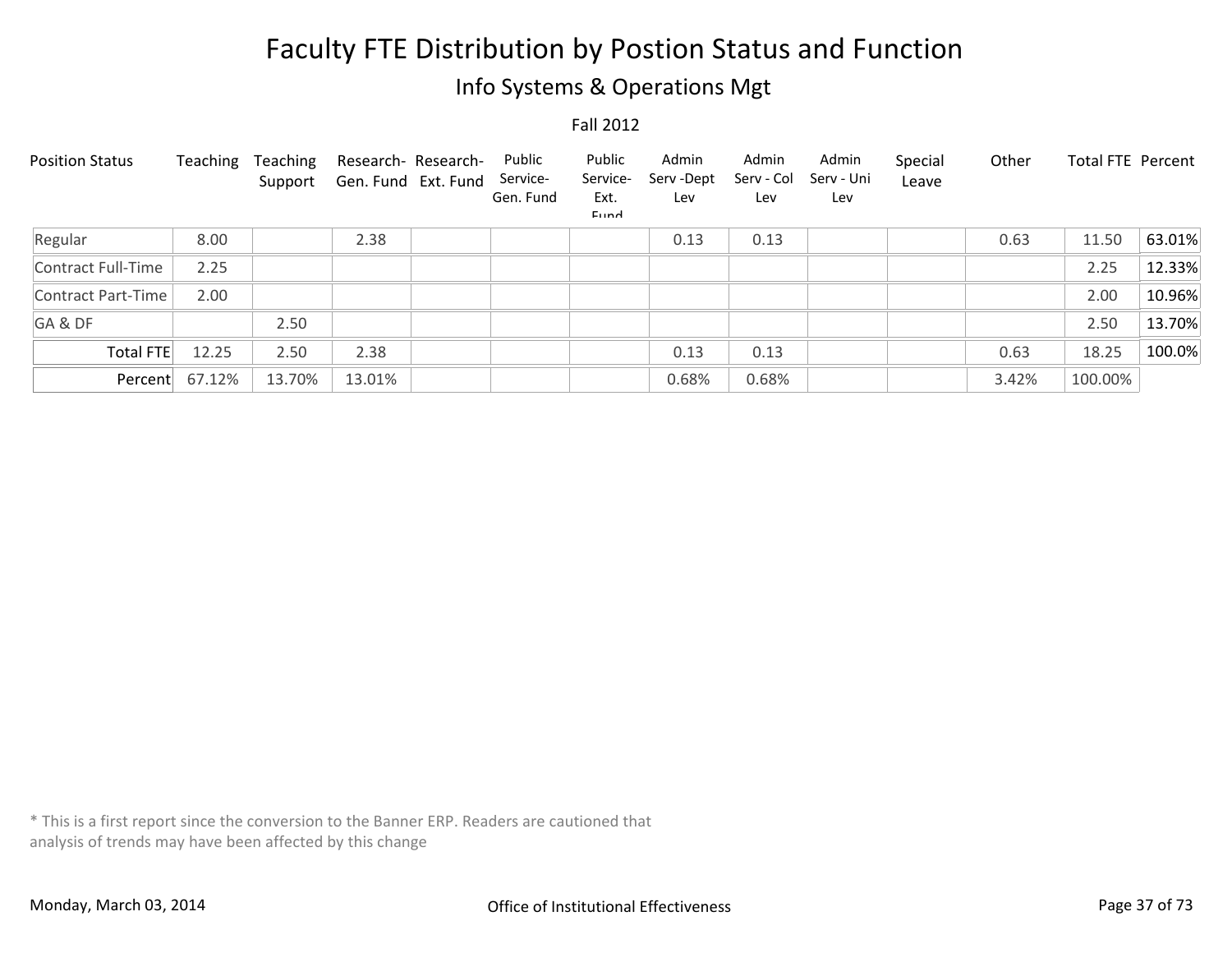### Institute for Wellness & Geron

#### Fall 2012

| <b>Position Status</b> | Teaching       | Teaching<br>Support | Research- Research-<br>Gen. Fund Ext. Fund | Public<br>Service-<br>Gen. Fund | Public<br>Service-<br>Ext.<br>Eund | Admin<br>Serv -Dept<br>Lev | Admin<br>Lev | Admin<br>Serv - Col Serv - Uni<br>Lev | Special<br>Leave | Other | Total FTE Percent |        |
|------------------------|----------------|---------------------|--------------------------------------------|---------------------------------|------------------------------------|----------------------------|--------------|---------------------------------------|------------------|-------|-------------------|--------|
| Regular                | 0.75           |                     | 0.50                                       |                                 |                                    | 0.50                       |              |                                       |                  | 0.25  | 2.00              | 72.73% |
| Contract Part-Time     | 0.75           |                     |                                            |                                 |                                    |                            |              |                                       |                  |       | 0.75              | 27.27% |
| Total FTE              | 1.50           |                     | 0.50                                       |                                 |                                    | 0.50                       |              |                                       |                  | 0.25  | 2.75              | 100.0% |
|                        | Percent 54.55% |                     | 18.18%                                     |                                 |                                    | 18.18%                     |              |                                       |                  | 9.09% | 100.00%           |        |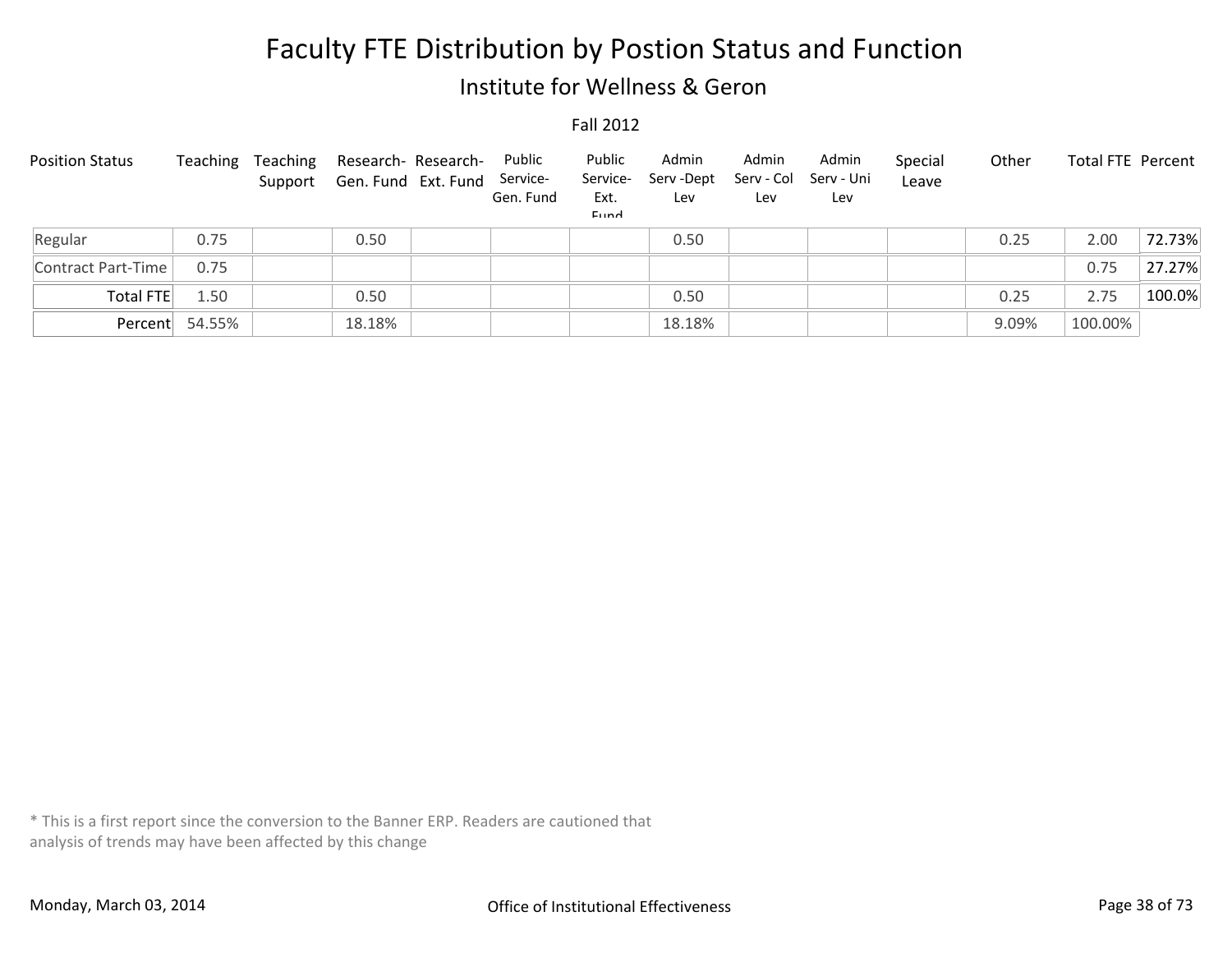### Intensive English Institute

#### Fall 2012

| <b>Position Status</b> | Teaching | Teaching | Research- Research-<br>Support Gen. Fund Ext. Fund Service- | Public<br>Gen. Fund | Public<br>Service-<br>Ext.<br>Eund | Admin<br>Serv -Dept<br>Lev | Admin<br>Lev | Admin<br>Serv - Col Serv - Uni<br>Lev | Special<br>Leave | Other | Total FTE Percent |        |
|------------------------|----------|----------|-------------------------------------------------------------|---------------------|------------------------------------|----------------------------|--------------|---------------------------------------|------------------|-------|-------------------|--------|
| Contract Full-Time     |          | 1.88     |                                                             |                     |                                    |                            |              |                                       |                  |       | 1.88              | 48.39% |
| GA&DF                  |          | 2.00     |                                                             |                     |                                    |                            |              |                                       |                  |       | 2.00              | 51.61% |
| <b>Total FTE</b>       |          | 3.88     |                                                             |                     |                                    |                            |              |                                       |                  |       | 3.88              | 100.0% |
| Percent                |          | 100.00%  |                                                             |                     |                                    |                            |              |                                       |                  |       | 100.00%           |        |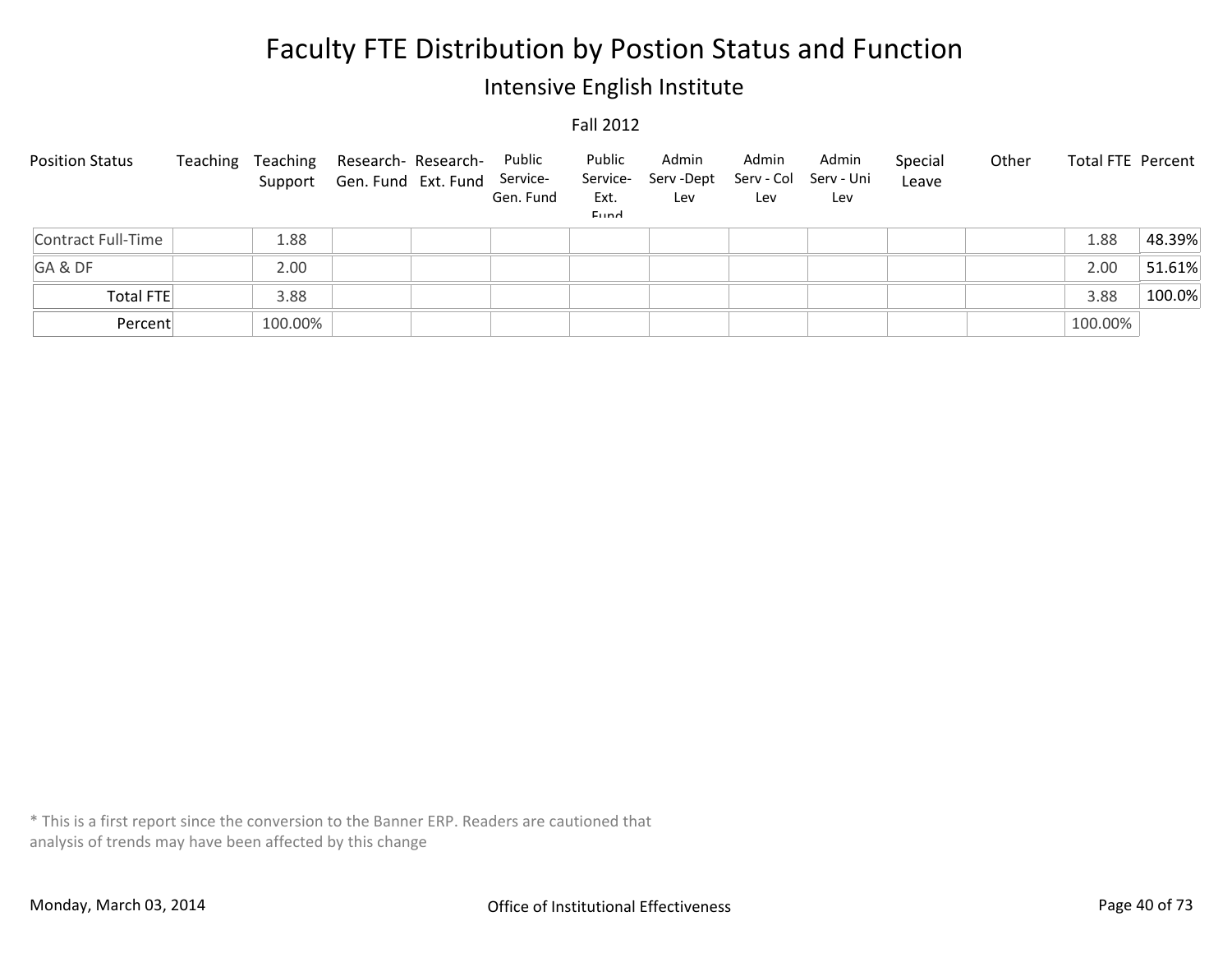### Journalism

#### Fall 2012

| <b>Position Status</b> | Teaching | Teaching<br>Support | Research- Research-<br>Gen. Fund Ext. Fund | Public<br>Service-<br>Gen. Fund | Public<br>Service-<br>Ext.<br>$E$ <sub>IIM</sub> | Admin<br>Serv -Dept<br>Lev | Admin<br>Serv - Col<br>Lev | Admin<br>Serv - Uni<br>Lev | Special<br>Leave | Other | Total FTE Percent |        |
|------------------------|----------|---------------------|--------------------------------------------|---------------------------------|--------------------------------------------------|----------------------------|----------------------------|----------------------------|------------------|-------|-------------------|--------|
| Regular                | 9.54     | 0.25                | 3.25                                       |                                 |                                                  | 0.25                       |                            |                            |                  | 0.63  | 14.29             | 43.47% |
| Contract Full-Time     | 9.25     |                     |                                            | 0.25                            |                                                  | 0.25                       |                            |                            |                  | 1.25  | 11.00             | 33.46% |
| Contract Part-Time     | 3.58     |                     |                                            |                                 |                                                  |                            |                            |                            |                  |       | 3.58              | 10.90% |
| GA&DF                  |          | 4.00                |                                            |                                 |                                                  |                            |                            |                            |                  |       | 4.00              | 12.17% |
| Total FTE              | 22.38    | 4.25                | 3.25                                       | 0.25                            |                                                  | 0.50                       |                            |                            |                  | 1.88  | 32.88             | 100.0% |
| Percent                | 68.06%   | 12.93%              | 9.89%                                      | 0.76%                           |                                                  | 1.52%                      |                            |                            |                  | 5.70% | 100.00%           |        |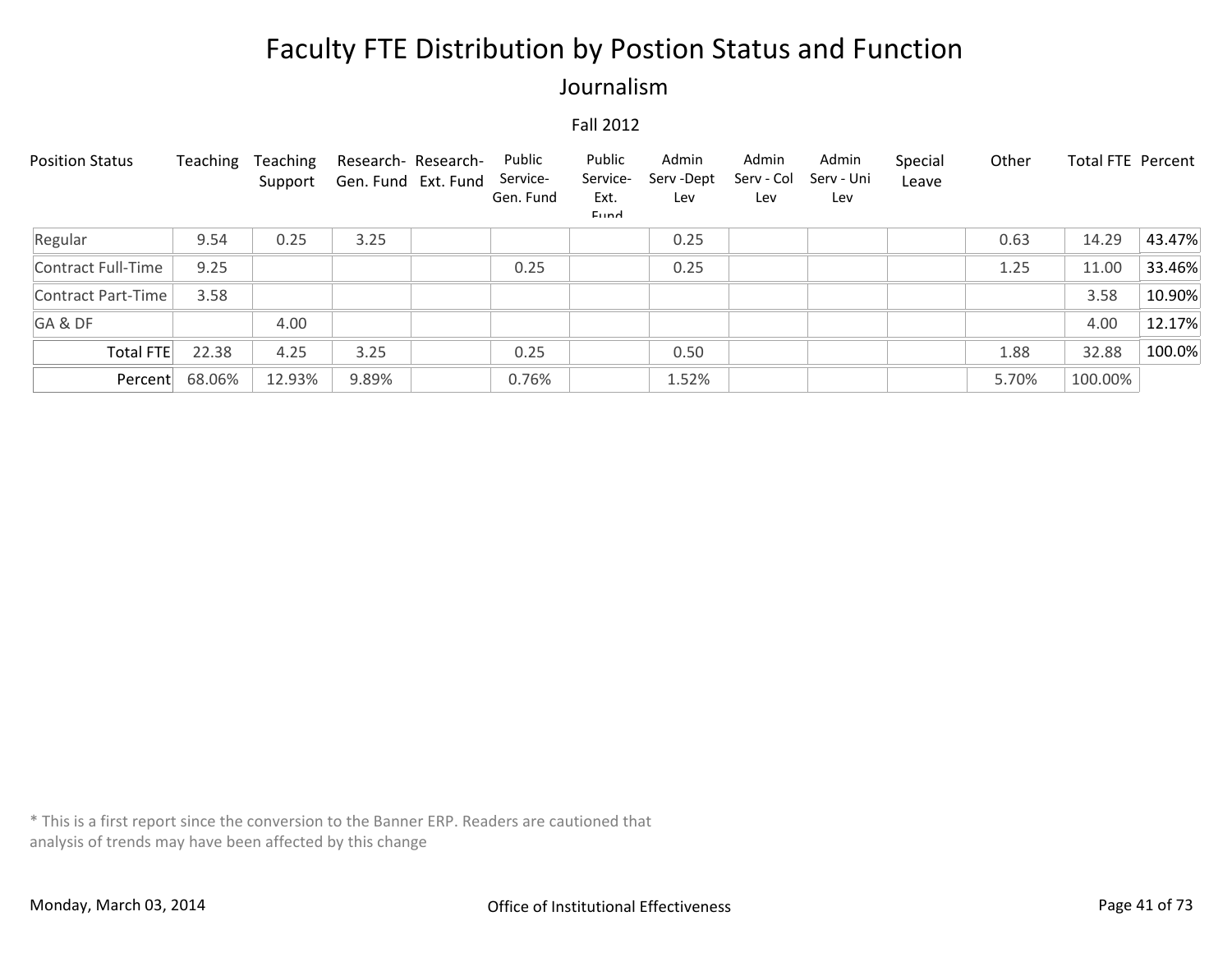### Landscape Architecture

#### Fall 2012

| <b>Position Status</b> | Teaching | Teaching<br>Support | Research- Research-<br>Gen. Fund Ext. Fund |       | Public<br>Service-<br>Gen. Fund | Public<br>Service-<br>Ext.<br>Eund | Admin<br>Serv-Dept<br>Lev | Admin<br>Serv - Col<br>Lev | Admin<br>Serv - Uni<br>Lev | Special<br>Leave | Other | <b>Total FTE Percent</b> |        |
|------------------------|----------|---------------------|--------------------------------------------|-------|---------------------------------|------------------------------------|---------------------------|----------------------------|----------------------------|------------------|-------|--------------------------|--------|
| Regular                | 7.42     |                     | 1.75                                       | 0.25  |                                 |                                    | 1.25                      |                            |                            |                  | 0.58  | 11.25                    | 57.69% |
| Contract Full-Time     | 2.83     |                     |                                            |       |                                 |                                    | 0.08                      |                            |                            |                  |       | 2.92                     | 14.96% |
| Contract Part-Time     | 0.33     |                     |                                            |       |                                 |                                    |                           |                            |                            |                  |       | 0.33                     | 1.71%  |
| GA&DF                  |          | 1.50                | 2.00                                       |       |                                 |                                    | 0.50                      | 1.00                       |                            |                  |       | 5.00                     | 25.64% |
| Total FTE              | 10.58    | 1.50                | 3.75                                       | 0.25  |                                 |                                    | 1.83                      | 1.00                       |                            |                  | 0.58  | 19.50                    | 100.0% |
| Percent                | 54.27%   | 7.69%               | 19.23%                                     | 1.28% |                                 |                                    | 9.40%                     | 5.13%                      |                            |                  | 2.99% | 100.00%                  |        |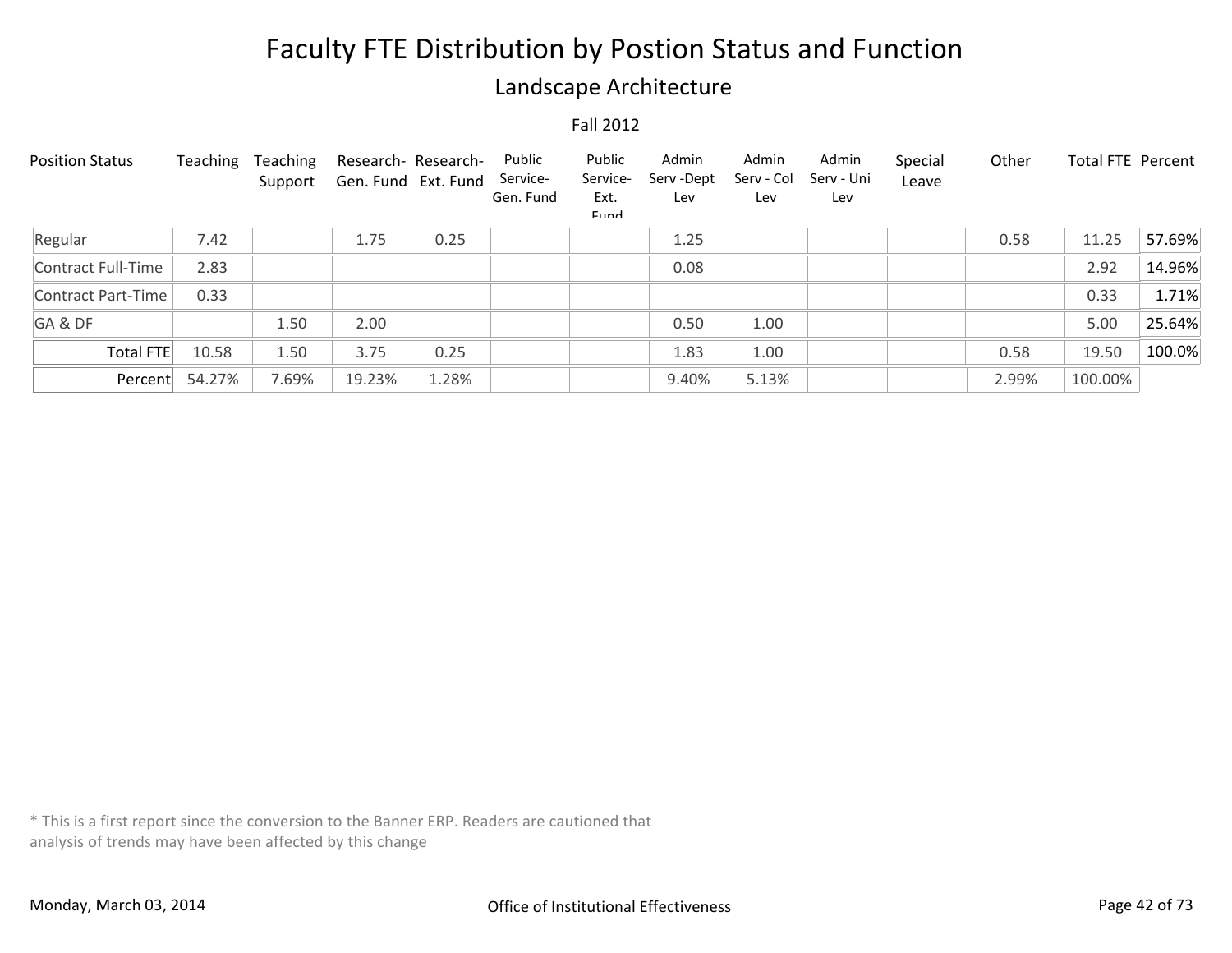### Marketing & Management

#### Fall 2012

| <b>Position Status</b> | Teaching       | Teaching | Research- Research-<br>Support Gen. Fund Ext. Fund |       | Public<br>Service-<br>Gen. Fund | Public<br>Service-<br>Ext.<br>$E$ <sub>IIM</sub> | Admin<br>Serv -Dept<br>Lev | Admin<br>Serv - Col<br>Lev | Admin<br>Serv - Uni<br>Lev | Special<br>Leave | Other | <b>Total FTE Percent</b> |        |
|------------------------|----------------|----------|----------------------------------------------------|-------|---------------------------------|--------------------------------------------------|----------------------------|----------------------------|----------------------------|------------------|-------|--------------------------|--------|
| Regular                | 11.75          |          | 5.08                                               | 0.42  |                                 |                                                  | 0.75                       |                            |                            |                  | 0.50  | 18.50                    | 74.75% |
| Contract Full-Time     | 4.00           |          |                                                    |       |                                 |                                                  |                            |                            |                            |                  | 0.25  | 4.25                     | 17.17% |
| Contract Part-Time     | 2.00           |          |                                                    |       |                                 |                                                  |                            |                            |                            |                  |       | 2.00                     | 8.08%  |
| Total FTE              | 17.75          |          | 5.08                                               | 0.42  |                                 |                                                  | 0.75                       |                            |                            |                  | 0.75  | 24.75                    | 100.0% |
|                        | Percent 71.72% |          | 20.54%                                             | 1.68% |                                 |                                                  | 3.03%                      |                            |                            |                  | 3.03% | 100.00%                  |        |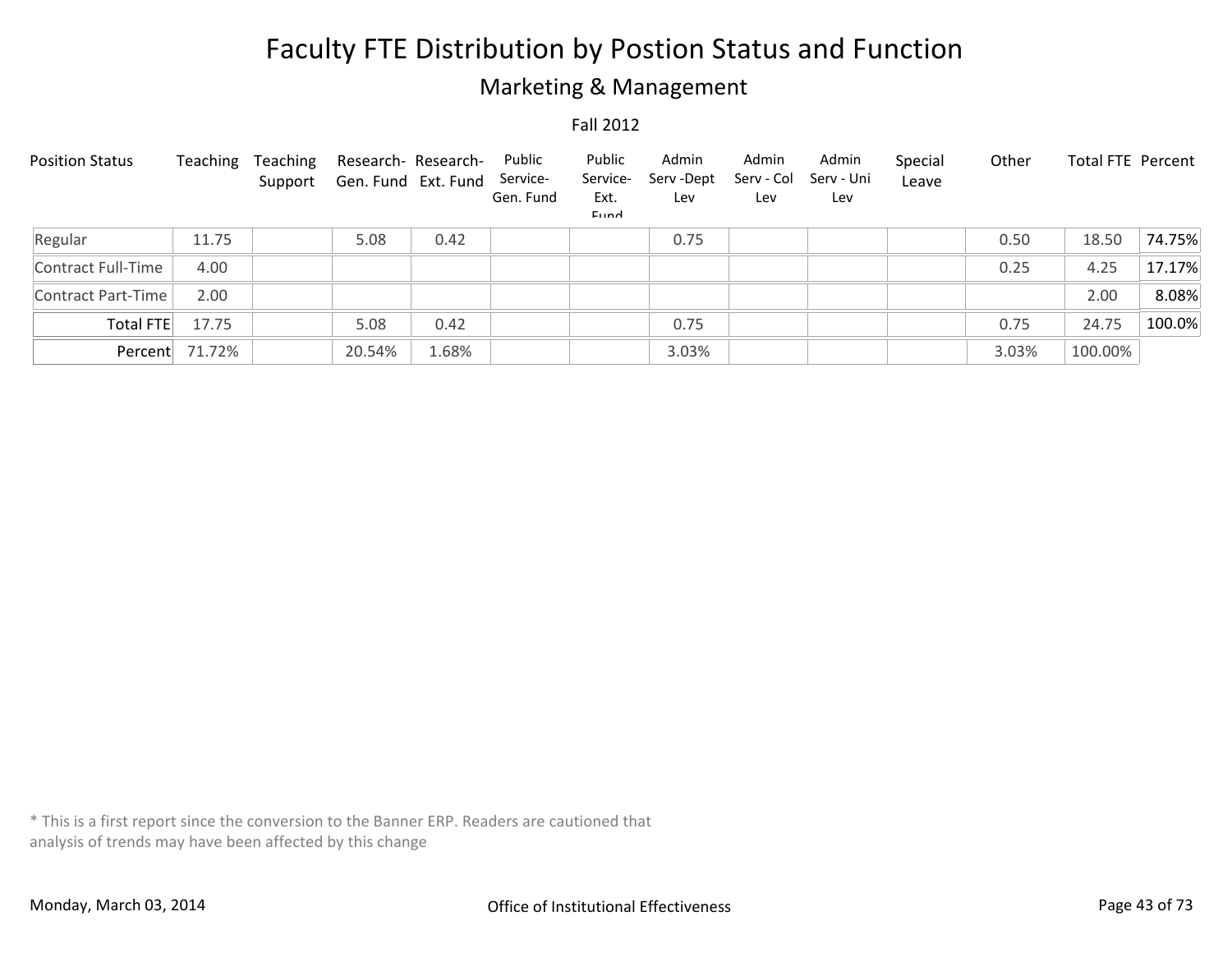### Mathematical Sciences

#### Fall 2012

| <b>Position Status</b> | Teaching | Teaching<br>Support | Research- Research-<br>Gen. Fund Ext. Fund |       | Public<br>Service-<br>Gen. Fund | Public<br>Service-<br>Ext.<br>$E$ <sub>IIM</sub> | Admin<br>Serv -Dept<br>Lev | Admin<br>Serv - Col<br>Lev | Admin<br>Serv - Uni<br>Lev | Special<br>Leave | Other | <b>Total FTE Percent</b> |        |
|------------------------|----------|---------------------|--------------------------------------------|-------|---------------------------------|--------------------------------------------------|----------------------------|----------------------------|----------------------------|------------------|-------|--------------------------|--------|
| Regular                | 12.36    |                     | 5.55                                       | 0.25  |                                 |                                                  | 1.00                       |                            |                            | 1.50             |       | 20.91                    | 38.77% |
| Contract Full-Time     | 14.80    |                     |                                            |       |                                 |                                                  |                            |                            |                            |                  |       | 14.80                    | 27.45% |
| Contract Part-Time     | 7.23     |                     |                                            |       |                                 |                                                  |                            |                            |                            |                  |       | 7.23                     | 13.40% |
| GA&DF                  | 1.50     | 9.50                |                                            |       |                                 |                                                  |                            |                            |                            |                  |       | 11.00                    | 20.39% |
| Total FTE              | 35.89    | 9.50                | 5.55                                       | 0.25  |                                 |                                                  | 1.00                       |                            |                            | 1.50             |       | 53.94                    | 100.0% |
| Percent                | 66.54%   | 17.61%              | 10.28%                                     | 0.46% |                                 |                                                  | 1.85%                      |                            |                            | 2.78%            |       | 100.00%                  |        |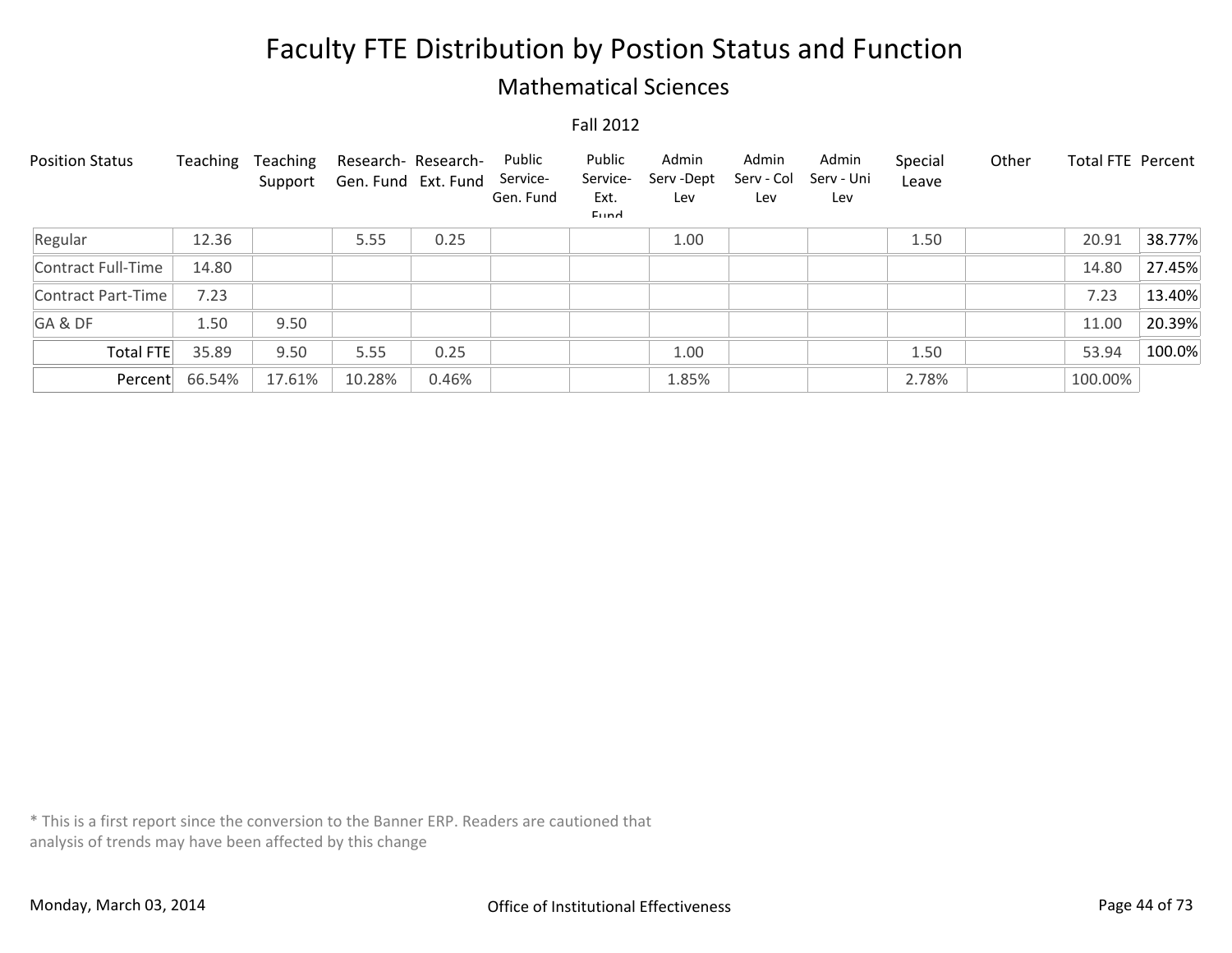## Faculty FTE Distribution by Postion Status and Function MCOB MBA & Certificate Program

#### Fall 2012

| <b>Position Status</b> |                 | Teaching Teaching<br>Support | Research- Research-<br>Gen. Fund Ext. Fund | Public<br>Service-<br>Gen. Fund | Public<br>Service-<br>Ext.<br>Eund | Admin<br>Serv -Dept<br>Lev | Admin<br>Lev | Admin<br>Serv - Col Serv - Uni<br>Lev | Special<br>Leave | Other | Total FTE Percent |         |
|------------------------|-----------------|------------------------------|--------------------------------------------|---------------------------------|------------------------------------|----------------------------|--------------|---------------------------------------|------------------|-------|-------------------|---------|
| Regular                | 2.50            |                              |                                            |                                 |                                    |                            |              |                                       |                  |       | 2.50              | ####### |
| Total FTE              | 2.50            |                              |                                            |                                 |                                    |                            |              |                                       |                  |       | 2.50              | 100.0%  |
|                        | Percent 100.00% |                              |                                            |                                 |                                    |                            |              |                                       |                  |       | 100.00%           |         |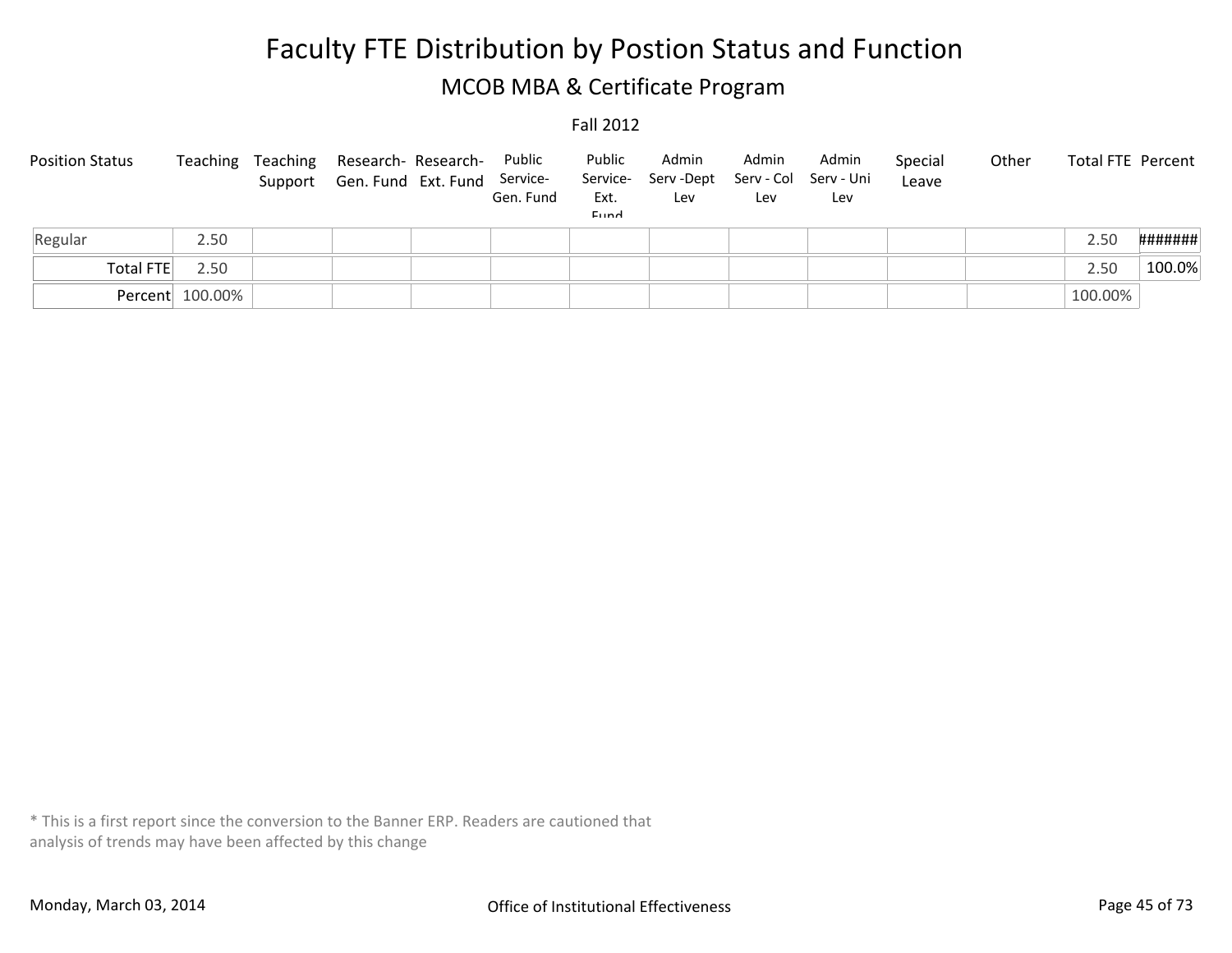### Military Science

#### Fall 2012

| <b>Position Status</b> |  | Teaching Teaching Research-Research-<br>Support Gen. Fund Ext. Fund Service- | Public<br>Gen. Fund | Public<br>Ext.<br>Eund | Admin<br>Service- Serv-Dept<br>Lev | Admin<br>Serv - Col Serv - Uni<br>Lev | Admin<br>Lev | Special<br>Leave | Other | Total FTE Percent |
|------------------------|--|------------------------------------------------------------------------------|---------------------|------------------------|------------------------------------|---------------------------------------|--------------|------------------|-------|-------------------|
| Contract Part-Time     |  |                                                                              |                     |                        |                                    |                                       |              |                  |       |                   |
| <b>Total FTE</b>       |  |                                                                              |                     |                        |                                    |                                       |              |                  |       | 100.0%            |
| Percent                |  |                                                                              |                     |                        |                                    |                                       |              |                  |       |                   |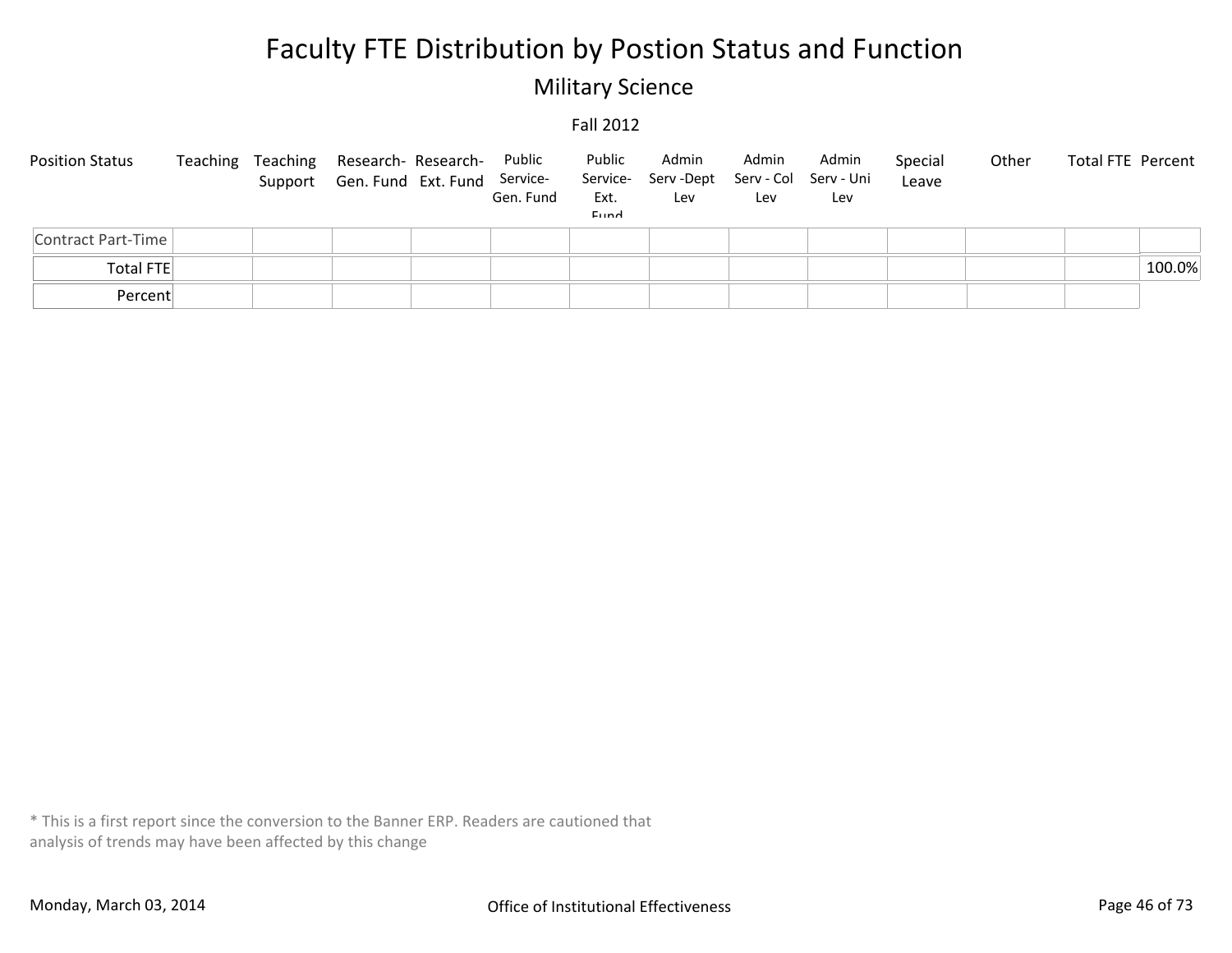### Modern Languages & Classics

Fall 2012

| <b>Position Status</b> | Teaching | Teaching<br>Support | Research- Research-<br>Gen. Fund Ext. Fund | Public<br>Service-<br>Gen. Fund | Public<br>Service-<br>Ext.<br>Eund | Admin<br>Serv-Dept<br>Lev | Admin<br>Serv - Col<br>Lev | Admin<br>Serv - Uni<br>Lev | Special<br>Leave | Other  | Total FTE Percent |        |
|------------------------|----------|---------------------|--------------------------------------------|---------------------------------|------------------------------------|---------------------------|----------------------------|----------------------------|------------------|--------|-------------------|--------|
| Regular                | 11.22    |                     | 0.25                                       |                                 |                                    | 0.50                      |                            |                            |                  | 3.71   | 15.67             | 43.33% |
| Contract Full-Time     | 15.42    |                     |                                            |                                 |                                    |                           |                            |                            |                  |        | 15.42             | 42.62% |
| Contract Part-Time     | 3.08     |                     |                                            |                                 |                                    |                           |                            |                            |                  |        | 3.08              | 8.52%  |
| GA&DF                  | 0.33     | 1.67                |                                            |                                 |                                    |                           |                            |                            |                  |        | 2.00              | 5.53%  |
| Total FTE              | 30.05    | 1.67                | 0.25                                       |                                 |                                    | 0.50                      |                            |                            |                  | 3.71   | 36.17             | 100.0% |
| Percent                | 83.07%   | 4.61%               | 0.69%                                      |                                 |                                    | 1.38%                     |                            |                            |                  | 10.25% | 100.00%           |        |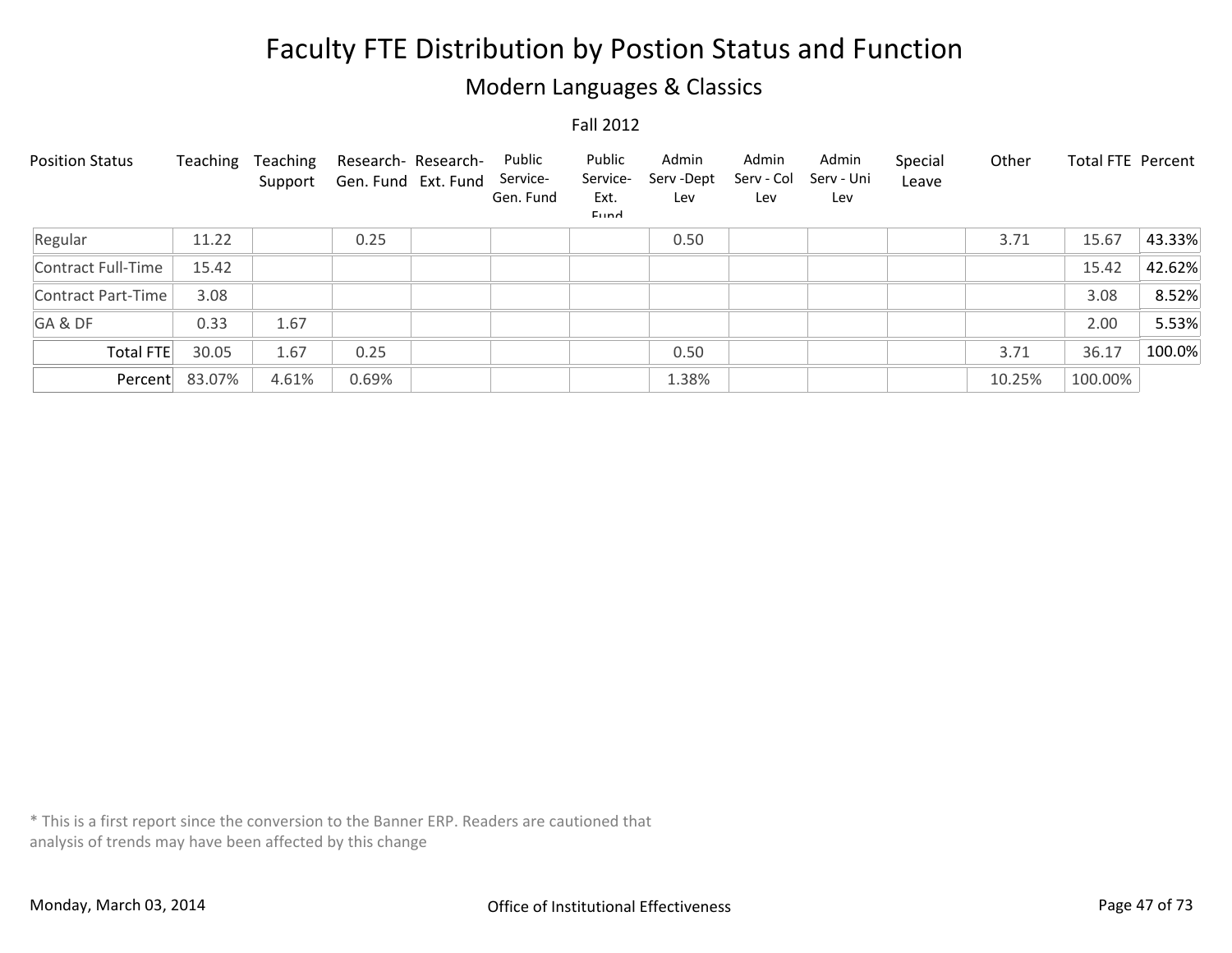### Natural Resources & Env Management

Fall 2012

| <b>Position Status</b> | Teaching | Teaching<br>Support | Research- Research-<br>Gen. Fund Ext. Fund |       | Public<br>Service-<br>Gen. Fund | Public<br>Service-<br>Ext.<br>Eund | Admin<br>Serv -Dept<br>Lev | Admin<br>Serv - Col<br>Lev | Admin<br>Serv - Uni<br>Lev | Special<br>Leave | Other | Total FTE Percent |        |
|------------------------|----------|---------------------|--------------------------------------------|-------|---------------------------------|------------------------------------|----------------------------|----------------------------|----------------------------|------------------|-------|-------------------|--------|
| Regular                | 5.97     |                     | 0.42                                       |       |                                 |                                    | 0.50                       |                            |                            |                  | 0.25  | 7.79              | 67.50% |
| Contract Part-Time     |          |                     |                                            |       |                                 |                                    |                            |                            |                            |                  |       |                   |        |
| GA&DF                  | 0.30     | 2.04                | 0.58                                       | 0.25  | 0.33                            |                                    |                            |                            |                            |                  |       | 3.75              | 32.50% |
| Total FTE              | 6.28     | 2.04                | 0.99                                       | 0.25  | 0.33                            |                                    | 0.50                       |                            |                            |                  | 0.25  | 11.54             | 100.0% |
| Percent                | 54.41%   | 17.66%              | 8.61%                                      | 2.17% | 2.89%                           |                                    | 4.33%                      |                            |                            |                  | 2.17% | 100.00%           |        |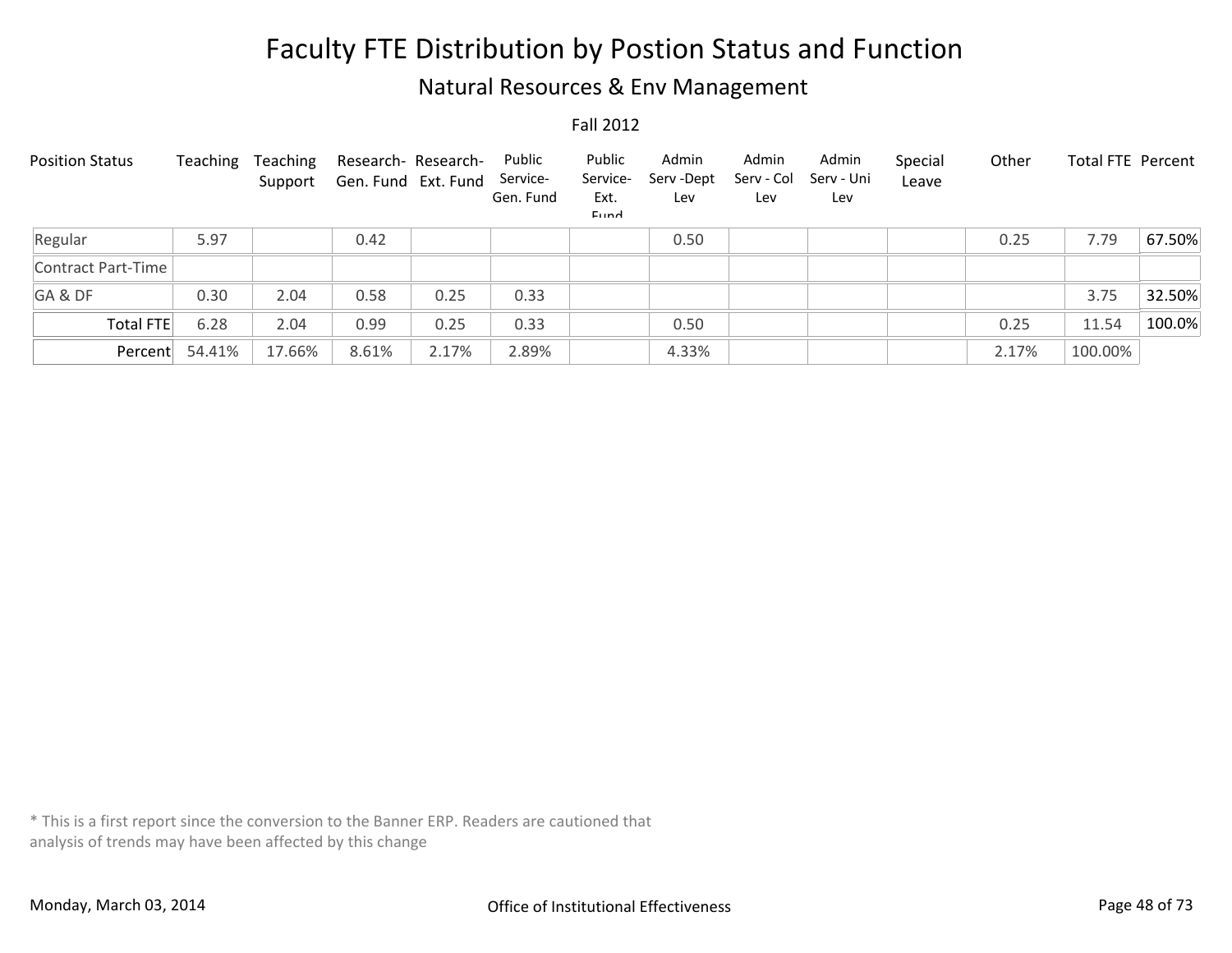### Philosophy & Religious Studies

#### Fall 2012

| <b>Position Status</b> | Teaching | Teaching | Research- Research-<br>Support Gen. Fund Ext. Fund |       | Public<br>Service-<br>Gen. Fund | Public<br>Service-<br>Ext.<br>Eund | Admin<br>Serv-Dept<br>Lev | Admin<br>Serv - Col<br>Lev | Admin<br>Serv - Uni<br>Lev | Special<br>Leave | Other | <b>Total FTE Percent</b> |        |
|------------------------|----------|----------|----------------------------------------------------|-------|---------------------------------|------------------------------------|---------------------------|----------------------------|----------------------------|------------------|-------|--------------------------|--------|
| Regular                | 5.26     |          | 1.99                                               | 0.25  |                                 |                                    | 0.50                      |                            |                            |                  |       | 8.00                     | 79.80% |
| Contract Full-Time     | 2.03     |          |                                                    |       |                                 |                                    |                           |                            |                            |                  |       | 2.03                     | 20.20% |
| Contract Part-Time     |          |          |                                                    |       |                                 |                                    |                           |                            |                            |                  |       |                          |        |
| Total FTE              | 7.28     |          | 1.99                                               | 0.25  |                                 |                                    | 0.50                      |                            |                            |                  |       | 10.03                    | 100.0% |
| Percent                | 72.65%   |          | 19.87%                                             | 2.49% |                                 |                                    | 4.99%                     |                            |                            |                  |       | 100.00%                  |        |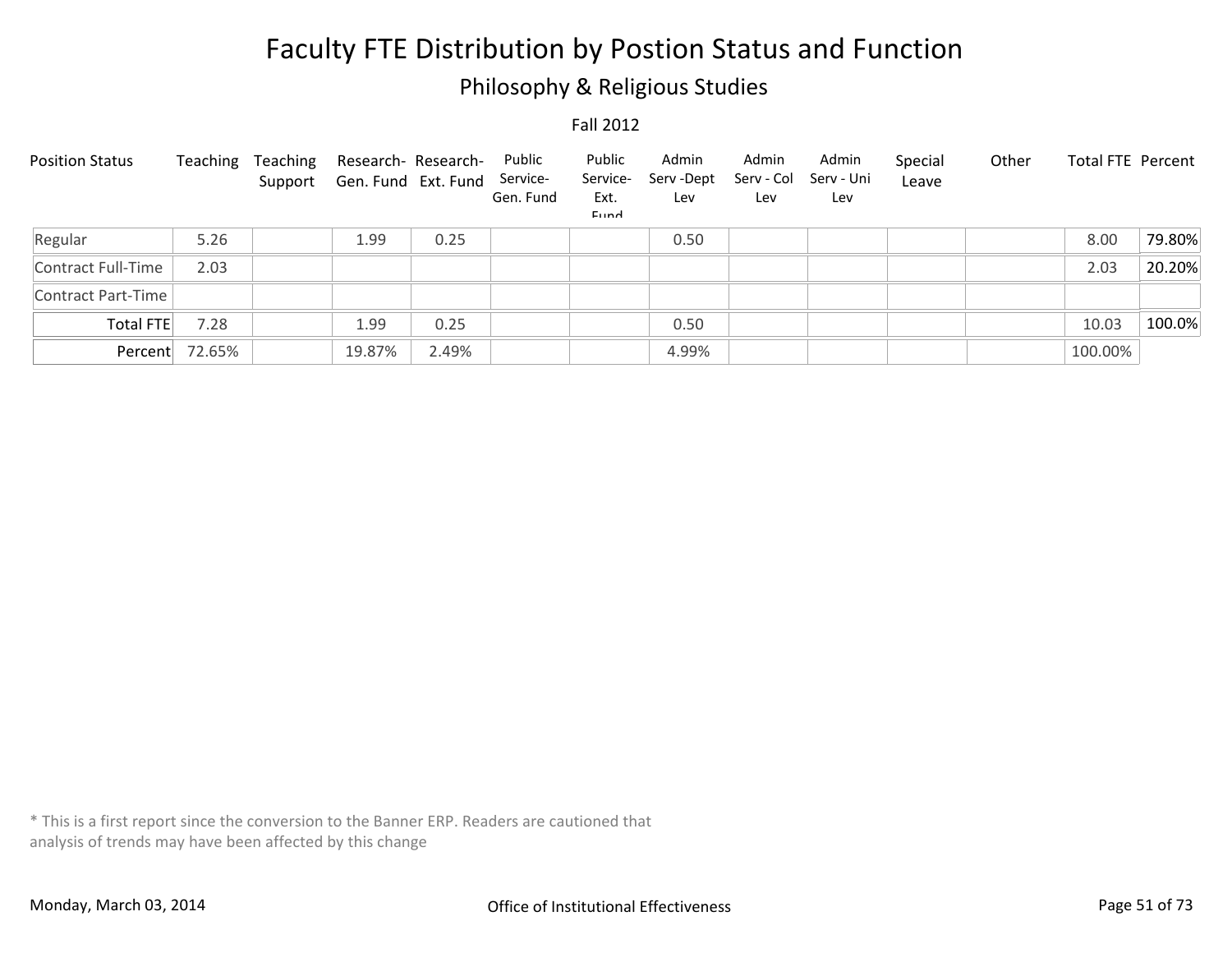### Physics & Astronomy

#### Fall 2012

| <b>Position Status</b> | Teaching | Teaching<br>Support | Research- Research-<br>Gen. Fund Ext. Fund | Public<br>Service-<br>Gen. Fund | Public<br>Service-<br>Ext.<br>Eund | Admin<br>Serv-Dept<br>Lev | Admin<br>Serv - Col<br>Lev | Admin<br>Serv - Uni<br>Lev | Special<br>Leave | Other | Total FTE Percent |        |
|------------------------|----------|---------------------|--------------------------------------------|---------------------------------|------------------------------------|---------------------------|----------------------------|----------------------------|------------------|-------|-------------------|--------|
| Regular                | 8.85     |                     | 3.38                                       | 1.00                            |                                    | 0.75                      |                            |                            |                  |       | 13.98             | 71.76% |
| Contract Full-Time     | 1.00     |                     |                                            |                                 |                                    |                           |                            |                            |                  |       | 1.00              | 5.13%  |
| Contract Part-Time     | 0.75     |                     |                                            |                                 |                                    |                           |                            |                            |                  |       | 0.75              | 3.85%  |
| GA&DF                  |          | 3.75                |                                            |                                 |                                    |                           |                            |                            |                  |       | 3.75              | 19.25% |
| Total FTE              | 10.60    | 3.75                | 3.38                                       | 1.00                            |                                    | 0.75                      |                            |                            |                  |       | 19.48             | 100.0% |
| Percent                | 54.44%   | 19.25%              | 17.33%                                     | 5.13%                           |                                    | 3.85%                     |                            |                            |                  |       | 100.00%           |        |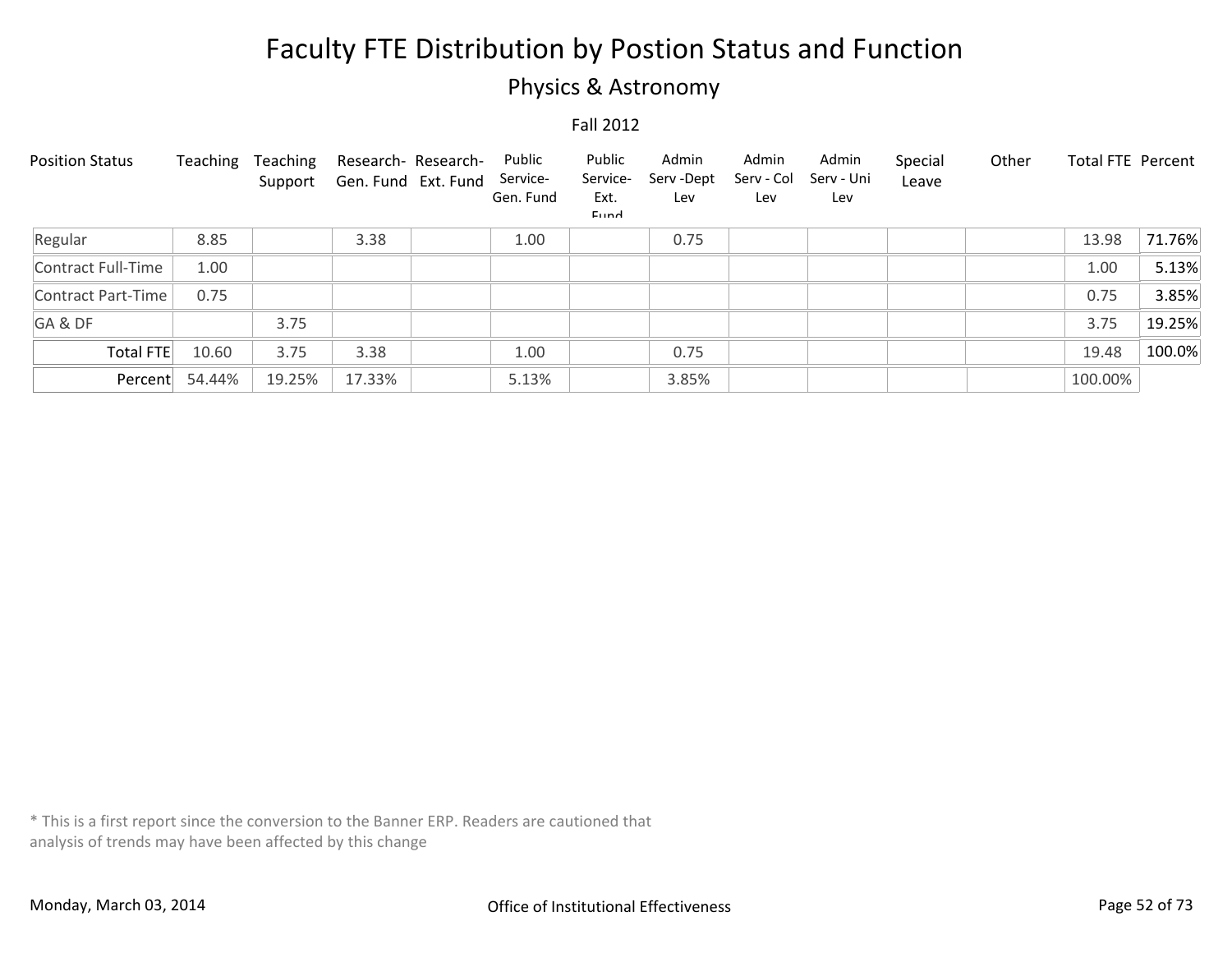### Physiology & Health Science

Fall 2012

| <b>Position Status</b> | Teaching | Teaching<br>Support | Research- Research-<br>Gen. Fund Ext. Fund | Public<br>Service-<br>Gen. Fund | Public<br>Service-<br>Ext.<br>Eund | Admin<br>Serv-Dept<br>Lev | Admin<br>Serv - Col<br>Lev | Admin<br>Serv - Uni<br>Lev | Special<br>Leave | Other | Total FTE Percent |        |
|------------------------|----------|---------------------|--------------------------------------------|---------------------------------|------------------------------------|---------------------------|----------------------------|----------------------------|------------------|-------|-------------------|--------|
| Regular                | 7.06     |                     | 1.46                                       |                                 |                                    | 0.50                      |                            |                            |                  |       | 9.28              | 50.07% |
| Contract Full-Time     | 5.75     |                     | 0.08                                       |                                 |                                    |                           |                            |                            |                  | 0.17  | 6.00              | 32.39% |
| Contract Part-Time     | 0.25     |                     |                                            |                                 |                                    |                           |                            |                            |                  |       | 0.25              | 1.35%  |
| GA&DF                  |          | 3.00                |                                            |                                 |                                    |                           |                            |                            |                  |       | 3.00              | 16.19% |
| Total FTE              | 13.06    | 3.00                | 1.55                                       |                                 |                                    | 0.50                      |                            |                            |                  | 0.17  | 18.53             | 100.0% |
| Percent                | 70.51%   | 16.19%              | 8.34%                                      |                                 |                                    | 2.70%                     |                            |                            |                  | 0.90% | 100.00%           |        |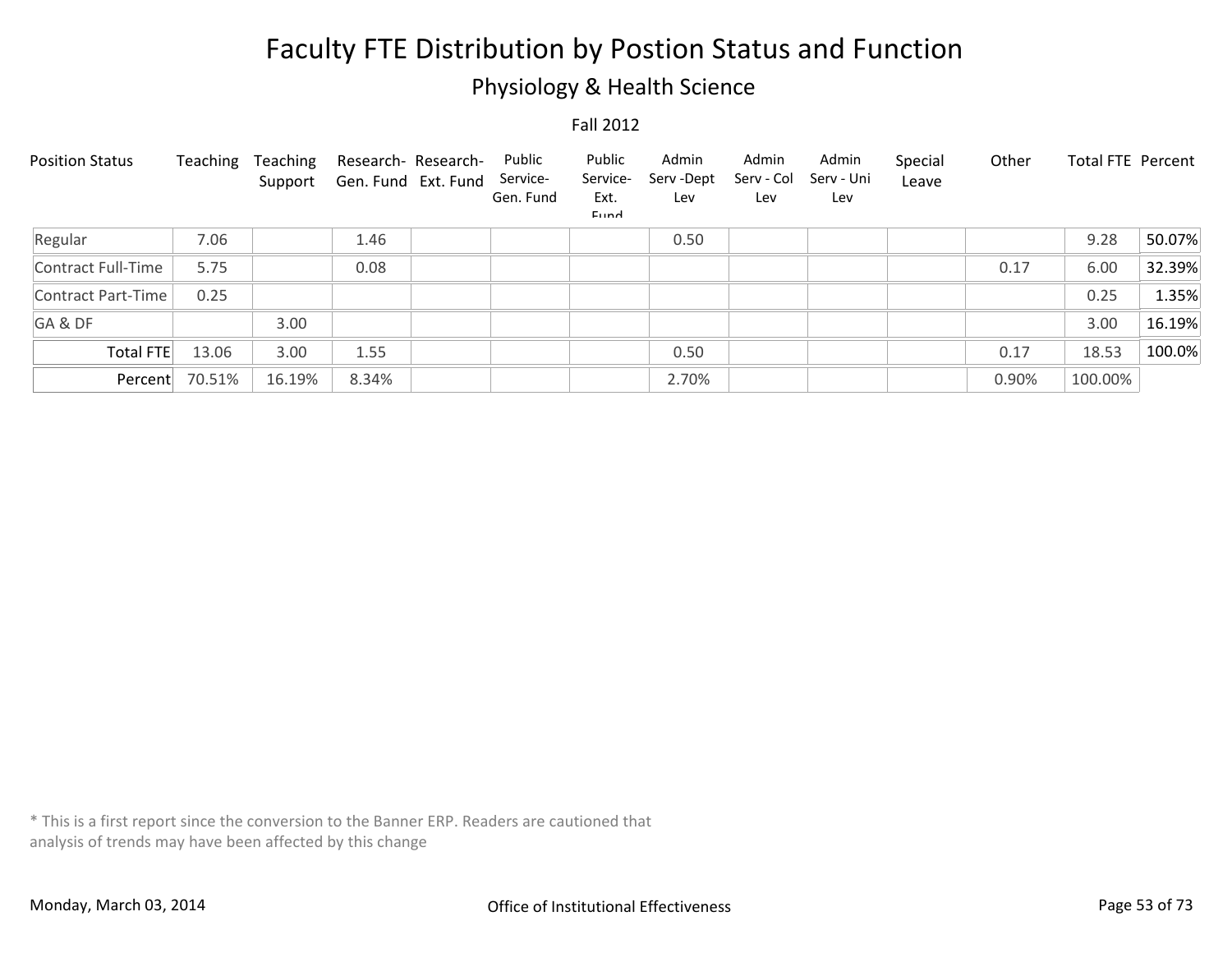### Political Science

#### Fall 2012

| <b>Position Status</b> | Teaching       | Teaching | Research- Research-<br>Support Gen. Fund Ext. Fund Service- | Public<br>Gen. Fund | Public<br>Service-<br>Ext.<br>Eund | Admin<br>Serv -Dept<br>Lev | Admin<br>Serv - Col<br>Lev | Admin<br>Serv - Uni<br>Lev | Special<br>Leave | Other  | Total FTE Percent |        |
|------------------------|----------------|----------|-------------------------------------------------------------|---------------------|------------------------------------|----------------------------|----------------------------|----------------------------|------------------|--------|-------------------|--------|
| Regular                | 8.66           |          |                                                             |                     |                                    |                            |                            |                            |                  | 5.59   | 14.25             | 83.86% |
| Contract Full-Time     | 1.75           |          |                                                             |                     |                                    |                            |                            |                            |                  | 0.75   | 2.50              | 14.71% |
| Contract Part-Time     | 0.24           |          |                                                             |                     |                                    |                            |                            |                            |                  |        | 0.24              | 1.42%  |
| Total FTE              | 10.65          |          |                                                             |                     |                                    |                            |                            |                            |                  | 6.34   | 16.99             | 100.0% |
|                        | Percent 62.68% |          |                                                             |                     |                                    |                            |                            |                            |                  | 37.32% | 100.00%           |        |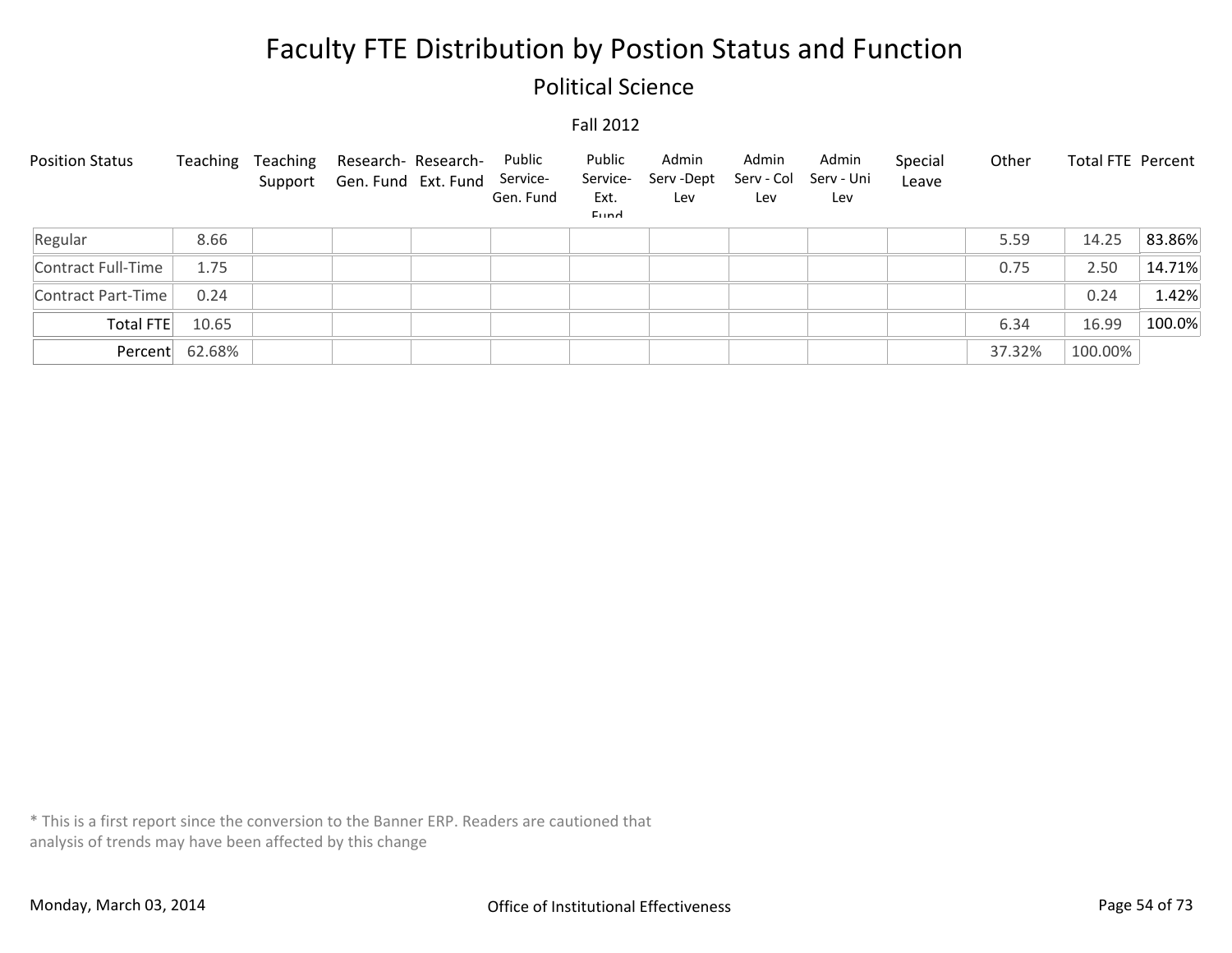### Psychological Science

#### Fall 2012

| <b>Position Status</b> | Teaching | Teaching<br>Support | Research- Research-<br>Gen. Fund Ext. Fund | Public<br>Service-<br>Gen. Fund | Public<br>Service-<br>Ext.<br>$E$ <sub>IIM</sub> | Admin<br>Serv -Dept<br>Lev | Admin<br>Serv - Col<br>Lev | Admin<br>Serv - Uni<br>Lev | Special<br>Leave | Other | Total FTE Percent |        |
|------------------------|----------|---------------------|--------------------------------------------|---------------------------------|--------------------------------------------------|----------------------------|----------------------------|----------------------------|------------------|-------|-------------------|--------|
| Regular                | 10.78    |                     | 3.41                                       |                                 |                                                  | 0.98                       |                            | 0.25                       |                  | 0.25  | 15.67             | 51.36% |
| Contract Full-Time     | 5.83     |                     |                                            |                                 |                                                  |                            |                            |                            |                  | 0.50  | 6.33              | 20.77% |
| Contract Part-Time     |          |                     |                                            |                                 |                                                  |                            |                            |                            |                  |       |                   |        |
| GA&DF                  |          |                     | 8.50                                       |                                 |                                                  |                            |                            |                            |                  |       | 8.50              | 27.87% |
| Total FTE              | 16.62    |                     | 11.91                                      |                                 |                                                  | 0.98                       |                            | 0.25                       |                  | 0.75  | 30.50             | 100.0% |
| Percent                | 54.48%   |                     | 39.04%                                     |                                 |                                                  | 3.20%                      |                            | 0.82%                      |                  | 2.46% | 100.00%           |        |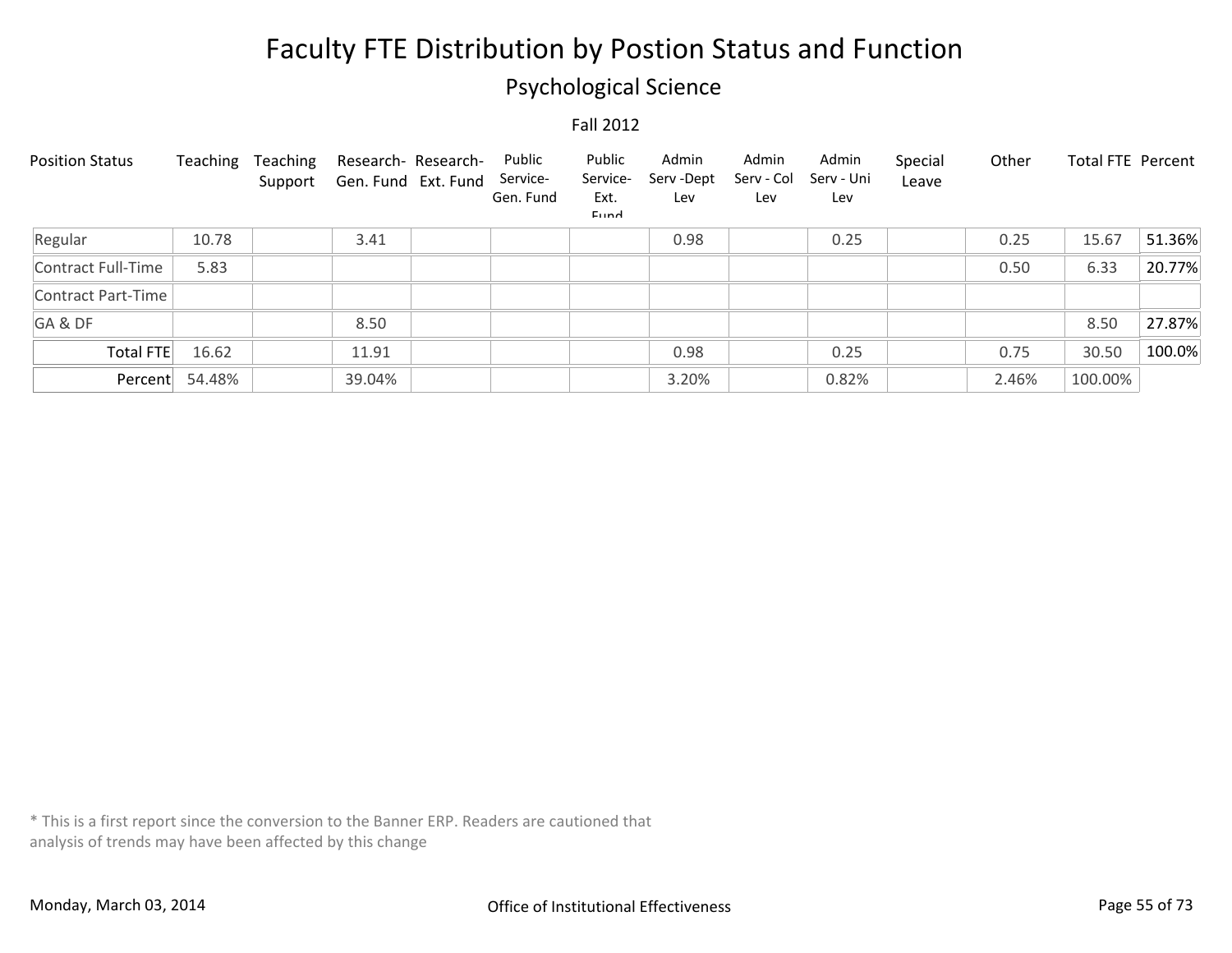### School of Art

#### Fall 2012

| <b>Position Status</b> | Teaching | Teaching | Research- Research-<br>Support Gen. Fund Ext. Fund Service- | Public<br>Gen. Fund | Public<br>Service-<br>Ext.<br>Eund | Admin<br>Serv -Dept<br>Lev | Admin<br>Serv - Col<br>Lev | Admin<br>Serv - Uni<br>Lev | Special<br>Leave | Other | Total FTE Percent |        |
|------------------------|----------|----------|-------------------------------------------------------------|---------------------|------------------------------------|----------------------------|----------------------------|----------------------------|------------------|-------|-------------------|--------|
| Regular                | 0.67     |          |                                                             |                     |                                    | 1.33                       |                            |                            |                  |       | 2.33              | 43.75% |
| Contract Full-Time     |          |          |                                                             |                     |                                    |                            |                            |                            |                  | 0.50  | 0.50              | 9.38%  |
| GA&DF                  |          | 2.50     |                                                             |                     |                                    |                            |                            |                            |                  |       | 2.50              | 46.88% |
| <b>Total FTE</b>       | 0.67     | 2.50     |                                                             |                     |                                    | 1.33                       |                            |                            |                  | 0.50  | 5.33              | 100.0% |
| Percent                | 12.50%   | 46.88%   |                                                             |                     |                                    | 25.00%                     |                            |                            |                  | 9.38% | 100.00%           |        |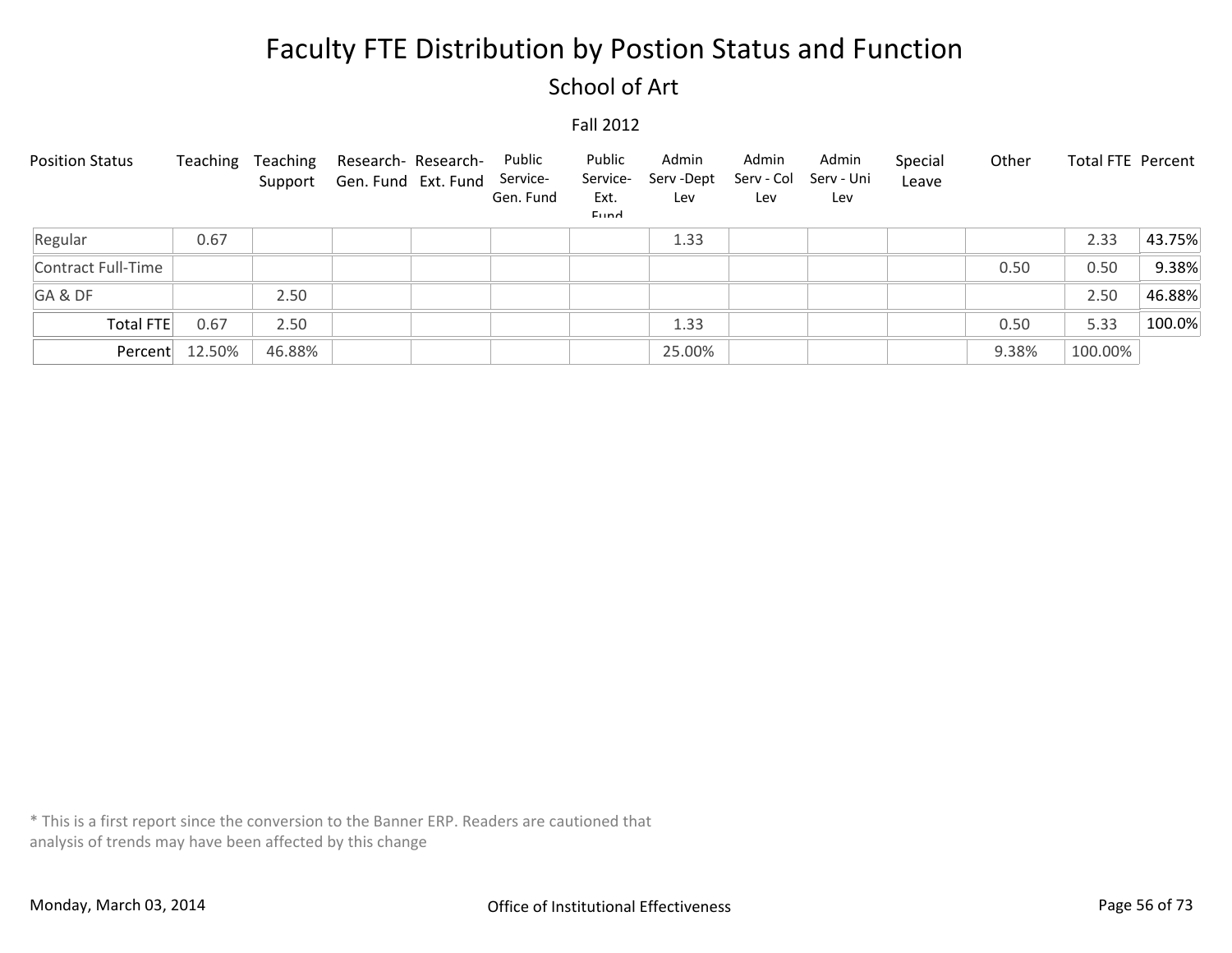### School of Music

#### Fall 2012

| <b>Position Status</b> | Teaching | Teaching<br>Support | Research- Research-<br>Gen. Fund Ext. Fund | Public<br>Service-<br>Gen. Fund | Public<br>Service-<br>Ext.<br>$E$ <sub>IIM</sub> | Admin<br>Serv -Dept<br>Lev | Admin<br>Serv - Col<br>Lev | Admin<br>Serv - Uni<br>Lev | Special<br>Leave | Other | <b>Total FTE Percent</b> |        |
|------------------------|----------|---------------------|--------------------------------------------|---------------------------------|--------------------------------------------------|----------------------------|----------------------------|----------------------------|------------------|-------|--------------------------|--------|
| Regular                | 38.84    |                     |                                            |                                 |                                                  | 4.61                       | 0.34                       |                            |                  |       | 44.32                    | 72.89% |
| Contract Full-Time     | 3.58     |                     |                                            |                                 |                                                  | 0.17                       |                            |                            |                  |       | 3.75                     | 6.17%  |
| Contract Part-Time     | 5.73     |                     |                                            |                                 |                                                  |                            |                            |                            |                  |       | 5.73                     | 9.43%  |
| GA&DF                  | 5.50     | 1.50                |                                            |                                 |                                                  |                            |                            |                            |                  |       | 7.00                     | 11.51% |
| Total FTE              | 53.66    | 1.50                |                                            |                                 |                                                  | 4.78                       | 0.34                       |                            |                  |       | 60.80                    | 100.0% |
| Percent                | 88.26%   | 2.47%               |                                            |                                 |                                                  | 7.86%                      | 0.56%                      |                            |                  |       | 100.00%                  |        |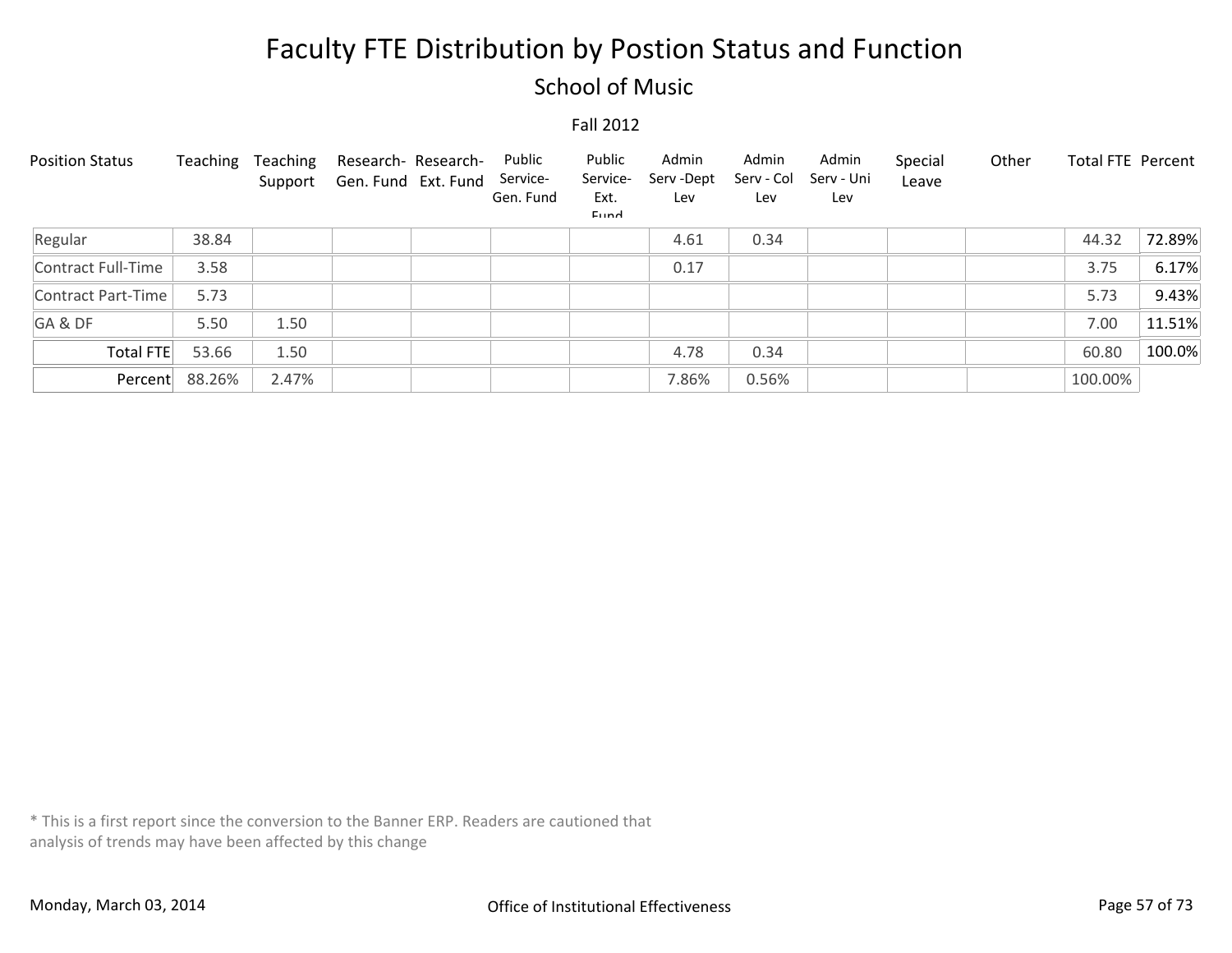### School of Nursing

#### Fall 2012

| <b>Position Status</b> | Teaching       | Teaching | Research- Research-<br>Support Gen. Fund Ext. Fund Service- | Public<br>Gen. Fund | Public<br>Service-<br>Ext.<br>Eund | Admin<br>Serv -Dept<br>Lev | Admin<br>Serv - Col<br>Lev | Admin<br>Serv - Uni<br>Lev | Special<br>Leave | Other | Total FTE Percent |        |
|------------------------|----------------|----------|-------------------------------------------------------------|---------------------|------------------------------------|----------------------------|----------------------------|----------------------------|------------------|-------|-------------------|--------|
| Regular                | 7.17           |          |                                                             |                     |                                    | 0.83                       |                            |                            |                  | 2.08  | 10.08             | 21.03% |
| Contract Full-Time     | 27.50          |          |                                                             |                     |                                    |                            |                            |                            |                  | 0.50  | 28.00             | 58.41% |
| Contract Part-Time     | 9.85           |          |                                                             |                     |                                    |                            |                            |                            |                  |       | 9.85              | 20.56% |
| Total FTE              | 44.52          |          |                                                             |                     |                                    | 0.83                       |                            |                            |                  | 2.58  | 47.94             | 100.0% |
|                        | Percent 92.87% |          |                                                             |                     |                                    | 1.74%                      |                            |                            |                  | 5.39% | 100.00%           |        |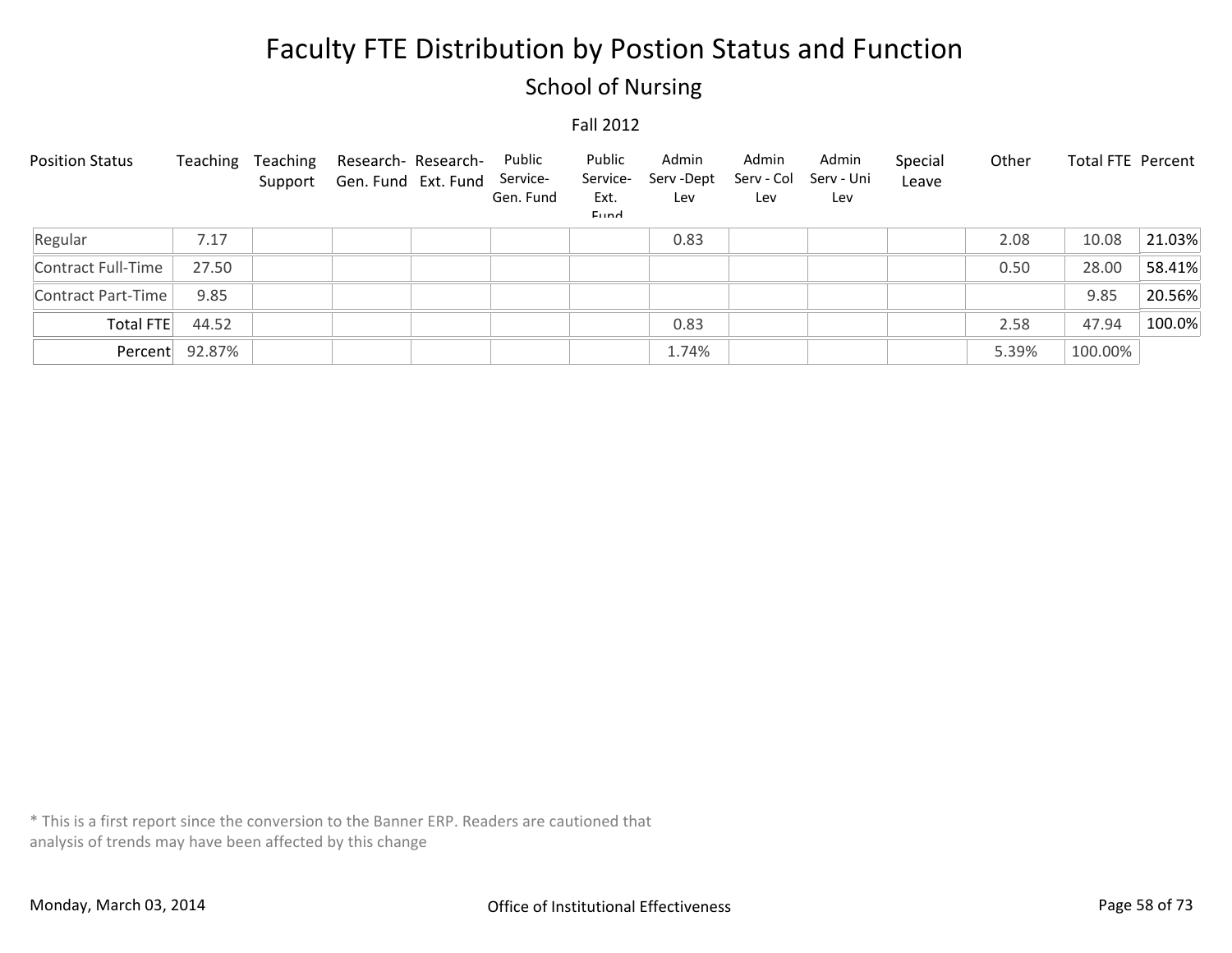School of PE Sport & Exercise Sci

Fall 2012

| <b>Position Status</b> | Teaching | Teaching<br>Support | Research- Research-<br>Gen. Fund Ext. Fund | Public<br>Service-<br>Gen. Fund | Public<br>Service-<br>Ext.<br>$E$ <sub>IIM</sub> | Admin<br>Serv -Dept<br>Lev | Admin<br>Serv - Col<br>Lev | Admin<br>Serv - Uni<br>Lev | Special<br>Leave | Other | <b>Total FTE Percent</b> |        |
|------------------------|----------|---------------------|--------------------------------------------|---------------------------------|--------------------------------------------------|----------------------------|----------------------------|----------------------------|------------------|-------|--------------------------|--------|
| Regular                | 11.86    | 0.33                | 6.25                                       |                                 |                                                  | 2.75                       |                            | 0.50                       |                  | 1.00  | 23.20                    | 44.15% |
| Contract Full-Time     | 14.42    | 0.08                | 0.50                                       |                                 |                                                  | 0.92                       |                            |                            |                  | 0.83  | 17.34                    | 33.00% |
| Contract Part-Time     | 4.40     | 0.24                |                                            |                                 |                                                  |                            |                            |                            |                  |       | 4.64                     | 8.83%  |
| GA&DF                  | 2.96     | 4.12                |                                            |                                 |                                                  |                            |                            |                            |                  |       | 7.37                     | 14.02% |
| <b>Total FTE</b>       | 33.64    | 4.78                | 6.75                                       |                                 |                                                  | 3.67                       |                            | 0.50                       |                  | 1.83  | 52.54                    | 100.0% |
| Percent                | 64.03%   | 9.09%               | 12.85%                                     |                                 |                                                  | 6.98%                      |                            | 0.95%                      |                  | 3.49% | 100.00%                  |        |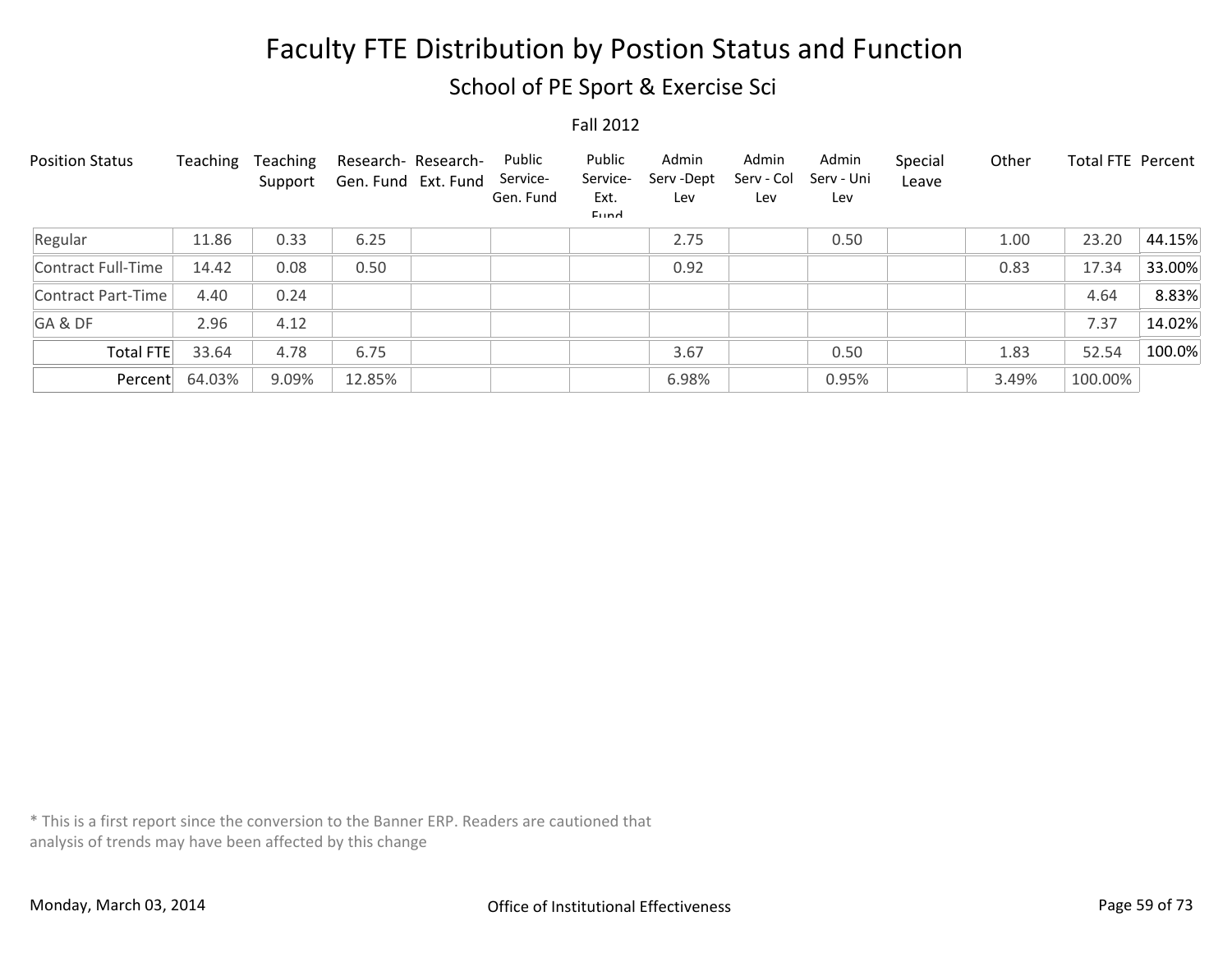### Social Work

#### Fall 2012

| <b>Position Status</b> | Teaching       | Teaching | Research- Research-<br>Support Gen. Fund Ext. Fund | Public<br>Service-<br>Gen. Fund | Public<br>Service-<br>Ext.<br>Eund | Admin<br>Serv -Dept<br>Lev | Admin<br>Serv - Col<br>Lev | Admin<br>Serv - Uni<br>Lev | Special<br>Leave | Other  | Total FTE Percent |        |
|------------------------|----------------|----------|----------------------------------------------------|---------------------------------|------------------------------------|----------------------------|----------------------------|----------------------------|------------------|--------|-------------------|--------|
| Regular                | 3.26           |          | 0.25                                               |                                 |                                    |                            |                            |                            |                  | 3.83   | 7.34              | 70.99% |
| Contract Full-Time     | 1.50           |          |                                                    |                                 |                                    |                            |                            |                            |                  | 0.50   | 2.00              | 19.34% |
| Contract Part-Time     | 1.00           |          |                                                    |                                 |                                    |                            |                            |                            |                  |        | 1.00              | 9.67%  |
| <b>Total FTE</b>       | 5.76           |          | 0.25                                               |                                 |                                    |                            |                            |                            |                  | 4.33   | 10.34             | 100.0% |
|                        | Percent 55.68% |          | 2.42%                                              |                                 |                                    |                            |                            |                            |                  | 41.90% | 100.00%           |        |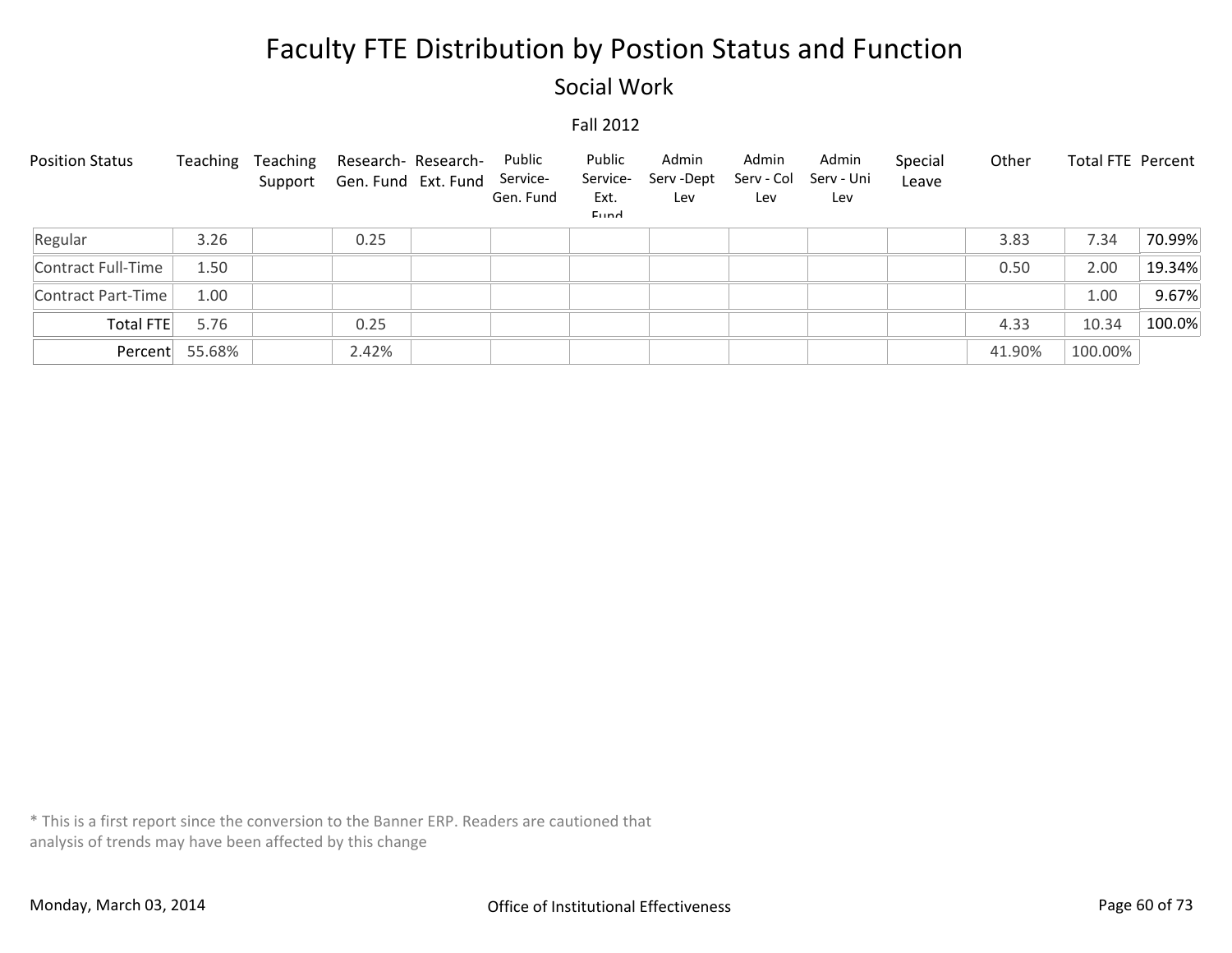### Sociology

#### Fall 2012

| <b>Position Status</b> |                | Teaching Teaching Research-Research-<br>Support Gen. Fund Ext. Fund Service- | Public<br>Gen. Fund | Public<br>Service-<br>Ext.<br>Eund | Admin<br>Serv-Dept<br>Lev | Admin<br>Serv - Col<br>Lev | Admin<br>Serv - Uni<br>Lev | Special<br>Leave | Other  | Total FTE Percent |        |
|------------------------|----------------|------------------------------------------------------------------------------|---------------------|------------------------------------|---------------------------|----------------------------|----------------------------|------------------|--------|-------------------|--------|
| Regular                | 9.50           |                                                                              |                     |                                    |                           |                            |                            |                  | 1.00   | 10.50             | 91.64% |
| Contract Part-Time     | 0.75           |                                                                              |                     |                                    |                           |                            |                            |                  |        | 0.75              | 6.55%  |
| GA&DF                  |                |                                                                              |                     |                                    |                           |                            |                            |                  | 0.21   | 0.21              | 1.82%  |
| Total FTE              | 10.25          |                                                                              |                     |                                    |                           |                            |                            |                  | 1.21   | 11.46             | 100.0% |
|                        | Percent 89.45% |                                                                              |                     |                                    |                           |                            |                            |                  | 10.55% | 100.00%           |        |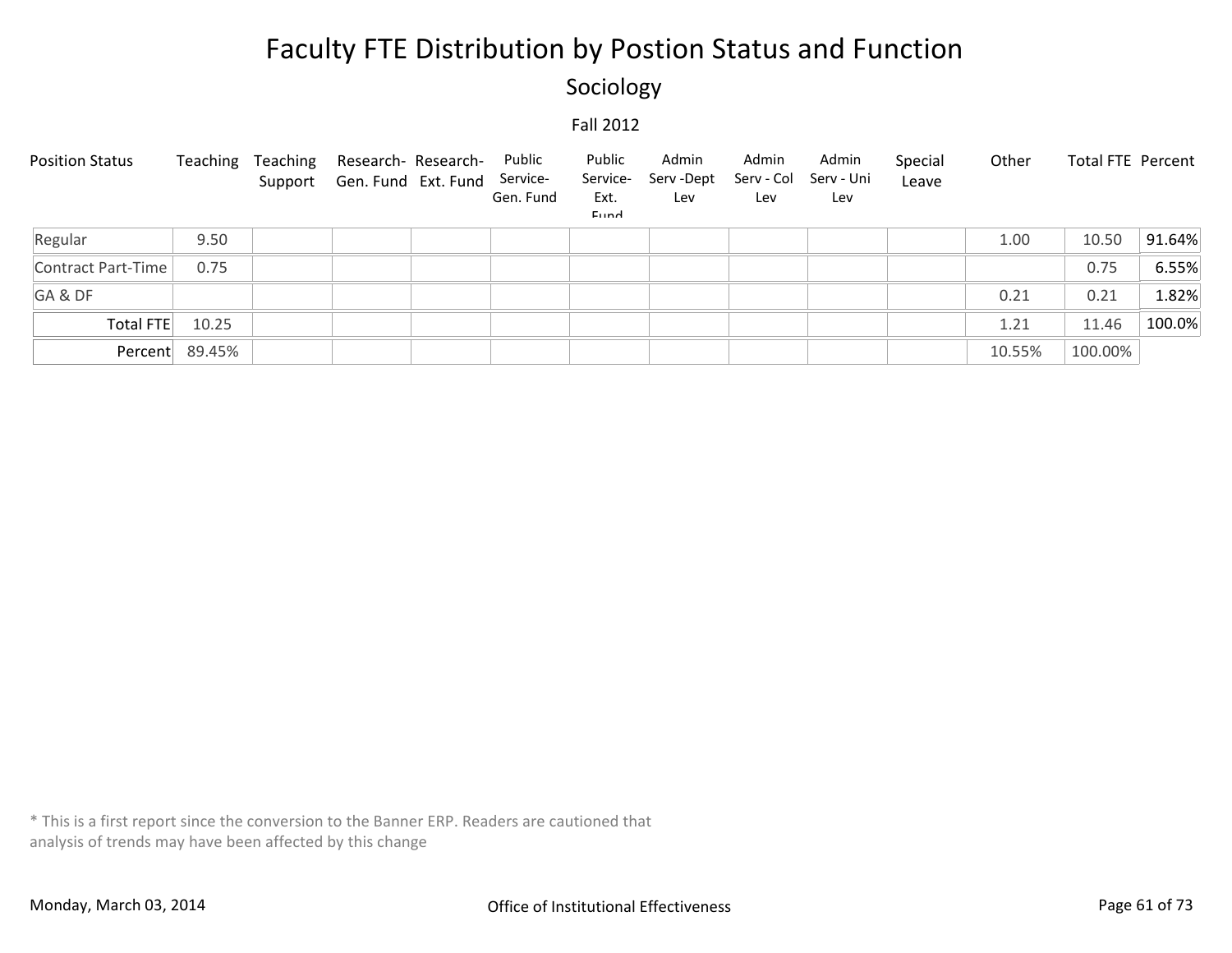### Special Education

#### Fall 2012

| <b>Position Status</b> | Teaching       | Teaching | Research- Research-<br>Support Gen. Fund Ext. Fund | Public<br>Service-<br>Gen. Fund | Public<br>Service-<br>Ext.<br>Eund | Admin<br>Serv -Dept<br>Lev | Admin<br>Serv - Col<br>Lev | Admin<br>Serv - Uni<br>Lev | Special<br>Leave | Other | Total FTE Percent |        |
|------------------------|----------------|----------|----------------------------------------------------|---------------------------------|------------------------------------|----------------------------|----------------------------|----------------------------|------------------|-------|-------------------|--------|
| Regular                | 7.12           |          | 3.25                                               |                                 |                                    |                            |                            |                            |                  | 1.00  | 11.37             | 35.04% |
| Contract Full-Time     | 4.45           |          |                                                    |                                 |                                    |                            |                            |                            |                  | 0.50  | 5.03              | 15.49% |
| Contract Part-Time     | 15.56          |          |                                                    |                                 |                                    |                            |                            |                            |                  |       | 15.56             | 47.94% |
| GA&DF                  | 0.50           |          |                                                    |                                 |                                    |                            |                            |                            |                  |       | 0.50              | 1.54%  |
| Total FTE              | 27.63          |          | 3.25                                               |                                 |                                    |                            |                            |                            |                  | 1.50  | 32.46             | 100.0% |
|                        | Percent 85.11% |          | 10.01%                                             |                                 |                                    |                            |                            |                            |                  | 4.62% | 100.00%           |        |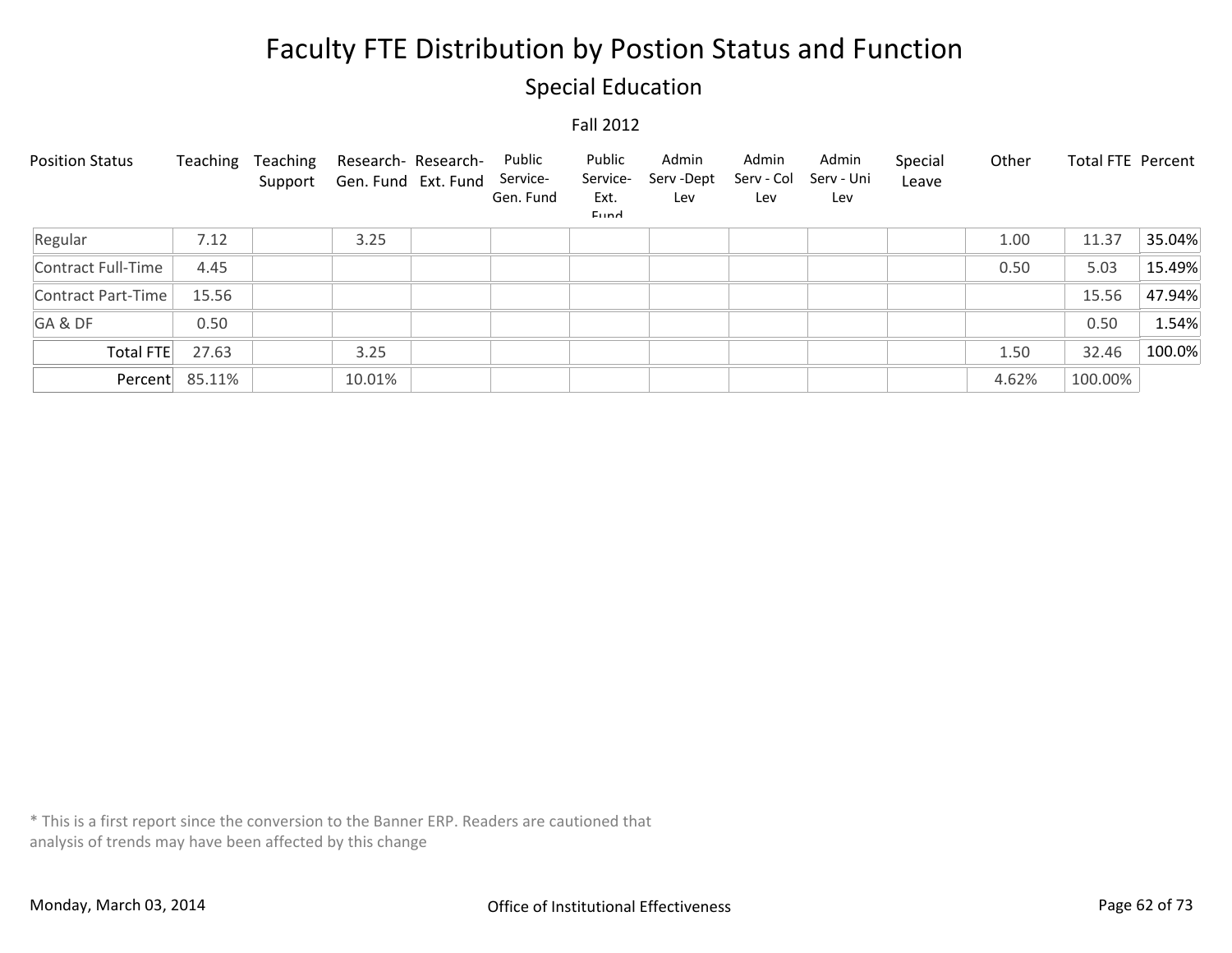### Speech Pathology & Audiology

Fall 2012

| <b>Position Status</b> | Teaching       | Teaching<br>Support | Research- Research-<br>Gen. Fund Ext. Fund | Public<br>Service-<br>Gen. Fund | Public<br>Service-<br>Ext.<br>$E$ <sub>IIM</sub> | Admin<br>Serv -Dept<br>Lev | Admin<br>Serv - Col<br>Lev | Admin<br>Serv - Uni<br>Lev | Special<br>Leave | Other | Total FTE Percent |        |
|------------------------|----------------|---------------------|--------------------------------------------|---------------------------------|--------------------------------------------------|----------------------------|----------------------------|----------------------------|------------------|-------|-------------------|--------|
| Regular                | 4.02           |                     | 0.75                                       |                                 |                                                  | 0.50                       |                            |                            | 1.00             |       | 6.27              | 26.36% |
| Contract Full-Time     | 10.00          |                     |                                            |                                 |                                                  | 0.25                       |                            |                            |                  |       | 10.25             | 43.13% |
| Contract Part-Time     | 2.00           |                     |                                            |                                 |                                                  | 0.50                       |                            |                            |                  |       | 2.50              | 10.52% |
| GA&DF                  |                |                     |                                            |                                 |                                                  |                            |                            |                            |                  |       | 4.75              | 19.99% |
| <b>Total FTE</b>       | 16.02          |                     | 0.75                                       |                                 |                                                  | 1.25                       |                            |                            | 1.00             |       | 23.77             | 100.0% |
|                        | Percent 67.39% |                     | 3.16%                                      |                                 |                                                  | 5.26%                      |                            |                            | 4.21%            |       | 100.00%           |        |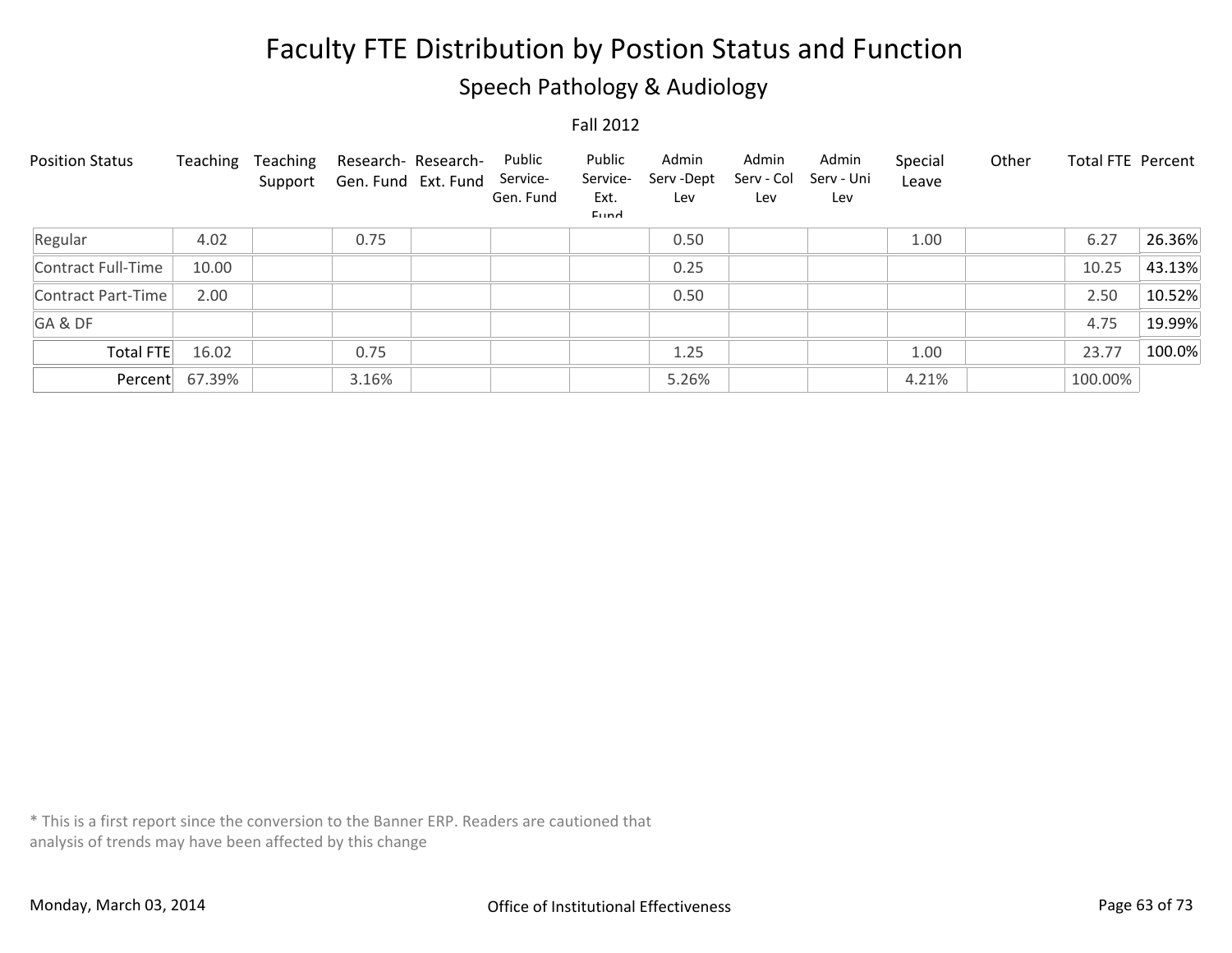### Technology

#### Fall 2012

| <b>Position Status</b> | Teaching | Teaching<br>Support | Gen. Fund Ext. Fund | Research- Research- | Public<br>Service-<br>Gen. Fund | Public<br>Service-<br>Ext.<br>Eund | Admin<br>Serv-Dept<br>Lev | Admin<br>Serv - Col<br>Lev | Admin<br>Serv - Uni<br>Lev | Special<br>Leave | Other | <b>Total FTE Percent</b> |        |
|------------------------|----------|---------------------|---------------------|---------------------|---------------------------------|------------------------------------|---------------------------|----------------------------|----------------------------|------------------|-------|--------------------------|--------|
| Regular                | 12.57    | 0.25                | 1.75                |                     |                                 |                                    | 1.50                      | 0.25                       |                            | 0.50             | 0.50  | 17.32                    | 57.58% |
| Contract Full-Time     | 6.26     |                     |                     |                     |                                 |                                    | 0.25                      |                            |                            |                  | 0.50  | 7.01                     | 23.30% |
| Contract Part-Time     | 2.25     |                     |                     |                     |                                 |                                    |                           |                            |                            |                  |       | 2.25                     | 7.48%  |
| GA&DF                  | 0.50     |                     | 3.00                |                     |                                 |                                    |                           |                            |                            |                  |       | 3.50                     | 11.64% |
| <b>Total FTE</b>       | 21.58    | 0.25                | 4.75                |                     |                                 |                                    | 1.75                      | 0.25                       |                            | 0.50             | 1.00  | 30.08                    | 100.0% |
| Percent                | 71.74%   | 0.83%               | 15.79%              |                     |                                 |                                    | 5.82%                     | 0.83%                      |                            | 1.66%            | 3.33% | 100.00%                  |        |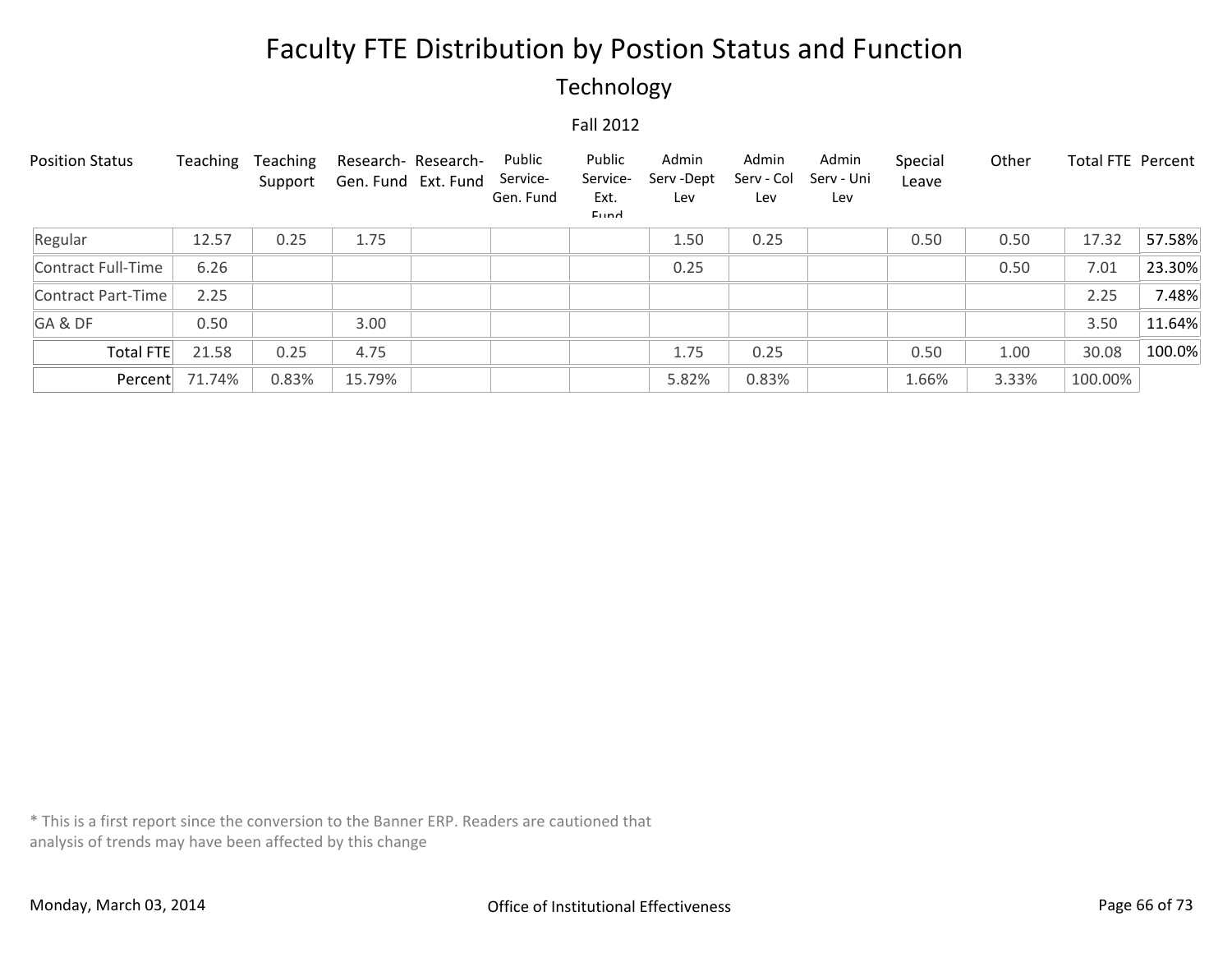### Telecommunications

#### Fall 2012

| <b>Position Status</b> | Teaching | Teaching<br>Support |        | Research- Research-<br>Gen. Fund Ext. Fund | Public<br>Service-<br>Gen. Fund | Public<br>Service-<br>Ext.<br>$E$ <sub>IIM</sub> | Admin<br>Serv -Dept<br>Lev | Admin<br>Serv - Col<br>Lev | Admin<br>Serv - Uni<br>Lev | Special<br>Leave | Other | Total FTE Percent |        |
|------------------------|----------|---------------------|--------|--------------------------------------------|---------------------------------|--------------------------------------------------|----------------------------|----------------------------|----------------------------|------------------|-------|-------------------|--------|
| Regular                | 7.67     |                     | 4.25   |                                            |                                 |                                                  | 0.50                       |                            |                            |                  | 0.08  | 12.83             | 47.96% |
| Contract Full-Time     | 9.17     |                     | 0.25   |                                            |                                 |                                                  | 0.75                       |                            |                            |                  | 0.92  | 11.08             | 41.42% |
| Contract Part-Time     | 1.33     |                     |        |                                            |                                 |                                                  |                            |                            |                            |                  |       | 1.33              | 4.98%  |
| GA&DF                  | 1.13     | 0.38                |        |                                            |                                 |                                                  |                            |                            |                            |                  |       | 1.51              | 5.63%  |
| Total FTE              | 19.30    | 0.38                | 4.50   |                                            |                                 |                                                  | 1.25                       |                            |                            |                  | 1.00  | 26.76             | 100.0% |
| Percent                | 72.13%   | 1.40%               | 16.82% |                                            |                                 |                                                  | 4.67%                      |                            |                            |                  | 3.74% | 100.00%           |        |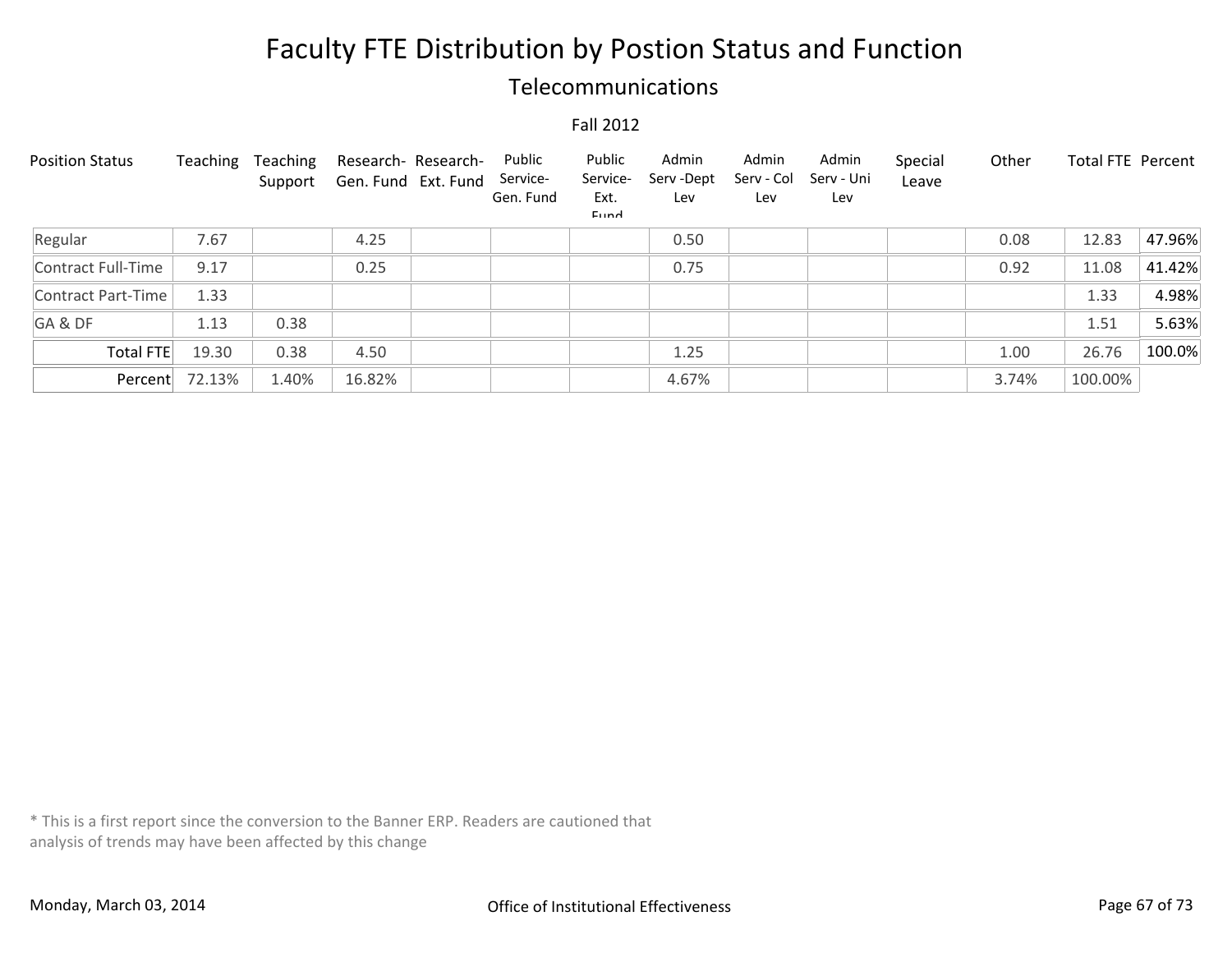### Theatre & Dance

#### Fall 2012

| <b>Position Status</b> | Teaching       | Teaching | Research- Research-<br>Support Gen. Fund Ext. Fund Service- | Public<br>Gen. Fund | Public<br>Service-<br>Ext.<br>Eund | Admin<br>Serv -Dept<br>Lev | Admin<br>Serv - Col<br>Lev | Admin<br>Serv - Uni<br>Lev | Special<br>Leave | Other | Total FTE Percent |        |
|------------------------|----------------|----------|-------------------------------------------------------------|---------------------|------------------------------------|----------------------------|----------------------------|----------------------------|------------------|-------|-------------------|--------|
| Regular                | 18.58          | 0.25     |                                                             |                     |                                    | 1.00                       |                            |                            |                  |       | 20.08             | 52.16% |
| Contract Full-Time     | 11.71          |          |                                                             |                     |                                    |                            |                            |                            |                  |       | 11.71             | 30.41% |
| Contract Part-Time     | 6.71           |          |                                                             |                     |                                    |                            |                            |                            |                  |       | 6.71              | 17.42% |
| Total FTE              | 37.00          | 0.25     |                                                             |                     |                                    | 1.00                       |                            |                            |                  |       | 38.50             | 100.0% |
|                        | Percent 96.10% | 0.65%    |                                                             |                     |                                    | 2.60%                      |                            |                            |                  |       | 100.00%           |        |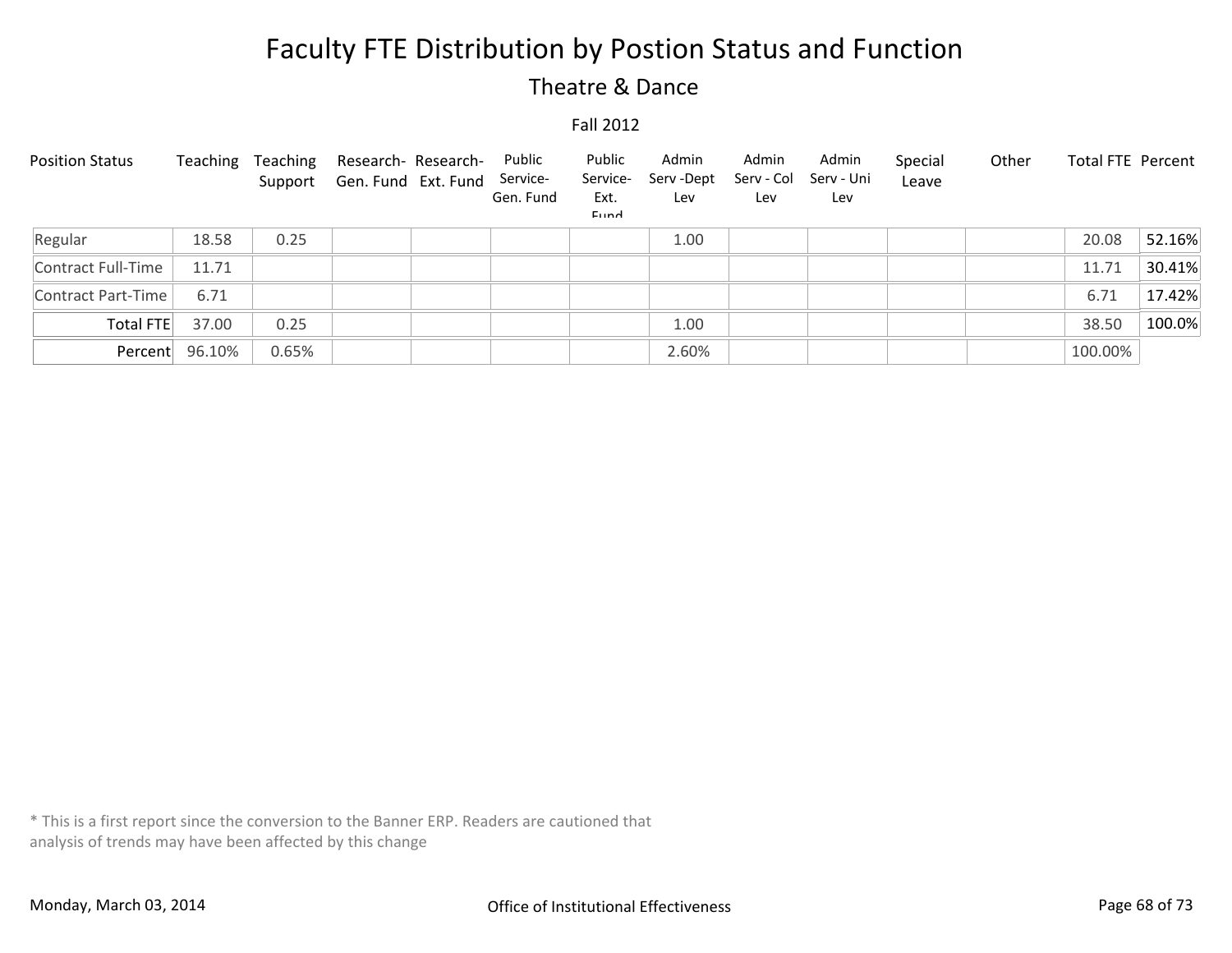### University College

#### Fall 2012

| <b>Position Status</b> | Teaching        | Teaching Research-Research-<br>Support Gen. Fund Ext. Fund | Public<br>Service-<br>Gen. Fund | Public<br>Service-<br>Ext.<br>Eund | Admin<br>Serv -Dept<br>Lev | Admin<br>Serv - Col<br>Lev | Admin<br>Serv - Uni<br>Lev | Special<br>Leave | Other | Total FTE Percent |        |
|------------------------|-----------------|------------------------------------------------------------|---------------------------------|------------------------------------|----------------------------|----------------------------|----------------------------|------------------|-------|-------------------|--------|
| Regular                | 2.72            |                                                            |                                 |                                    |                            |                            |                            |                  |       | 2.72              | 91.59% |
| Contract Full-Time     | 0.25            |                                                            |                                 |                                    |                            |                            |                            |                  |       | 0.25              | 8.41%  |
| Contract Part-Time     |                 |                                                            |                                 |                                    |                            |                            |                            |                  |       |                   |        |
| Total FTE              | 2.97            |                                                            |                                 |                                    |                            |                            |                            |                  |       | 2.97              | 100.0% |
|                        | Percent 100.00% |                                                            |                                 |                                    |                            |                            |                            |                  |       | 100.00%           |        |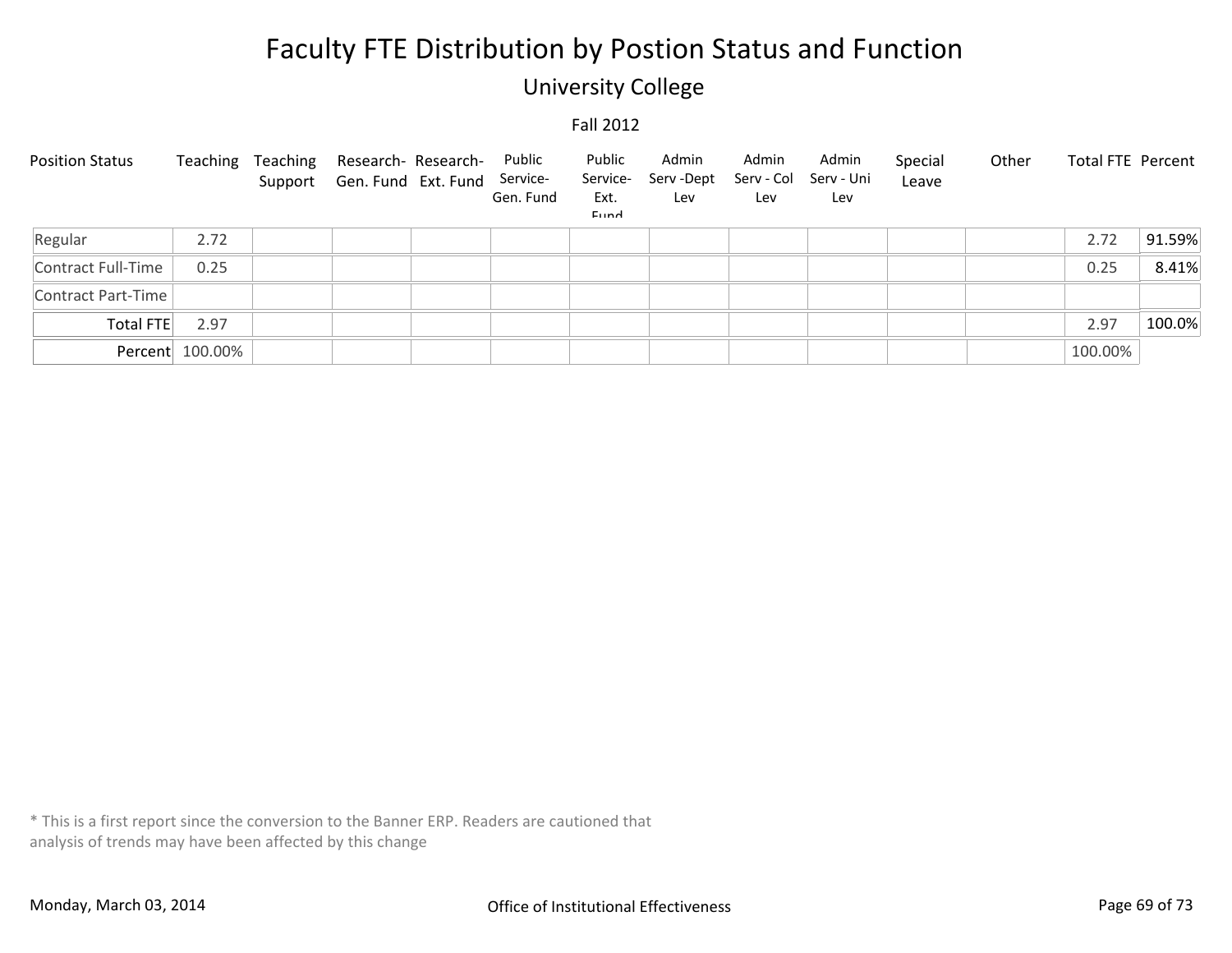### Urban Planning

#### Fall 2012

| <b>Position Status</b> | Teaching | Teaching<br>Support | Research- Research-<br>Gen. Fund Ext. Fund | Public<br>Service-<br>Gen. Fund | Public<br>Service-<br>Ext.<br>Eund | Admin<br>Serv-Dept<br>Lev | Admin<br>Serv - Col<br>Lev | Admin<br>Serv - Uni<br>Lev | Special<br>Leave | Other | Total FTE Percent |        |
|------------------------|----------|---------------------|--------------------------------------------|---------------------------------|------------------------------------|---------------------------|----------------------------|----------------------------|------------------|-------|-------------------|--------|
| Regular                | 8.63     |                     | 1.00                                       |                                 |                                    | 0.75                      | 0.50                       |                            |                  | 0.25  | 11.13             | 64.96% |
| Contract Full-Time     | 2.75     |                     |                                            |                                 |                                    |                           |                            |                            |                  |       | 2.75              | 16.06% |
| Contract Part-Time     | 0.50     |                     |                                            |                                 |                                    |                           |                            |                            |                  |       | 0.50              | 2.92%  |
| GA&DF                  |          | 2.75                |                                            |                                 |                                    |                           |                            |                            |                  |       | 2.75              | 16.06% |
| Total FTE              | 11.88    | 2.75                | 1.00                                       |                                 |                                    | 0.75                      | 0.50                       |                            |                  | 0.25  | 17.13             | 100.0% |
| Percent                | 69.34%   | 16.06%              | 5.84%                                      |                                 |                                    | 4.38%                     | 2.92%                      |                            |                  | 1.46% | 100.00%           |        |